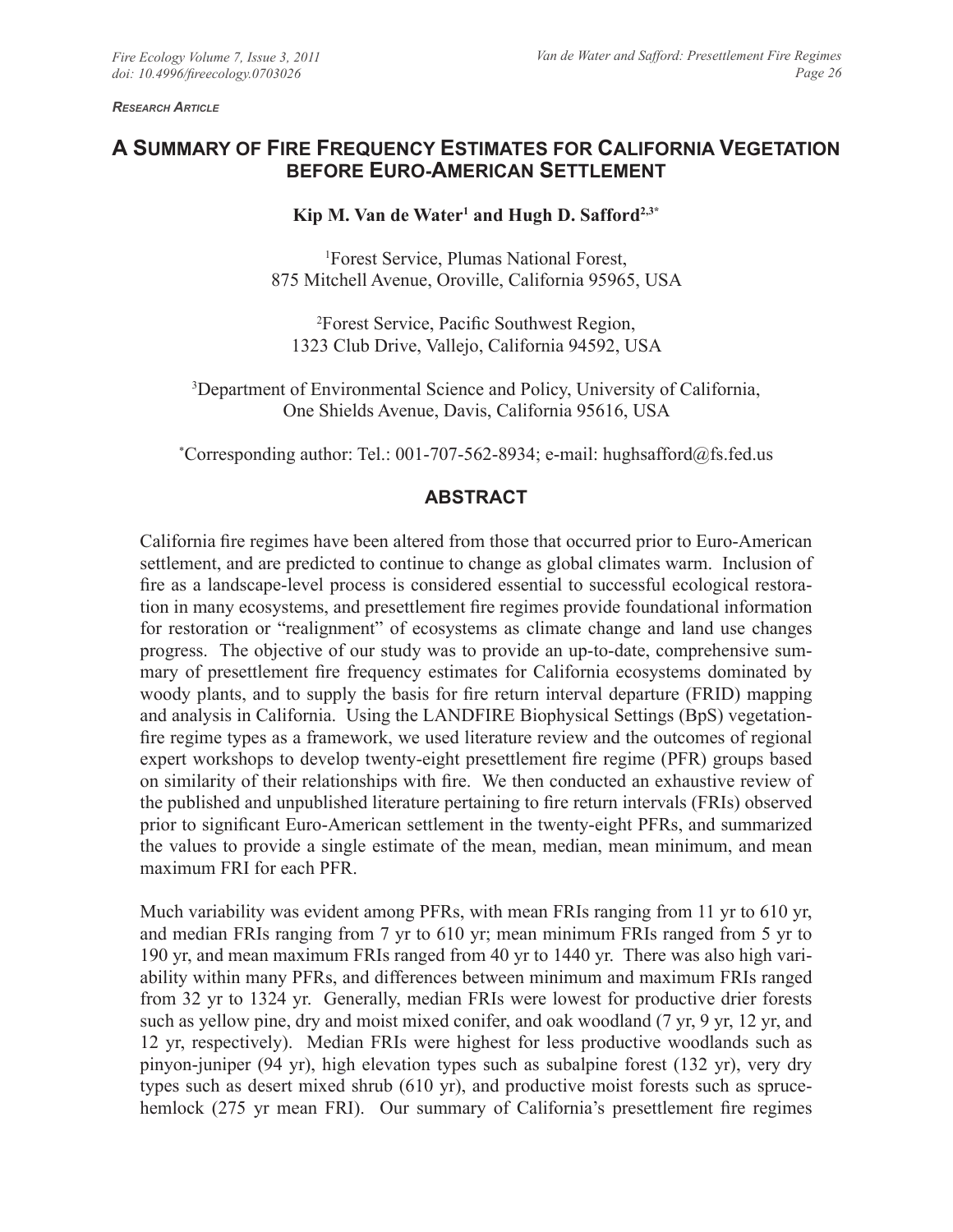should be a useful reference for scientists and resource managers, whether they are seeking a general estimate of the central tendency and variability of FRIs in a broadly defined vegetation type, background information for a planned restoration project or a mechanistic model of vegetation-fire interactions, or a list of literature pertaining to a specific vegetation type or geographic location.

*Keywords:* California, fire frequency, fire history, fire return interval, FRID, presettlement fire regime

*Citation:* Van de Water, K.M., and H.D. Safford. 2011. A summary of fire frequency estimates for California vegetation before Euro-American settlement. Fire Ecology 7(3): 26-58. doi: 10.4996/fireecology.0703026

### **INTRODUCTION**

Fire is an important process in many of California's ecosystems, and it is becoming increasingly evident that fire regimes (including fire frequency, severity, extent, spatial patterning, etc.) have been greatly altered in some vegetation types by land use patterns and altered ecosystem processes associated with Euro-American settlement (i.e., after 1850) (Sugihara *et al.* 2006, Stephens *et al.* 2007, Skinner *et al.* 2009). Climatic variability at a variety of temporal scales has been shown to be associated with fire regime fluctuations in the past (Swetnam 1993). Anthropogenic climate change is a driver of current observed trends of increasing fire activity, and is predicted to continue to alter fire regimes and vegetation types in the future (Lenihan *et al.*  2003, Westerling *et al.* 2006, Miller *et al.*  2009, Gedalof 2011, National Research Council 2011). Consideration of fire as a landscapelevel process is considered essential to facilitating ecological restoration or "realignment" (*sensu* Millar *et al.* 2007) efforts intended to increase ecosystem resilience in the face of climate change (North *et al.* 2009*a*). Restoration of narrowly defined historical conditions may no longer be a preferred management prescription in light of the uncertainty surrounding the effects of climate change on fire and other ecological processes. However, information on fire regimes before Euro-American settlement is of fundamental importance to modern and future management of many ecosystems in western North America (Millar *et al.* 2007; Wiens *et al.*, in press). Such historical information can help, among other things, to document the current status of fire in ecosystems and trends in fire activity and ecological effects over time; to encourage understanding of the underlying mechanisms that drive ecosystem response to changes in climate, fire, landscapes, and their interactions; and to provide data upon which models of "properly functioning" or "resilient" ecosystems might be built (Wiens *et al.*, in press).

Drawing comparisons between presettlement and current fire regimes can also assist land managers in prioritizing areas for ecological restoration. Fire return interval departure (FRID) analysis facilitates quantification of the difference between current and presettlement fire return intervals (FRIs), allowing managers to target areas at high risk of type conversion due to altered fire regimes (Caprio *et al.* 1997, Caprio and Graber 2000, van Wagtendonk *et al.* 2002). Robust estimates of the variability of presettlement FRIs in different vegetation types are a crucial part of FRID analysis, yet most fire history studies are highly localized, making it difficult to apply the results of individual studies to a regional-scale mapping and assessment effort.

Much work has been accomplished in documenting historical fire regimes in various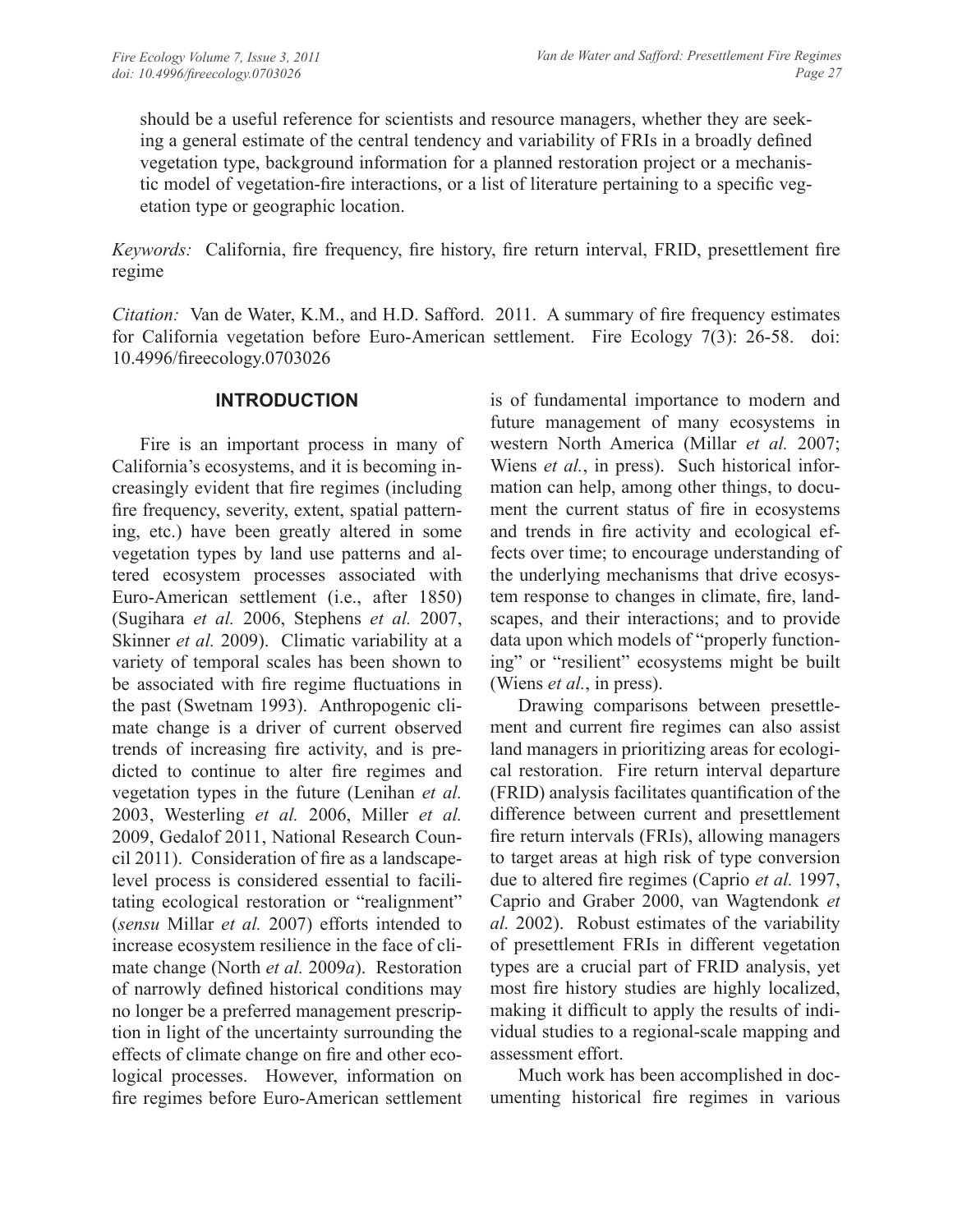vegetation types throughout California, and while several manuscripts summarize different subsets of this information, they are often either restricted to data derived from tree-ring studies, limited to forest vegetation types in a particular geographic region, or not intended to be comprehensive (e.g., Heyerdahl *et al.*  1995, Skinner and Chang 1996, Stephens *et al.*  2007). Thus, scientists and land managers currently lack a single source that summarizes all of the literature pertaining to presettlement fire regimes. The objectives of this paper are to provide an up-to-date comprehensive summary of presettlement fire frequency estimates for California ecosystems dominated by woody plants, and to provide the quantitative basis for fire return interval departure (FRID) mapping across California.

### **METHODS**

Although the state of California is home to a high diversity of species, vegetation types, and fire regimes (Barbour *et al.* 2007), similarities among fire regimes and their effects on vegetation generally allow the organization of ecosystems into broad fire regime groups. Published efforts to categorize relationships between fire and vegetation in California include Agee (1993; northern California), Skinner and Chang (1996; Sierra Nevada), Stephenson and Calcarone (1999; southern California), Arno (2000; western US), Sugihara *et al.* (2006; statewide), Sawyer *et al.* (2010; statewide), and the LANDFIRE project (2010; Rollins 2009; entire US). Both the Sugihara *et al.* (2006) and Sawyer *et al.* (2010) efforts drew from a series of Joint Fire Science Program supported regional workshops held between 2000 and 2002 that reunited fire and vegetation experts from across the state and developed descriptions of fire regime characteristics for California vegetation communities. All of this information also fed the development of the LANDFIRE Biophysical Settings (BpS), which are potential natural vegetation (PNV) types linked to quantitative models of disturbance and succession (Rollins 2009). The disturbance-succession models for the California BpS types (which apply to the pre-Euro-American settlement period) were developed at a series of regional expert workshops sponsored by The Nature Conservancy in 2004 and 2005. After refinement and peer review, the BpS classification was finalized and mapped as part of the national LANDFIRE project (see Rollins 2009 and www.landfire. gov for details).

As an evolutionary outgrowth of the previous fire regime work cited above, the LAND-FIRE Biophysical Settings represents the current state of the art for linking vegetation and pre-Euro-American settlement fire regimes across California. There are more than eighty individual BpS types mapped in California by LANDFIRE, but some are extremely uncommon, and many share similar fire regimes. Using the fire regime information provided for each BpS in the type description (LANDFIRE 2010), and referring to integrative vegetation and fire resources in the literature (see citations above, plus, e.g., Burns and Honkala 1990, Potter 1998, Barbour and Billings 2000, Barbour *et al.* 2007) and on the internet (e.g., the Fire Effects Information System [http://www. fs.fed.us/database/feis/]), we reduced the BpS list down to a smaller number of pre-Euro-American settlement fire regime groups (PFRs) that we subjectively considered sufficiently different to warrant retention. From our research, we also identified a number of PFRs that were not represented in the BpS classification. PFRs were designed to balance a reasonably small number of fire regime groups with sufficiently high discrimination in fire regime characteristics. We solicited peer review of the PFR list from 27 California fire and vegetation ecology experts and received responses from eleven. After adjustment, our final list included 28 PFRs.

For each PFR, we conducted an exhaustive review of the published and unpublished liter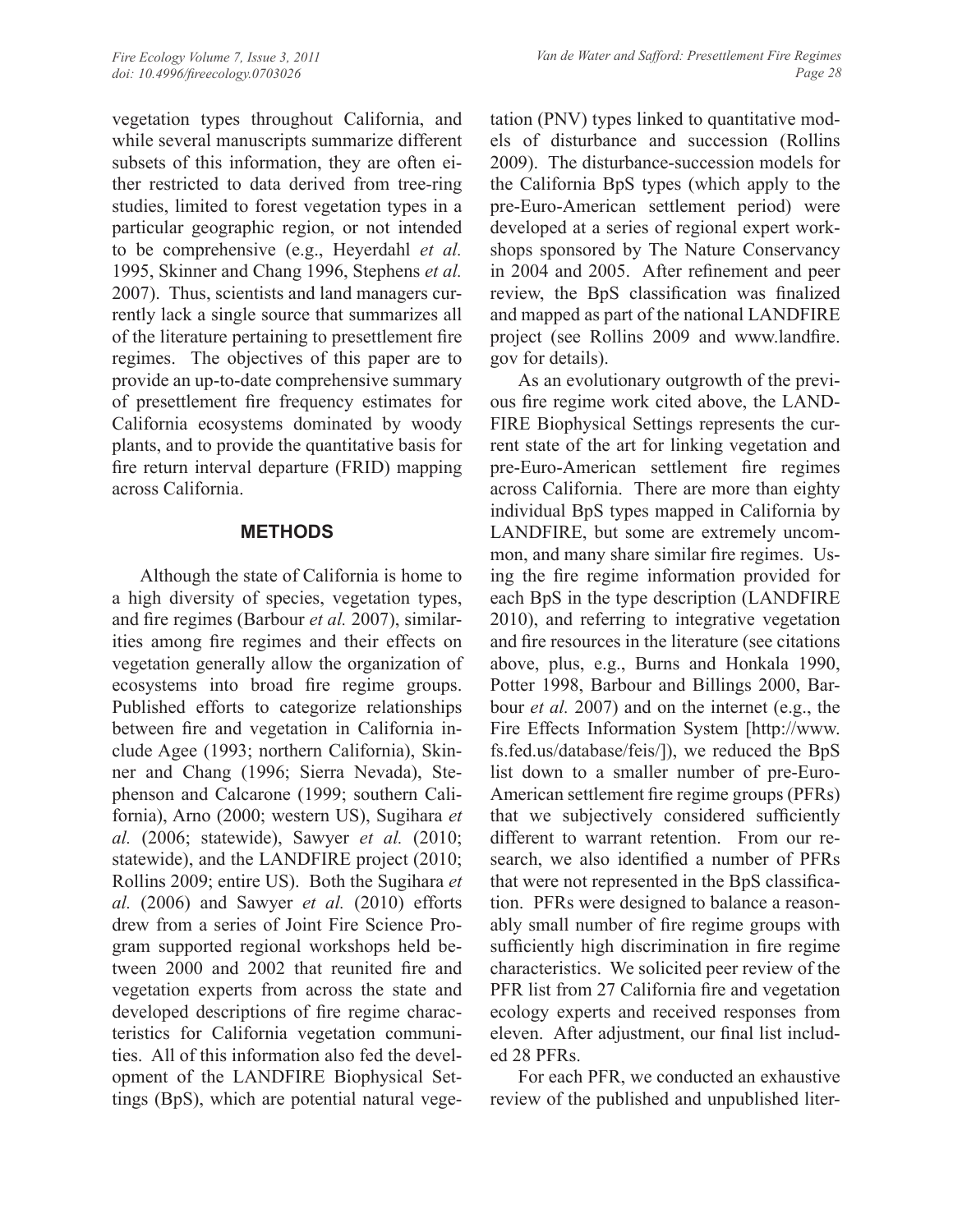ature pertaining to mean, median, minimum, and maximum fire return intervals observed prior to significant Euro-American settlement (i.e., the middle of the nineteenth century). Sources included fire histories derived from dendrochronological and charcoal deposition records, modeling studies, and expert quantitative estimates. Priority was given to studies conducted in California, but sources from other states in western North America were included as appropriate for PFRs for which information was limited. When all sources were compiled, the average was taken of all mean, median, minimum, and maximum FRI values to yield a single mean, median, mean minimum, and mean maximum FRI estimate for each PFR. Thus, the minimum and maximum FRI estimates we provide for each PFR are not absolute minima and maxima, but typical mean values that would be expected across the geographical range of each PFR.

For conifer-dominated PFRs, most FRI values considered in this assessment were derived from small-scale (<4 ha) composite dendrochronological fire histories including records from multiple trees in a defined area, although some values were obtained from modeling or stand age-based studies (in the latter case, for PFRs characterized by stand-replacing fires). Composite FRIs often represent the fire history of a given area better than point FRIs (derived from a single tree) because some fire events fail to scar every recording tree within the fire perimeter, especially in regimes characterized by frequent low intensity fire (Collins and Stephens 2007, Falk *et al.* 2011). Furthermore, composite FRIs are more sensitive and better suited to analyzing changes in fire occurrence than point FRIs (Dieterich 1980, Swetnam and Baisan 2003). While there is some variability introduced by using composite FRIs from different-sized areas, they are less likely to underestimate presettlement FRI values than point FRIs.

# **RESULTS**

Relationships between the PFRs and LANDFIRE BpS types are shown in Table 1; characteristic dominant woody species for each PFR are listed in Table 2. Four PFRs were not represented by any BpS types, due to their geographic rarity or their focus on single species. These were the "fire sensitive spruce or fir," the "big cone Douglas-fir," the "shore pine," and the "silver sagebrush" PFRs.

We derived fire frequency estimates for the 28 PFRs from 298 sources (Table 2). Most of our sources (213 of 298; 71.5%) were based on data collected in California. For the average PFR, 26.5% of sources were non-Californian, but seven PFRs had more than 50% of their sources from outside California (Table 2). These seven, which accounted for about two thirds of all of the non-California sources, are PFRs for which the dominant woody species are at the southern or western edge of their range in California, or are California endemics and very rare in the state (e.g., *Abies bracteata* [D. Don] D. Don ex Poit and *Picea breweriana* S. Watson in the fire sensitive spruce or fir PFR). Sixteen PFRs had  $\leq$ 20% of their sources from outside California, and seven had exclusively California sources.

Derived mean, median, mean minimum, and mean maximum fire frequencies for each PFR are given in Table 2. Information on median FRIs was lacking for some PFRs, so median values were either taken from expert quantitative estimates of mean FRI (desert mixed shrub, semi-desert chaparral) or were not estimated (coastal fir, shore pine, sprucehemlock). Because FRI distributions are often skewed (with more short or long intervals, depending on the PFR), median FRI values may be a better approximation of how often a given PFR burned than mean FRIs (Falk 2004).

Much variability is evident among PFRs, with mean FRIs ranging from 11 yr (dry mixed) conifer and yellow pine) to 610 yr (desert mixed shrub), median FRIs ranging from 7 yr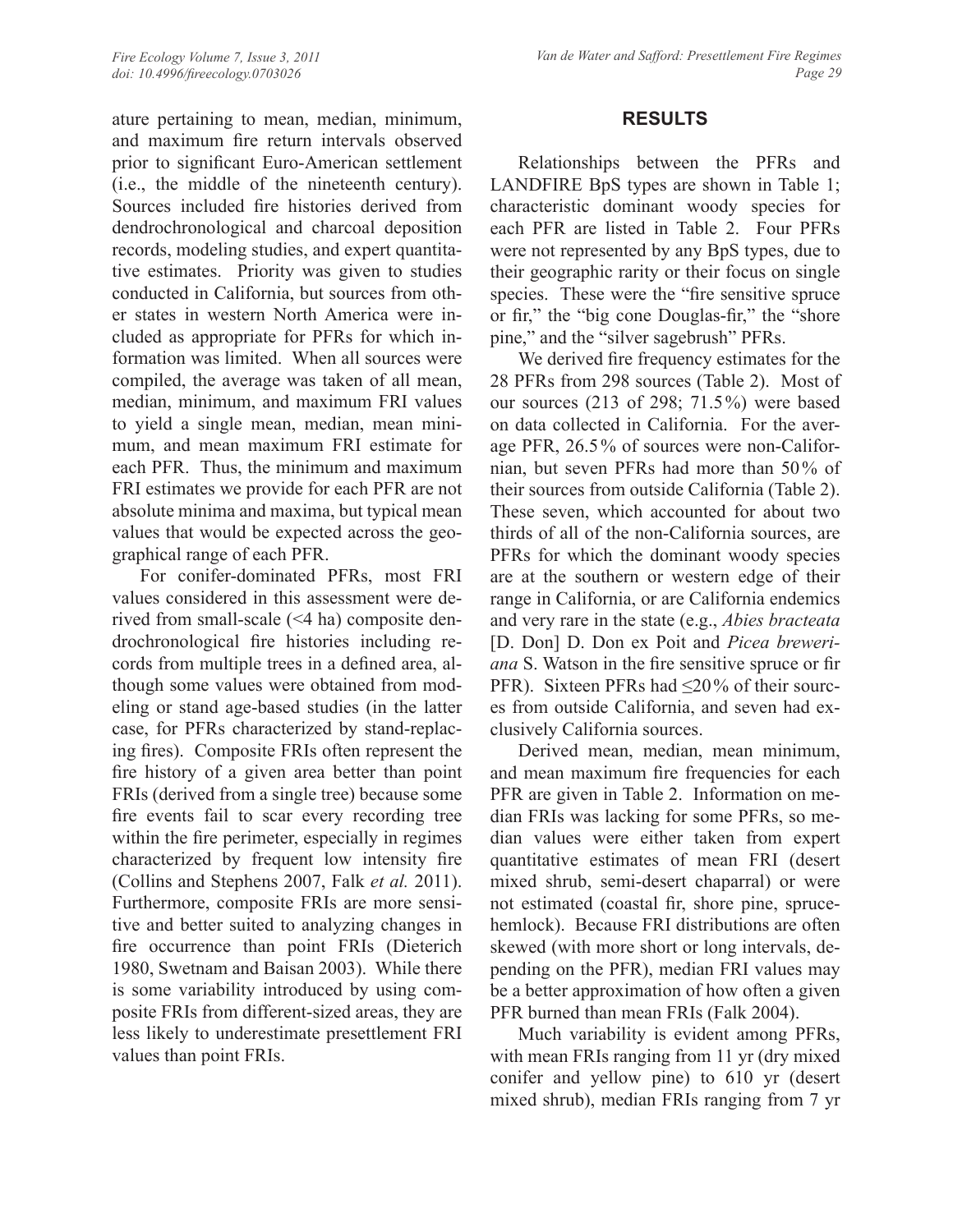**Table 1.** Relationship between Presettlement Fire Regime types (PFRs) and LANDFIRE Biophysical Settings (BpS) mapped in California. BpS types with "none" as PFR assignment are types for which we do not have sufficient data on presettlement fire regimes (e.g., non-woody vegetation, riparian types).

| <b>LANDFIRE Biophysical Setting</b>                                         | <b>PFR</b>                    |
|-----------------------------------------------------------------------------|-------------------------------|
| Inter-mountain basins aspen-mixed conifer forest and woodland               | Aspen                         |
| Rocky Mountain aspen forest and woodland                                    | Aspen                         |
| Columbia Plateau steppe and grassland                                       | Big sagebrush                 |
| Inter-mountain basins big sagebrush shrubland                               | Big sagebrush                 |
| Inter-mountain basins big sagebrush steppe                                  | Big sagebrush                 |
| Inter-mountain basins montane sagebrush steppe                              | Big sagebrush                 |
| Columbia Plateau low sagebrush steppe                                       | Black and low sagebrush       |
| Great Basin xeric mixed sagebrush shrubland                                 | Black and low sagebrush       |
| California coastal closed-cone conifer forest and woodland                  | Chaparral-serotinous conifers |
| California maritime chaparral                                               | Chaparral-serotinous conifers |
|                                                                             |                               |
| California mesic chaparral                                                  | Chaparral-serotinous conifers |
| California xeric serpentine chaparral                                       | Chaparral-serotinous conifers |
| Klamath-Siskiyou xeromorphic serpentine savanna and chaparral               | Chaparral-serotinous conifers |
| Mediterranean California mesic serpentine woodland and chaparral            | Chaparral-serotinous conifers |
| Northern and central California dry-mesic chaparral                         | Chaparral-serotinous conifers |
| Southern California dry-mesic chaparral                                     | Chaparral-serotinous conifers |
| North Pacific maritime dry-mesic Douglas-fir-western hemlock forest         | Coastal fir                   |
| Baja semi-desert coastal succulent scrub                                    | Coastal sage scrub            |
| Northern California coastal scrub                                           | Coastal sage scrub            |
| Southern California coastal scrub                                           | Coastal sage scrub            |
| Inter-mountain basins curl-leaf mountain mahogany woodland and<br>shrubland | Curl-leaf mountain mahogany   |
| Colorado plateau blackbrush-mormon-tea shrubland                            | Desert mixed shrub            |
| Inter-mountain basins greasewood flat                                       | Desert mixed shrub            |
| Inter-mountain basins mixed salt desert scrub                               | Desert mixed shrub            |
| Inter-mountain basins semi-desert shrub-steppe                              | Desert mixed shrub            |
| Mojave mid-elevation mixed desert scrub                                     | Desert mixed shrub            |
| Sonora-Mojave creosotebush-white bursage desert scrub                       | Desert mixed shrub            |
| Sonora-mojave mixed salt desert scrub                                       | Desert mixed shrub            |
| Sonoran mid-elevation desert scrub                                          | Desert mixed shrub            |
| Sonoran paloverde-mixed cacti desert scrub                                  | Desert mixed shrub            |
| Mediterranean California dry-mesic mixed conifer forest and woodland        | Dry mixed conifer             |
| Northern rocky mountain foothill conifer wooded steppe                      | Dry mixed conifer             |
| Sierra Nevada subalpine lodgepole pine forest and woodland                  | Lodgepole pine                |
| Sierra Nevada subalpine lodgepole pine forest and woodland—dry              | Lodgepole pine                |
| Sierra Nevada subalpine lodgepole pine forest and woodland—wet              | Lodgepole pine                |
| Central and southern California mixed evergreen woodland                    | Mixed evergreen               |
| Mediterranean California mixed evergreen forest                             | Mixed evergreen               |
| Klamath-Siskiyou upper montane serpentine mixed conifer woodland            | Moist mixed conifer           |
| Mediterranean California mesic mixed conifer forest and woodland            | Moist mixed conifer           |
| California montane woodland and chaparral                                   | Montane chaparral             |
| Southern California oak woodland and savanna                                | Oak woodland                  |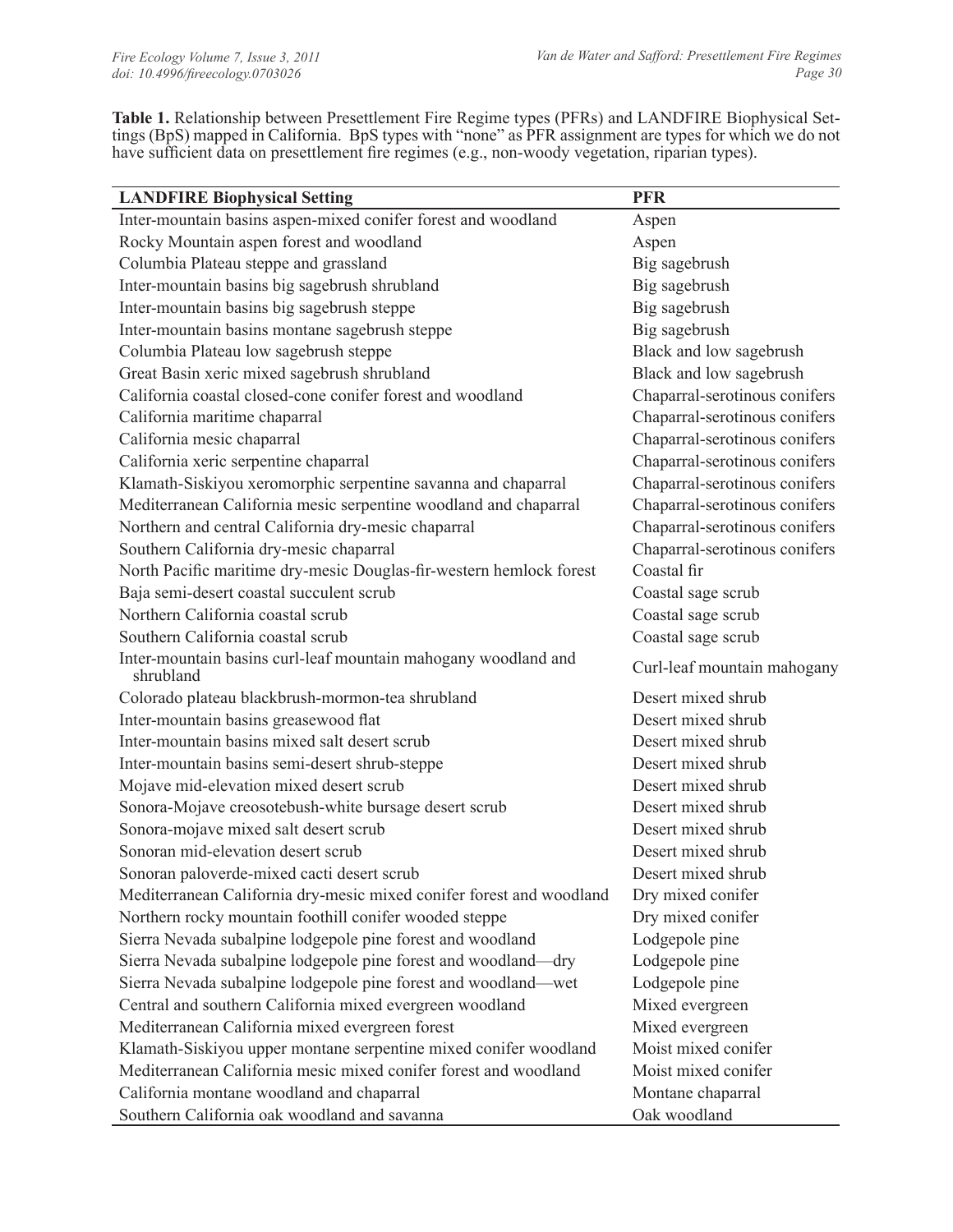# **Table 1,** continued.

| <b>LANDFIRE Biophysical Setting</b>                                             | <b>PFR</b>            |
|---------------------------------------------------------------------------------|-----------------------|
| California central valley and southern coastal grassland                        | none                  |
| California central valley riparian woodland and shrubland                       | none                  |
| California mesic serpentine grassland                                           | none                  |
| California montane riparian systems                                             | none                  |
| California northern coastal grassland                                           | none                  |
| Inter-mountain basins montane riparian systems                                  | none                  |
| Inter-mountain basins semi-desert grassland                                     | none                  |
| Mediterranean California alpine dry tundra                                      | none                  |
| Mediterranean California alpine fell-field                                      | none                  |
| Mediterranean California subalpine meadow                                       | none                  |
| North American warm desert riparian systems                                     | none                  |
| North Pacific montane grassland                                                 | none                  |
| Pacific coastal marsh systems                                                   | none                  |
| California central valley mixed oak savanna                                     | Oak woodland          |
| California coastal live oak woodland and savanna                                | Oak woodland          |
| California lower montane blue oak-foothill pine woodland and savanna            | Oak woodland          |
| Mediterranean California mixed oak woodland                                     | Oak woodland          |
| North Pacific oak woodland                                                      | Oak woodland          |
| Columbia Plateau western juniper woodland and savanna                           | Pinyon juniper        |
| Colorado Plateau pinyon-juniper woodland                                        | Pinyon-juniper        |
| Great Basin pinyon-juniper woodland                                             | Pinyon-juniper        |
| Inter-mountain basins juniper savanna                                           | Pinyon-juniper        |
| Mediterranean California red fir forest                                         | Red fir               |
| Mediterranean California red fir forest-Cascades                                | Red fir               |
| Mediterranean California red fir forest-southern Sierra                         | Red fir               |
| California coastal redwood forest                                               | Redwood               |
| Great Basin semi-desert chaparral                                               | Semi-desert chaparral |
| Sonora-Mojave semi-desert chaparral                                             | Semi-desert chaparral |
| North pacific hypermaritime sitka spruce forest                                 | Spruce-hemlock        |
| North Pacific lowland riparian forest and shrubland                             | Spruce-hemlock        |
| North Pacific maritime mesic-wet Douglas-fir-western hemlock forest             | Spruce-hemlock        |
| Inter-mountain basins subalpine limber-bristlecone pine woodland                | Subalpine forest      |
| Mediterranean California subalpine woodland                                     | Subalpine forest      |
| Mediterranean California subalpine woodland                                     | Subalpine forest      |
| North Pacific maritime mesic subalpine parkland                                 | Subalpine forest      |
| Northern California mesic subalpine woodland                                    | Subalpine forest      |
| Sierra Nevada alpine dwarf-shrubland                                            | Subalpine forest      |
| Sierran-intermontane desert western white pine-white fir woodland               | Western white pine    |
| California montane Jeffrey pine(-ponderosa pine) woodland                       | Yellow pine           |
| Mediterranean California lower montane black oak-conifer forest and<br>woodland | Yellow pine           |
| Northern Rocky Mountain ponderosa pine woodland and savanna—mesic Yellow pine   |                       |
| Northern Rocky Mountain ponderosa pine woodland and savanna—xeric Yellow pine   |                       |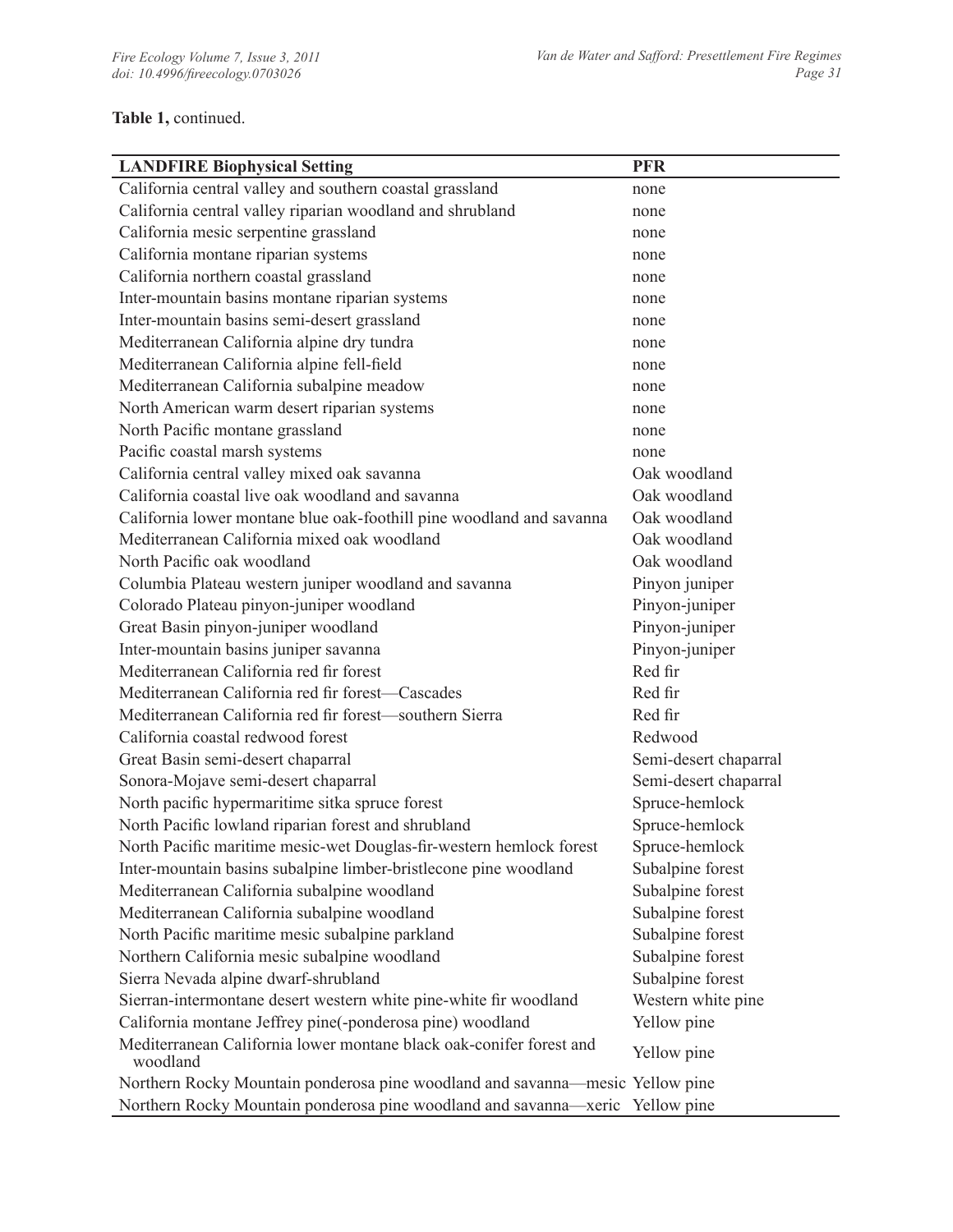**Table 2.** Reference fire return intervals (FRIs) of pre-Euro-American settlement fire regimes (PFRs) considered in this analysis, and sources (citations on following pages, asterisks denote studies conducted wholly or mostly outside of California). Mean minimum and mean maximum are rounded to the nearest multiple of 5.

| <b>PFR</b>                                     | <b>Characteristic dominant woody species</b>                                                                                                                                                                                                      |     | <b>Mean Median</b> | Mean<br>Min | <b>Mean</b><br><b>Max</b> | <b>Sources</b>                                                                                                                                  |
|------------------------------------------------|---------------------------------------------------------------------------------------------------------------------------------------------------------------------------------------------------------------------------------------------------|-----|--------------------|-------------|---------------------------|-------------------------------------------------------------------------------------------------------------------------------------------------|
| Aspen                                          | Populus tremuloides Michx, various conifers                                                                                                                                                                                                       | 19  | 20                 | 10          | 90                        | $1 - 7$                                                                                                                                         |
| Big<br>sagebrush                               | Artemisia tridentata Nutt., Purshia tridentata<br>(Pursh.) DC., <i>Chrysothamnus</i> spp.                                                                                                                                                         | 35  | 41                 | 15          | 85                        | 2, 4, 7-22, 281-283                                                                                                                             |
| <b>Bigcone</b><br>Douglas-fir                  | Pseudotsuga macrocarpa (Vasey) Mayr,<br>Quercus chrysolepis Liebm.                                                                                                                                                                                | 31  | 30                 | 5           | 95                        | $2, 23 - 26$                                                                                                                                    |
| Black and low<br>sagebrush <sup>1</sup>        | Artemisia nova A. Nelson, A. arbuscula Nutt.                                                                                                                                                                                                      | 66  | 53                 | 35          | 115                       | 2, 4, 12, 13, 21, 22,<br>27-31, 284                                                                                                             |
| California<br>juniper                          | Juniperus occidentalis Hook.                                                                                                                                                                                                                      | 83  | 77                 | 5           | 335                       | 2, 13, 15, 18, 32                                                                                                                               |
| Chaparral<br>conifers                          | Adenostoma spp., Arctostaphylos spp.,<br>Ceanothus spp., Quercus berberidifolia<br>and serotinous Liebm., other shrubs; Pinus attenuata<br>Lemmon, P. muricata D. Don, Cupressus spp.,<br>other serotinous conifers                               | 55  | 59                 | 30          | 90                        | 2, 33-72                                                                                                                                        |
| Coastal $\operatorname{fir}^1$                 | Abies grandis (Douglas ex D. Don) Lindl.,<br>Pseudotsuga menziesii (Mirb.) Franco                                                                                                                                                                 | 99  | NA <sup>2</sup>    | 90          | 435                       | 73-84                                                                                                                                           |
| Coastal sage<br>scrub                          | Artemisia californica Less., Baccharis pilularis<br>DC., Eriogonum fasciculatum Benth., Salvia<br>spp., etc.                                                                                                                                      | 76  | 100                | 20          | 120                       | 2, 25, 44, 47, 48, 71,<br>85-94                                                                                                                 |
| Curl-leaf<br>mountain<br>mahogany <sup>1</sup> | Cercocarpus ledifolius Nutt.                                                                                                                                                                                                                      | 52  | 62                 | 30          | 130                       | 2, 4, 7, 14, 16, 18, 22,<br>95-98                                                                                                               |
| Desert mixed<br>shrub                          | Atriplex spp., Sarcobatus vermiculatus<br>(Hook.) Torr., Larrea tridentata (DC.) Coville,<br>Coleogyne ramosissima Torr., Prosopis spp.,<br>Yucca spp., Ephedra spp., Opuntia spp., etc.                                                          | 610 | 610                | 120         | 1440                      | 2, 99-108                                                                                                                                       |
| Dry mixed<br>conifer                           | Pinus ponderosa, P. lambertiana Douglas,<br>Calocedrus decurrens (Torr.) Florin, Abies<br>concolor (Gord. & Glend.) Lindl ex Hildebr.,<br>Quercus kelloggii Newberry                                                                              | 11  | $\mathbf{9}$       | 5           | 50                        | 3, 6, 24, 68, 70, 71,<br>109-140                                                                                                                |
| Fire sensitive<br>spruce or fir <sup>1</sup>   | Abies amabilis (Douglas ex Louden) Douglas<br>ex Forbes, A. bracteata, Picea engelmannii<br>Perry ex Engelm., P. breweriana                                                                                                                       | 117 | 93                 | 90          | 250                       | 2, 22, 44, 141-157,<br>278-280, 285-297                                                                                                         |
| Lodgepole<br>pine                              | Pinus contorta Douglas ex Louden ssp.<br>murrayana (Balf.) Engelm.                                                                                                                                                                                | 37  | 36                 | 15          | 290                       | 2, 3, 5, 6, 21, 68, 70,<br>112, 125, 127, 132,<br>158-172                                                                                       |
| Mixed<br>evergreen                             | Pseudotsuga menziesii, Lithocarpus<br>densiflorus (Hook. & Arn.) Rehder, Quercus<br>agrifolia Née, Q. chrysolepis, Umbellularia<br>californica (Hook.& Arn.) Nutt., Arbutus<br>menziesii Pursh, Acer macrophyllum Pursh,<br>Taxus brevfolia Nutt. | 29  | 13                 | 15          | 80                        | 2, 23, 44, 74, 82, 127,<br>173-187                                                                                                              |
| Moist mixed<br>conifer                         | A. concolor, Pseudotsuga menziesii,<br>Calocedrus decurrens, Pinus ponderosa, P.<br>lambertiana, P. contorta ssp. murrayana,<br>Sequoiadendron giganteum (Lindl.) J.<br>Buchholz                                                                  | 16  | 12                 | 5           | 80                        | 2, 3, 6, 68, 70, 71, 98,<br>110-113, 116, 117,<br>119, 121-123, 125,<br>127-130, 132, 133,<br>136, 145, 147, 164,<br>168, 170, 183, 187-<br>209 |

<sup>1</sup>PFRs for which >50% of sources are from outside California. 2 Not applicable.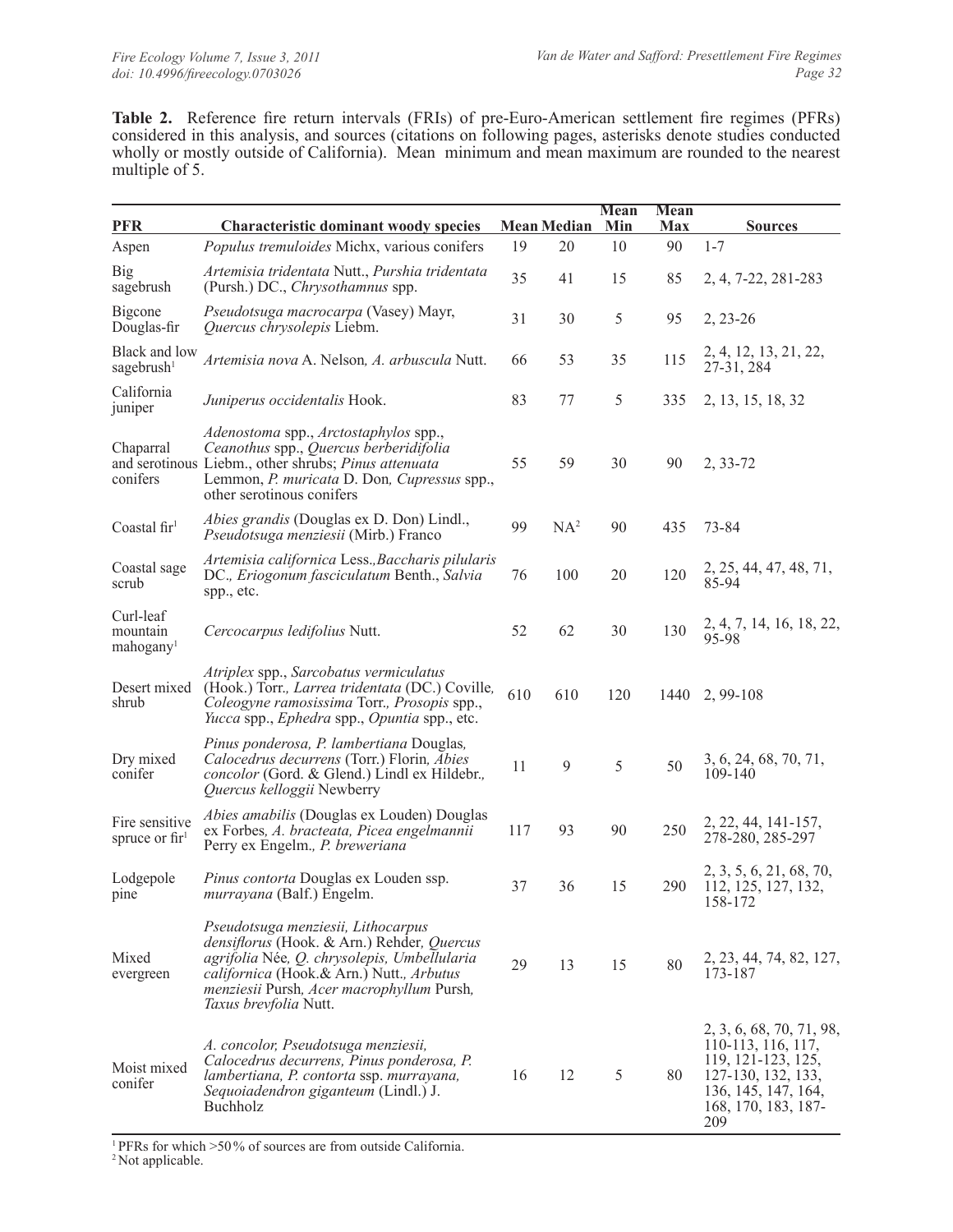### **Table 2,** continued.

| <b>PFR</b>                      | <b>Characteristic dominant woody species</b>                                                                                                                                                                                                                 |     | <b>Mean Median</b> | <b>Mean</b><br>Min | <b>Mean</b><br><b>Max</b> | <b>Sources</b>                                                                                                          |
|---------------------------------|--------------------------------------------------------------------------------------------------------------------------------------------------------------------------------------------------------------------------------------------------------------|-----|--------------------|--------------------|---------------------------|-------------------------------------------------------------------------------------------------------------------------|
| Montane<br>chaparral            | Arctostaphylos spp., Ceanothus spp., Quercus<br>vaccinifolia Kellogg, Prunus ilicifolia (Nutt.<br>Ex Hook. & Arn) D. Dietr., Chrysolepis<br>sempervirens (Kellogg) Hjelmquist, other<br>shrubs                                                               | 27  | 24                 | 15                 | 50                        | 2, 33, 58, 68, 209-<br>211                                                                                              |
| Oak<br>woodland                 | Quercus douglasii Hook & Arn, Q. lobata<br>Née, Q. wislizenii A. DC., Pinus sabiniana<br>Douglas ex Douglas                                                                                                                                                  | 12  | 12                 | 5                  | 45                        | 2, 44, 68, 127, 186,<br>212-225                                                                                         |
| Pinyon-<br>juniper <sup>1</sup> | Pinus monophylla Torr. & Frém., Juniperus<br>spp.,                                                                                                                                                                                                           | 151 | 94                 | 50                 | 250                       | 2, 14, 16, 22, 71, 89,<br>226-233                                                                                       |
| Port Orford<br>cedar            | Chamaecyparis lawsoniana (A. Murray) Parl.                                                                                                                                                                                                                   | 30  | 16                 | 10                 | 160                       | 2, 98, 144, 147, 168,<br>173, 177, 187, 188,<br>205, 234-237                                                            |
| Red fir                         | Abies magnifica A. Murray, A. concolor, Pinus<br>montícola Douglas ex D. Don, P. murrayana                                                                                                                                                                   | 40  | 33                 | 15                 | 130                       | 2, 3, 6, 68, 110, 112,<br>119, 127, 132, 134,<br>162, 164, 168-170,<br>172, 181, 187, 238-<br>248                       |
| Redwood                         | Sequoia sempervirens (Lamb. Ex D. Don)<br>Endl.                                                                                                                                                                                                              | 23  | 15                 | 10                 | 170                       | 2, 44, 74, 82, 174,<br>178, 179, 182, 186,<br>249-257                                                                   |
| Semi-desert<br>chaparral        | Adenostoma fasciculatum Hook. & Arn.,<br>Arctostaphylos spp., Cercocarpus betuloides<br>Nutt., Eriogonum fasciculatum Benth.,<br>Purshia glandulosa Curran, Fremontodendon<br>californicum (Torr.) Coville, Quercus john-<br>tuckeri Nixon & C.H. Mull, etc. | 65  | 65                 | 50                 | 115                       | 2, 258-261                                                                                                              |
| Shore pine <sup>1</sup>         | Pinus contorta Douglas ex Louden ssp.<br>contorta                                                                                                                                                                                                            | 250 | NA <sup>2</sup>    | 190                | 1025                      | 78, 262, 277                                                                                                            |
| Silver<br>sagebrush             | Artemisia cana Pursh                                                                                                                                                                                                                                         | 35  | 31                 | 15                 | 65                        | 2, 10, 58, 263, 264,<br>298                                                                                             |
| Spruce-<br>hemlock <sup>1</sup> | Picea sitchensis (Bong.) Carrière, Tsuga<br>heterophylla (Raf.) Sarg., Pseudotsuga<br>menziesii                                                                                                                                                              | 275 | NA <sup>2</sup>    | 180                | 550                       | 75, 77, 80, 265-269                                                                                                     |
| Subalpine<br>forest             | Tsuga mertensiana (Bong.) Carrière,<br>Pinus albicaulis Engelm., P. monticola, P.<br>contorta ssp. murrayana, P. flexilis James, P.<br>balfouriana Balf., P. longaeva D.K. Bailey,<br>Abies magnifica                                                        | 133 | 132                | 100                | 420                       | 2, 68, 98, 112, 143,<br>164, 165, 168, 172,<br>187, 199, 270-272                                                        |
| Western<br>white pine           | Pinus monticola                                                                                                                                                                                                                                              | 50  | 42                 | 15                 | 370                       | 2, 6, 98, 112, 119,<br>127, 134, 147, 164,<br>166, 168-170, 172,<br>199, 245, 257, 273                                  |
| Yellow pine                     | Pinus ponderosa, P. jeffreyi, P. washoensis H.<br>Mason & Stockw., P. lambertiana, Quercus<br>kelloggii                                                                                                                                                      | 11  | 7                  | 5                  | 40                        | 2, 3, 14, 21, 68, 70,<br>71, 113, 116, 117,<br>119, 127, 131, 132,<br>134, 165, 169, 189,<br>200, 224, 263, 274-<br>276 |

<sup>1</sup> PFRs for which >50% of sources are from outside California.<sup>2</sup> Not applicable.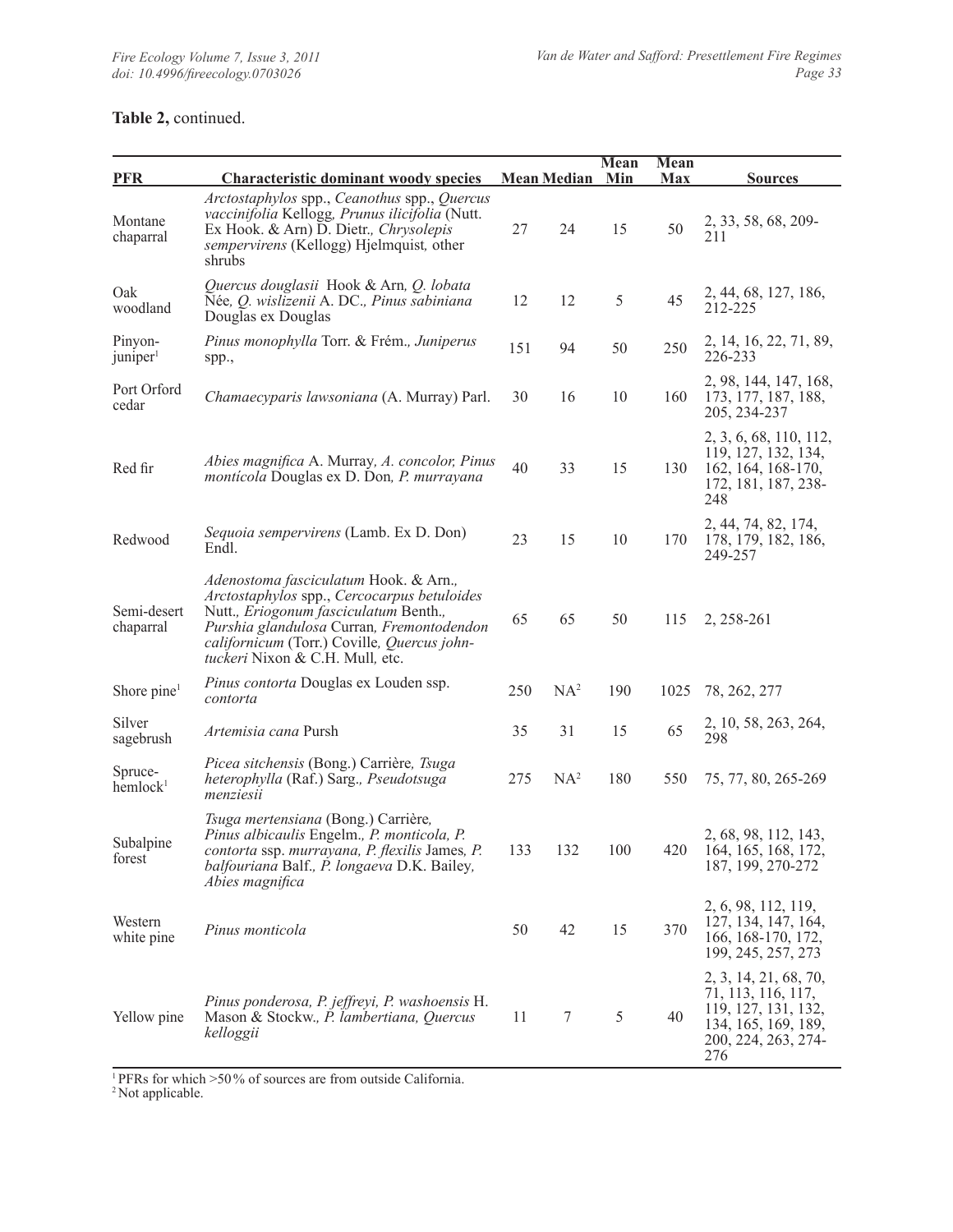Richardson and Provencher 2005 Sawyer *et al.* 2009 3 Van de Water and North 2010<br>4 Wall *et al.* 2001<sup>\*</sup> Wall *et al.* 2001\* Riegel *et al.* 2006 6 Beaty and Taylor 2008<br>7 Miller *et al* 2001\* 7 Miller *et al.* 2001\*<br>8 Maior *et al.* 2005 Major *et al.* 2005 9 Zielinski and Provencher 2005<br>10 Medlyn and Kolden 2005 Medlyn and Kolden 2005 Winward 1991\* 12 Miller and Rose 1999\*<br>13 Young and Evans 1981 Young and Evans 1981 Gruell 1999\* 15 Martin and Johnson 1979<br>16 Gruell *et al.* 1994\* Gruell *et al.* 1994\* 17 Mensing *et al.* 2006\*<br>18 Miller and Heverdahl 18 Miller and Heyerdahl 2008<br>19 Sapsis 1990\* Sapsis 1990\* 20 Bork 1984\*<br>21 Norman and 21 Norman and Taylor 2005<br>22 Kitchen 2010\* 22 Kitchen 2010\*<br>23 Sugihara and E Sugihara and Borgias 2005 24 Safford and Keeler-Wolf 2005<br>25 Byrne 1978 Byrne 1978<br>26 Lombardo e Lombardo *et al.* 2009 27 Kolden and Medlyn 2005<br>28 Burkhardt and Tisdale 197 28 Burkhardt and Tisdale 1976\*<br>29 Kitchen and McArthur 2007\* 29 Kitchen and McArthur 2007\*<br>30 Knick *et al* 2005\* Knick *et al.* 2005\* 31 Loope and Gruell 1973\*<br>32 Reeberg and Weisberg 20 32 Reeberg and Weisberg 2006<br>33 Sugihara et al. 2004 Sugihara *et al.* 2004 Foster 2006*a* Syphard and Foster 2006 36 Beyers and Parker 2006<br>37 Keeler-Wolf *et al.* 2005 Keeler-Wolf *et al.* 2005 Syphard and Beyers 2006 39 Minnich 2006<br>40 Ne'eman *et al.*  Ne'eman *et al.* 1999 Vogl 1973 Conard and Weise 1998 Minnich 1989 44 Greenlee and Langenheim 1990<br>45 Keeley and Fotheringham 2001 Keeley and Fotheringham 2001 Borchert 2008 Byrne *et al.* 1977 Mensing *et al.* 1999 49 Minnich and Chou 1997<br>50 Minnich 2001 50 Minnich 2001<br>51 Moritz et al. 2 Moritz *et al.* 2004 Moritz 2003 53 Zedler 1995<br>54 De Gouvena 54 De Gouvenain and Ansary 2006<br>55 Wells *et al.* 2003 Wells *et al.* 2003 Mallek 2009 Stephens *et al.* 2004 58 Wright and Bailey 1982<br>59 Keeley 1982 59 Keeley 1982<br>60 Walter and T 60 Walter and Taha 1999<br>61 Wells and Getis 1999 61 Wells and Getis 1999<br>62 Borchert and Foster 2 Borchert and Foster 2006 Vogl *et al.* 1977 Keeley 1981 Florence 1987

- Davis and Borchert 2006 Jackson 1977 68 Caprio and Lineback 2002<br>69 Zedler 1981 69 Zedler 1981<br>70 Minnich et a 70 Minnich *et al.* 2000\*<br>71 Stephenson and Calca Stephenson and Calcarone 1999 72 Moir 1982\*<br>73 Kertis *et al.*  Kertis *et al.* 2005\* 74 Finney and Martin 1989<br>75 Long and Whitlock 2002 Long and Whitlock 2002\* 76 Veirs 1980<br>77 Long *et al.*  Long *et al.* 2007\* 78 Brown and Hebda 2002\*<br>79 Long *et al.* 2010\* Long *et al.* 2010\* Long *et al.* 1998\* 81 McCoy 2006\*<br>82 Stuart 1987 82 Stuart 1987<br>83 Agee and D 83 Agee and Dunwiddie 1984\*<br>84 Walsh *et al.* 2008\* Walsh *et al.* 2008\* Taylor 2006 86 Keeler-Wolf and Foster 2006<br>87 Hanes 1971 87 Hanes 1971<br>88 Westman 19 Westman 1982 Paysen *et al.* 2000 90 O'Leary 1990<br>91 Vogl 1976 91 Vogl 1976<br>92 Russell 19 92 Russell 1983<br>93 Talluto and S 93 Talluto and Suding 2008<br>94 Keeley *et al.* 2005 Keeley *et al.* 2005 Ross *et al.* 2005 96 Arno and Wilson 1983\*<br>97 Erhard 2008\* 97 Erhard 2008\*<br>98 Minckley *et a* 98 Minckley *et al.* 2007\*<br>99 Dingman and Esque 2 Dingman and Esque 2005 Novak-Echenique 2005*a* Novak-Echenique 2005*b* Alford and Ambos 2005 Esque and McPherson 2005 Nachlinger 2005\* Thomas 1991 Wright 1986\* Brooks and Matchett 2006 Brown and Minnich 1986 Arabas *et al.* 2006\* Beaty and Taylor 2001 Beaty and Taylor 2009 Bekker and Taylor 2001 Caprio and Swetnam 1995 Everett 2008 Evett *et al.* 2007\* 116 Fry and Stephens 2006<br>117 Gill and Taylor 2009 Gill and Taylor 2009 Keeler-Wolf 1991 Beaty and Taylor 2007 Hemstrom *et al.* 2008*a*\* Wagener 1961 Kotok 1930 Show and Kotok 1924 Warner 1980 Caprio 2004*c* Skinner *et al.* 2008\* Skinner and Chang 1996 Skinner *et al.* 2006 Skinner *et al.* 2009
- Stephens and Collins 2004

 Stephens *et al.* 2003\* Swetnam *et al.* 2001 Swetnam *et al.* 2009 Taylor 2000 Taylor 2004\* Taylor and Skinner 2003 Trouet *et al.* 2010\* Vaillant and Stephens 2009 Sherlock and Sugihara 2008 Gassaway 2005 Powell and Swanson 2005\* Simpson *et al.* 2005\* Swanson 2005 Borgias *et al.* 2005 Talley and Griffin 1980 Briles *et al.* 2005 Briles *et al.* 2008 Grissino-Mayer *et al.* 1995\* Touchan *et al.* 1996\* Wadleigh and Jenkins 1996\* White and Vankat 1993\* Hemstrom *et al.* 2008*b*\* Toney and Anderson 2006\* Fulé *et al.* 2003\* Schellhaas *et al.* 2001\* Anderson *et al.* 2008\* Allen *et al.* 2008\* Caprio 2004*a* Caprio 2004*b* Keifer 1991 Caprio 2002 162 van Wagtendonk 1995<br>163 Brunelle and Anderson Brunelle and Anderson 2003 Daniels *et al.* 2005 North *et al.* 2009*b* Pitcher 1987 Sheppard and Lassoie 1998 Skinner 2003 Stephens 2001 Taylor and Solem 2001 Caprio 2008 Hallett and Anderson 2010 Sugihara *et al.* 2005*a* Veirs 1982 Hunter 1997 Atzet and Wheeler 1982\* Agee 1991\* Brown *et al.* 1999 Greenlee 1983 180 Olson and Agee 2005\*<br>181 Sensenig 2002\* 181 Sensenig 2002\*<br>182 Stephens and Fi Stephens and Fry 2005 Taylor and Skinner 1995 Wills and Stuart 1994 Atzet 1979\* Finney and Martin 1992 Atzet and Martin 1992 Reilly *et al.* 2005*a* Bradley *et al.* 2005 Sherlock *et al.* 2005*a* Sherlock *et al.* 2005*b* Kilgore and Taylor 1979 Thornburgh 1995

- Collins and Stephens 2007
- Fiegener 2002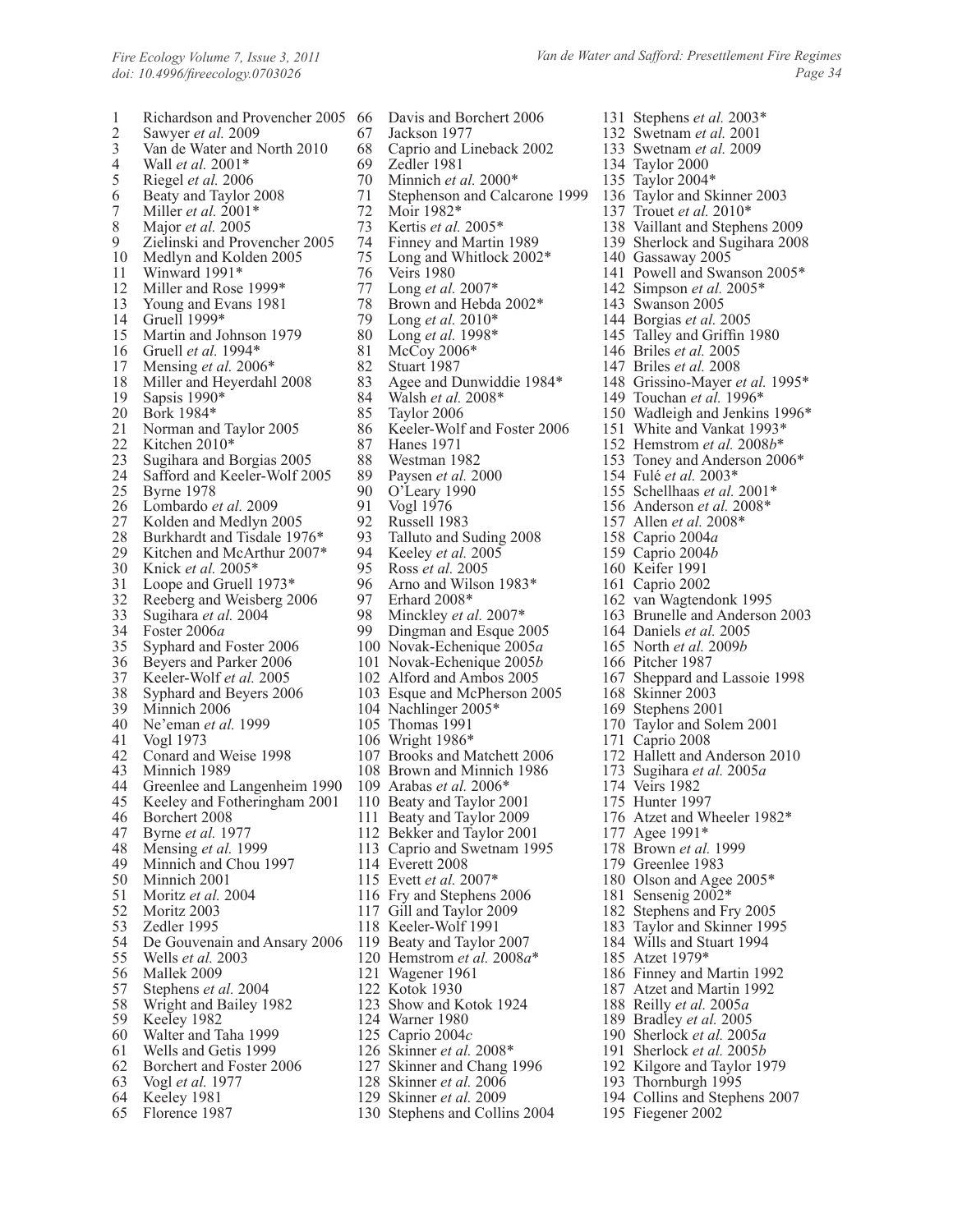| 196 | Sherlock et al. 2008           |
|-----|--------------------------------|
| 197 | Kilgore 1973                   |
| 198 | Swetnam et al. 1990            |
| 199 | Mohr et al. 2000               |
| 200 | Moody et al. 2006              |
| 201 | Drumm 1996                     |
| 202 | North et al. 2005              |
| 203 | Phillips 2002                  |
| 204 | Scholl and Taylor 2010         |
| 205 | Skinner 2002                   |
|     | 206 Swetnam 1993               |
|     | 207 Taylor and Skinner 1998    |
| 208 | <b>Stuart and Salazar 2000</b> |
| 209 | Nagel and Taylor 2005          |
| 210 | Wilken 1967                    |
| 211 | <b>Botti 1979</b>              |
| 212 | Wills et al. 2005              |
| 213 | Reilly et al. 2004             |
| 214 | Evans et al. 2005              |
| 215 | Klein and Evens 2006           |
| 216 | Davis 2006                     |
| 217 | Evens and Klein 2006a          |
| 218 | Evens and Klein 2006b          |
| 219 | Mensing 1992                   |
| 220 | Sugihara and Reed 1987         |
| 221 | Anderson and Moratto 1996      |
| 222 | McClaran 1988                  |
| 223 | Purcell and Stephens 1997      |
| 224 | Stephens 1997                  |
| 225 | Agee and Biswell 1978          |
| 226 | Weisberg 2005                  |
| 227 | Arno 1985*                     |
| 228 | Gruell 1997*                   |
| 229 | Bauer 2006*                    |
|     |                                |

Bauer and Weisberg 2009\*

(yellow pine) to 610 yr (desert mixed shrub), minimum FRIs ranging from 5 yr (bigcone Douglas-fir, California juniper, dry mixed conifer, moist mixed conifer, oak woodland, and yellow pine) to 190 yr (shore pine), and maximum FRIs ranging from 40 yr (yellow pine) to 1440 yr (desert mixed shrub) (Table 2). There was also a great deal of variability within PFRs, as evidenced by differences between minimum and maximum FRIs ranging from 32 yr and 34 yr (montane chaparral and yellow pine, respectively) to 1324 yr (desert mixed shrub). FRI distributions ranged from unskewed distributions with little difference between mean and median FRIs (aspen, bigcone Douglas-fir, dry mixed conifer, lodgepole pine, montane chaparral, oak woodland, subalpine forest), to highly skewed distributions dominated by relatively short FRIs (coastal sage scrub), to highly skewed distributions domi-

 Jamieson 2008\* Romme *et al.* 2009 Wangler and Minnich 1996 Reilly *et al.* 2005*b* Zobel *et al.* 1982\* Agee *et al.* 1990*b*\* Scher and Jimerson 1989 Atzet and White 2005 Safford and Sherlock 2005*a* Safford and Sherlock 2005*b* Barbour and Minnich 2000 Chappell and Agee 1996\* Bancroft 1979 Atzet and McCrimmon 1990\* Scholl and Taylor 2006\* Foster 1998\* Taylor 1993 Taylor and Halpern 1991 Sugihara *et al.* 2005*b* Huff *et al.* 2005 Brown and Baxter 2003 Swetnam 1994 Fritz 1931 Hunter and Parker 1993 Jacobs *et al.* 1985 Norman 2007 Brown and Smith 2000 Provencher *et al.* 2005 Brooks 2005 Cable 1975 Brooks *et al.* 2007\* Parminter 1991\* Norman and Taylor 2003 Quinnild and Cosby 1958\* Acker *et al.* 2004

 Whitlock *et al.* 2008\* Teensma *et al.* 1991\* Impara 1997\* Agee 1993\* van Wagtendonk *et al.* 2005 Richardson and Howell 2005 Short *et al.* 2005 Foster 2006*b* Safford *et al.* 2005 McBride and Laven 1976 Taylor and Beaty 2005 Cope 1993 Uchytil 1991 Cope 1992*a* Cope 1992*b* Howard 1999 Johnson 2000 Tirmenstein 1999 Steinberg 2002 Sibold *et al.* 2006\* Veblen *et al.* 1994\* Buechling and Baker 2001\* Donnegan *et al.* 2001\* Kipfmueller and Baker 2000\* Suffling 1993\* Romme and Knight 1981\* Millspaugh and Whitlock 2003\* Brunelle and Whitlock 2003\* Brunelle *et al.* 2005\* Gavin *et al.* 2006\* Hallet and Hills 2006\* Brown *et al.* 1994\* Howard 2002

nated by relatively long FRIs (pinyon-juniper). Figure 1 graphically depicts the mean, median, mean minimum, and mean maximum FRIs for the 11 most widely distributed PFRs on Forest Service lands in California.

#### **DISCUSSION**

Our summary of California's presettlement fire regimes should be a useful reference for scientists and resource managers, whether they are seeking a general estimate of the central tendency and variability of FRIs in a broadly defined vegetation type, background information for a planned restoration project or a mechanistic model of vegetation-fire interactions, or a list of literature pertaining to a specific vegetation type or geographic location. A high degree of confidence can be placed in the validity of the FRI values for most conifer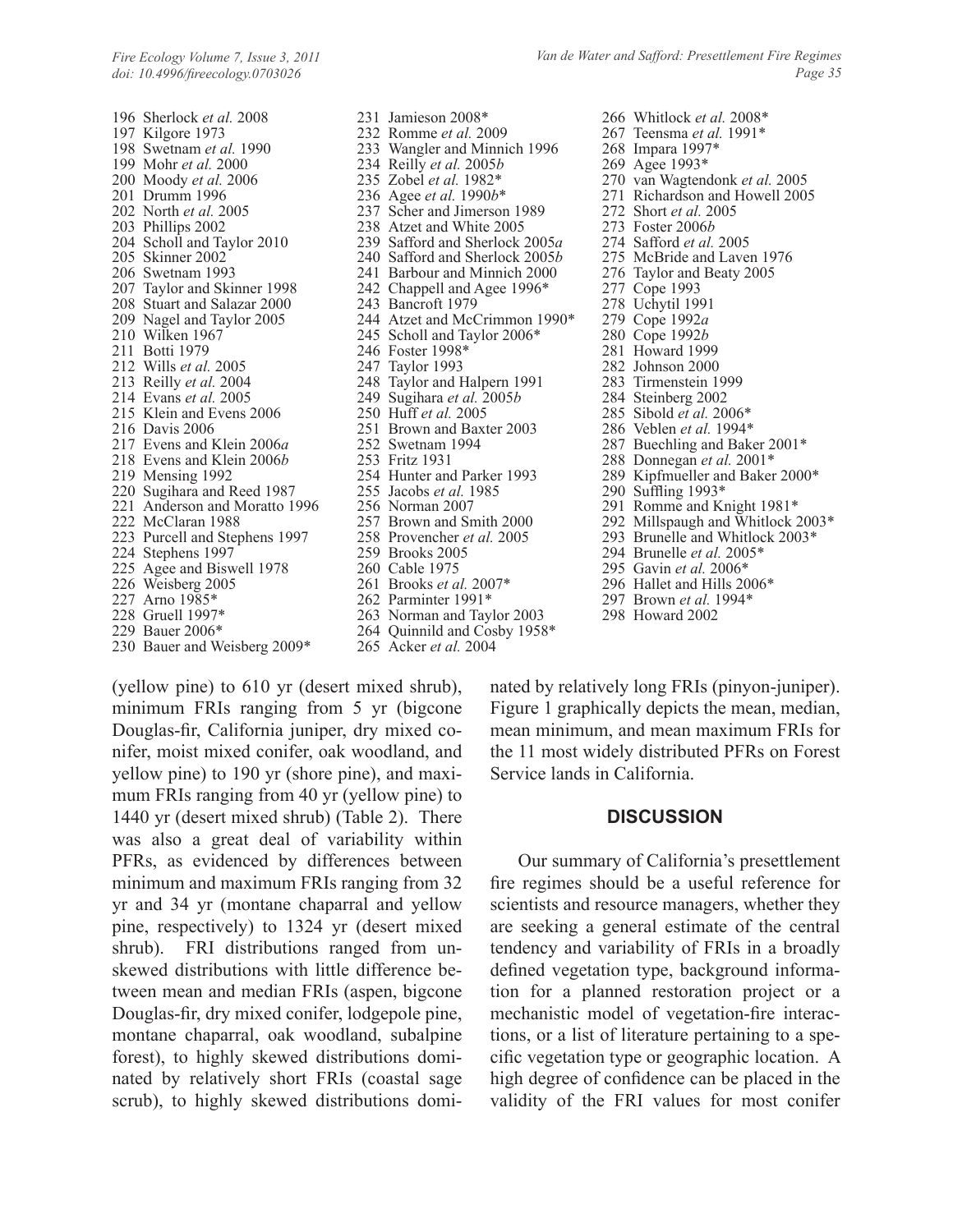

**Figure 1.** Fire return intervals (FRIs) for the 11 most widely distributed presettlement fire regime groups in California. Solid line is mean FRI, dotted line is mean median FRI, bottom of each bar is mean minimum FRI, top of each bar is mean maximum FRI.

PFRs, especially in the Sierra Nevada, due to the abundance of published dendrochronological studies. Less confidence is afforded to the FRI values of PFRs for which presettlement fire history is less well-studied, such as California juniper, desert mixed shrub, semi-desert chaparral, and silver sagebrush. For shrubdominated PFRs in which presettlement fires are difficult to detect due to a lack of dendrochronological evidence, FRI values were derived from other types of data that may be less precise, such as charcoal in sediment cores, modeling, and expert quantitative evidence.

More research is needed in PFRs that currently have little quantitative fire history data available for California (see Table 2), or have high geographic variability in FRIs. The difficulties associated with obtaining high-resolution presettlement FRI data in shrub-dominated vegetation types categorically necessitates further study in most of these PFRs (e.g., big sagebrush, black and low sagebrush, chaparral, coastal sage scrub, curl-leaf mountain mahogany, desert mixed shrub, montane chaparral, semi-desert chaparral, silver sagebrush), and perhaps innovation of new or adaptation of ex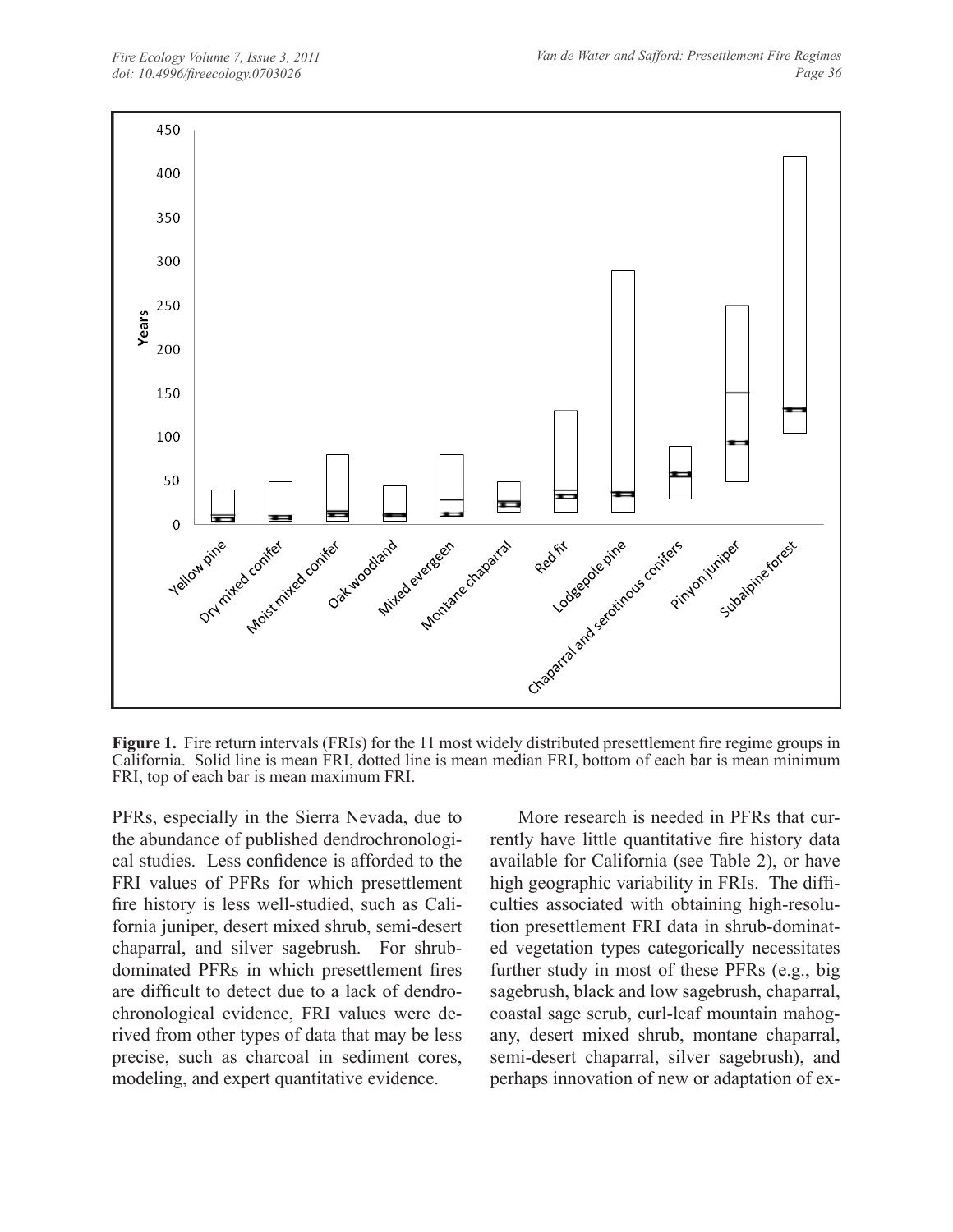isting fire history techniques. Similarly, PFRs dominated by tree species that are easily killed by fire (California juniper, coastal fir, fire sensitive spruce or fir, pinyon-juniper, shore pine, spruce-hemlock) require further study and application of techniques other than fire scar studies. The PFRs of limited geographical distribution in California (bigcone Douglas-fir, coastal fir, fire sensitive spruce or fir, Port Orford cedar, shore pine, spruce-hemlock, western white pine) are chronically understudied. Other PFRs (shore pine, desert mixed shrub, spruce-hemlock, California juniper, coastal fir, pinyon-juniper, western white pine, subalpine forest) are characterized by high geographic variability in fire frequency (high standard error of FRI statistics), requiring scientists and managers to carefully search for literature from local or similar areas.

Several interesting patterns in FRIs within and among different PFRs emerged from the body of fire history literature assessed for this article. For example, analyses of the correlation between fire scar sampling area and fire return interval revealed no trend of decreasing FRI with increasing sampling area for all PFRs pooled and most PFRs individually. Sampling area was significantly correlated with mean minimum FRI for the big sagebrush ( $r = 0.867$ , *P* = 0.012), Port Orford cedar (r = −0.974, *P* = 0.026), and red fir ( $r = 0.742$ ,  $P = 0.014$ ) PFRs. The trend of decreasing FRI with increasing sampling area for the Port Orford cedar PFR was consistent with established expectations (Baker and Ehle 2001, Swetnam and Baisan 2003), while the opposite trend for the big sagebrush and red fir PFRs may be indicative of the long minimum return interval, mixed severity, and stand replacement fire regimes that typify these vegetation types (Sugihara *et al.* 2006).

Ignitions by indigenous peoples were likely a large component of the presettlement fire record in some PFRs, such as redwood (Greenlee and Langenheim 1990) and oak woodland, and are difficult or impossible to definitively differentiate from lightning ignitions, although fire cause may be inferred from seasonality in some cases (Anderson and Moratto 1996). Some vegetation types in certain areas were probably maintained mostly by presettlement anthropogenic fire regimes, which may have resulted in vegetation type conversions in some parts of the landscape prior to Euro-American arrival. Widespread indigenous ignitions were probably uncommon in other PFRs, however, such as subalpine forest and desert mixed shrub (Anderson 2005). Regardless, no attempt is made in this assessment to differentiate between lightning and indigenous ignitions.

This paper provides background information for the FRID mapping products developed by the Forest Service's Pacific Southwest Region Ecology Program and Remote Sensing Lab (Safford *et al.* 2011; available at: http:// www.fs.fed.us/r5/rsl/clearinghouse/r5gis/ frid/). These annually updated maps provide information on geographic distribution of PFRs, and a number of different FRID statistics calculated using the California fire perimeters database (available at: http://www.frap. cdf.ca.gov/data/frapgisdata/select.asp). These map layers are useful for land and resource planning and assessment, as well as other natural resource applications such as fuels treatment planning, postfire restoration project design, management response to fire, and general ecological understanding of the historical and current occurrence of fire on the California national forests and neighboring jurisdictions.

Our process necessarily generalized across scales of both space and time. In general, and assuming all else is equal, areas with higher precipitation or less ignition within a given PFR would be expected to burn less often than drier areas with an ignition source (Agee 1993, Sugihara *et al.* 2006). A PFR in northwestern California therefore might be expected to support somewhat longer fire return intervals than the same PFR in southern California. A solution for this may be to use the median fire fre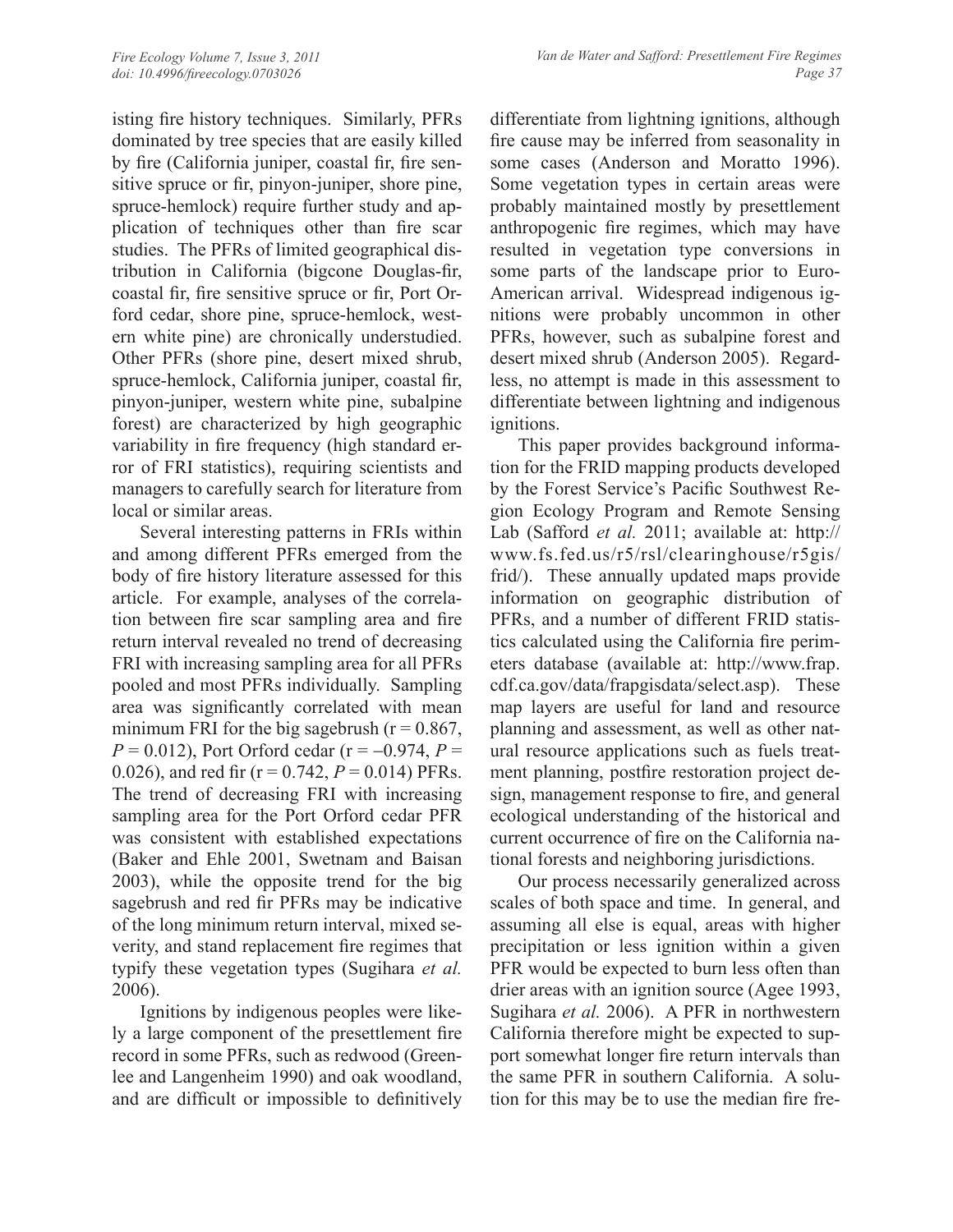quency as the preferred measure of central tendency for PFRs in parts of their range where vegetation is relatively more flammable, and the mean fire frequency where vegetation is relatively less flammable (at least where the median is shorter than the mean, which is the typical case). Patch sizes can also influence fire frequency, with small patches of mesic vegetation embedded in a matrix of drier vegetation having shorter fire return intervals than large patches of mesic vegetation, and viceversa (Agee *et al*. 1990*a*). Obviously, where higher local accuracy is required, the reader should consult the primary literature (e.g., see the citations supporting Table 2).

Temporally, changes in vegetation on California landscapes since the middle of the nineteenth century can make comparisons between historical and contemporary conditions difficult. A good example is provided by the geographic distribution of the yellow pine PFR, which is dominated by ponderosa pine (*Pinus ponderosa* C. Lawson) and Jeffrey pine (*P. jeffreyi* Balf.). The Forest Service mapped vegetation on about 60% of its California lands in the 1930s (Wieslander 1935). Modern vegetation mapping can be generalized to the same polygon resolution and compared with the 1930s maps to get a broad idea of landscapelevel vegetation changes. After >75 years of fire exclusion, logging, and other anthropogenic change, the area occupied by the yellow pine PFR appears to have decreased by about two thirds in the central Sierra Nevada, with about two thirds of the loss due to infilling by shadetolerant (mostly fire-intolerant) conifer species, for example from the genus *Abies* (Thorne

*et al.* 2008; J. Thorne, University of California, Davis, USA, and H. Safford, USDA Forest Service, Vallejo, California, USA, unpublished data). The FRID mapping is often based on contemporary vegetation data, and these sorts of temporal changes cannot be properly accounted for. After completion of digitization of the 1930s vegetation maps, we hope to use them (where they are available) to update the geographic distribution of PFRs to allow a more accurate assessment of changes in fire frequency.

Although this study presents summarized estimates of presettlement fire frequency, it does not imply that contemporary fire should necessarily be applied at historical intervals, which may be neither feasible nor desirable in the context of altered anthropogenic influences and climatic conditions (Anderson and Moratto 1996; Millar *et al.* 2007; Wiens *et al.*, in press). Instead, the estimated presettlement FRIs are intended to serve as an assessment tool for comparison with current fire regimes and trends in those regimes, and to provide general guidelines for ecological restoration (or realignment) in vegetation types that are currently in jeopardy of type conversion due to fire frequencies that are outside the historical range of variation. In order to promote ecosystem resilience in the face of climate change and other uncertainties, efforts to restore fire to ecosystems should focus on the variability of fire frequencies (and other characteristics of the fire regime) that historically facilitated resilience, rather than applying fire to an ecosystem precisely at the mean or median interval.

# **ACKNOWLEDGMENTS**

We thank C. Skinner, C. Chang, S. Stephens, R. Martin, N. Clinton, E. Heyerdahl, D. Berry, J. Agee, T. Keeler-Wolf, J. Sawyer, and all of the authors of species reports in the Fire Effects Information System for their previous work compiling fire history literature, which greatly aided our efforts. We also thank D. Schmidt for developing the first generation FRID maps for southern California and supporting metadata, which formed a basis for this paper. Funding for this project was provided by the Forest Service, Pacific Southwest Region Ecology Program.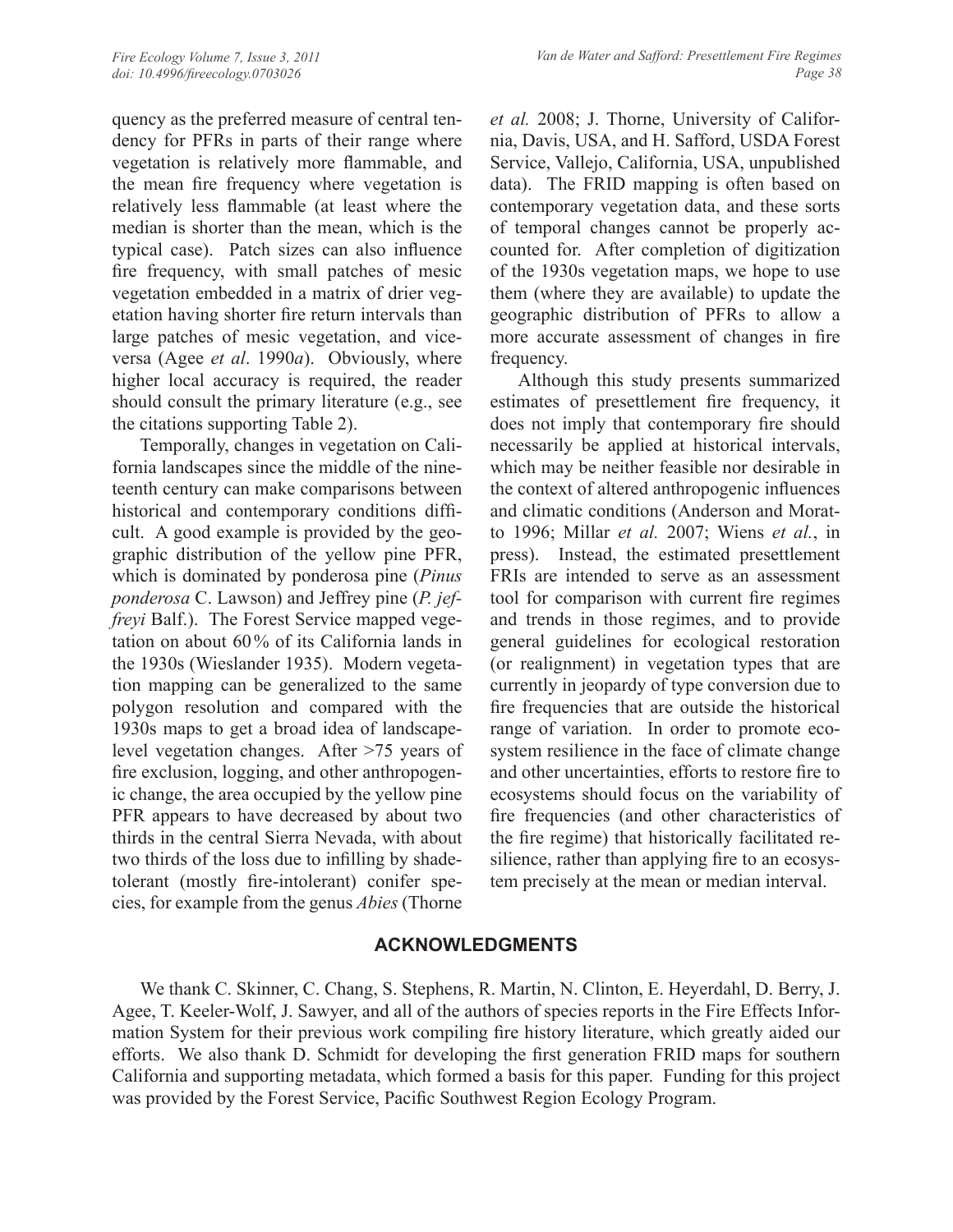# **Literature Cited**

- Acker, S., J. Kertis, and K. Kopper. 2004. LANDFIRE biophysical setting model 0310360 North Pacific hypermaritime sitka spruce forest. <http://www.landfire.gov>. Accessed 4 June 2011.
- Agee, J.K. 1991. Fire history along an elevational gradient in the Siskiyou Mountains, Oregon. Northwest Science 65: 188-199.
- Agee, J.K. 1993. Fire ecology of the Pacific Northwest. Island Press, Washington, D.C, USA.
- Agee, J.K., and H.H. Biswell. 1978. The fire management plan for Pinnacles National Monument. Pages 1231-1238 in: R.M. Linn, editor. Proceedings of the first conference on scientific research in the national parks. USDI National Park Service Transactions and Proceedings Series 5, Washington, D.C., USA.
- Agee, J.K., and P.W. Dunwiddie. 1984. Recent forest development on Yellow Island, San Juan County, Washington. Canadian Journal of Botany 62: 2074-2080. doi: [/10.1139/b84-28](http://dx.doi.org/10.1139/b84-282)2
- Agee, J.K., M. Finney, and R. deGouvenain. 1990*a*. Forest fire history of Desolation Peak, Washington. Canadian Journal of Forest Research 20: 350-356. [doi: 10.1139/x90-05](http://dx.doi.org/10.1139/x90-051)1
- Agee, J.K., L. Potash, and M. Gracz. 1990*b*. Oregon Caves forest and fire history. USDI National Park Service Cooperative Park Studies Unit Report CPSU/UW 90-1, University of Washington, Seattle, USA.
- Alford, E., and N. Ambos. 2005. LANDFIRE biophysical setting model 1310910 Sonoran midelevation desert scrub. <http://www.landfire.gov>. Accessed 4 June 2011.
- Allen, C.D., R.S. Anderson, R.B. Jass, J.L. Toney, and C.H. Baisan. 2008. Paired charcoal and tree-ring records of high-frequency Holocene fire from two New Mexico bog sites. International Journal of Wildland Fire 17: 115-130. doi: [10.1071/WF0716](http://dx.doi.org/10.1071/WF07165)5
- Anderson, M.K. 2005. Tending the wild. University of California Press, Berkeley, USA.
- Anderson, M.K., and M.J. Moratto. 1996. Native American land-use practices and ecological impacts. Pages 187-206 in: Sierra Nevada ecosystem project final report to Congress, volume 2. Wildland Resources Center Report No. 37, University of California, Davis, USA.
- Anderson, R.S., C.D. Allen, J.L. Toney, R.B. Jass, and A.N. Bair. 2008. Holocene vegetation and fire regimes in subalpine and mixed conifer forests, southern Rocky Mountains, USA. International Journal of Wildland Fire 17: 96-114. doi: [10.1071/WF0702](http://dx.doi.org/10.1071/WF07028)8
- Arabas, K.B., K.S. Hadley, and E.R. Larson. 2006. Fire history of a naturally fragmented landscape in central Oregon. Canadian Journal of Forest Research 36: 1108-1120. doi: [10.1139/](http://dx.doi.org/10.1139/x06-004) [x06-00](http://dx.doi.org/10.1139/x06-004)4
- Arno, S.F. 1985. Ecological effects and management implications of Indian fires. Pages 81-86 in: J.E. Lotan, B.M. Kilgore, W.C. Fisher, and R.W. Mutch, editors. Proceedings of the symposium and workshop on wilderness fire. USDA Forest Service General Technical Report INT-GTR-182. Intermountain Forest and Range Experiment Station, Ogden, Utah, USA.
- Arno, S.F. 2000. Fire in western forest ecosystems. Pages 97-120 in: J.K. Brown and J.K. Smith, editors. Wildland fire in ecosystems: effects of fire on flora. USDA Forest Service General Technical Report RMRS-GTR-42-vol. 2, Rocky Mountain Research Station, Ogden, Utah, USA.
- Arno, S.F., and A.E. Wilson. 1983. Dating past fires in curlleaf mountain-mahogany communities. Journal of Range Management 39: 241-243. doi: [10.2307/389905](http://dx.doi.org/10.2307/3899058)8
- Atzet, T. 1979. Description and classification of the forests of the Upper Illinois River drainage of southwestern Oregon. Dissertation, Oregon State University, Corvallis, USA.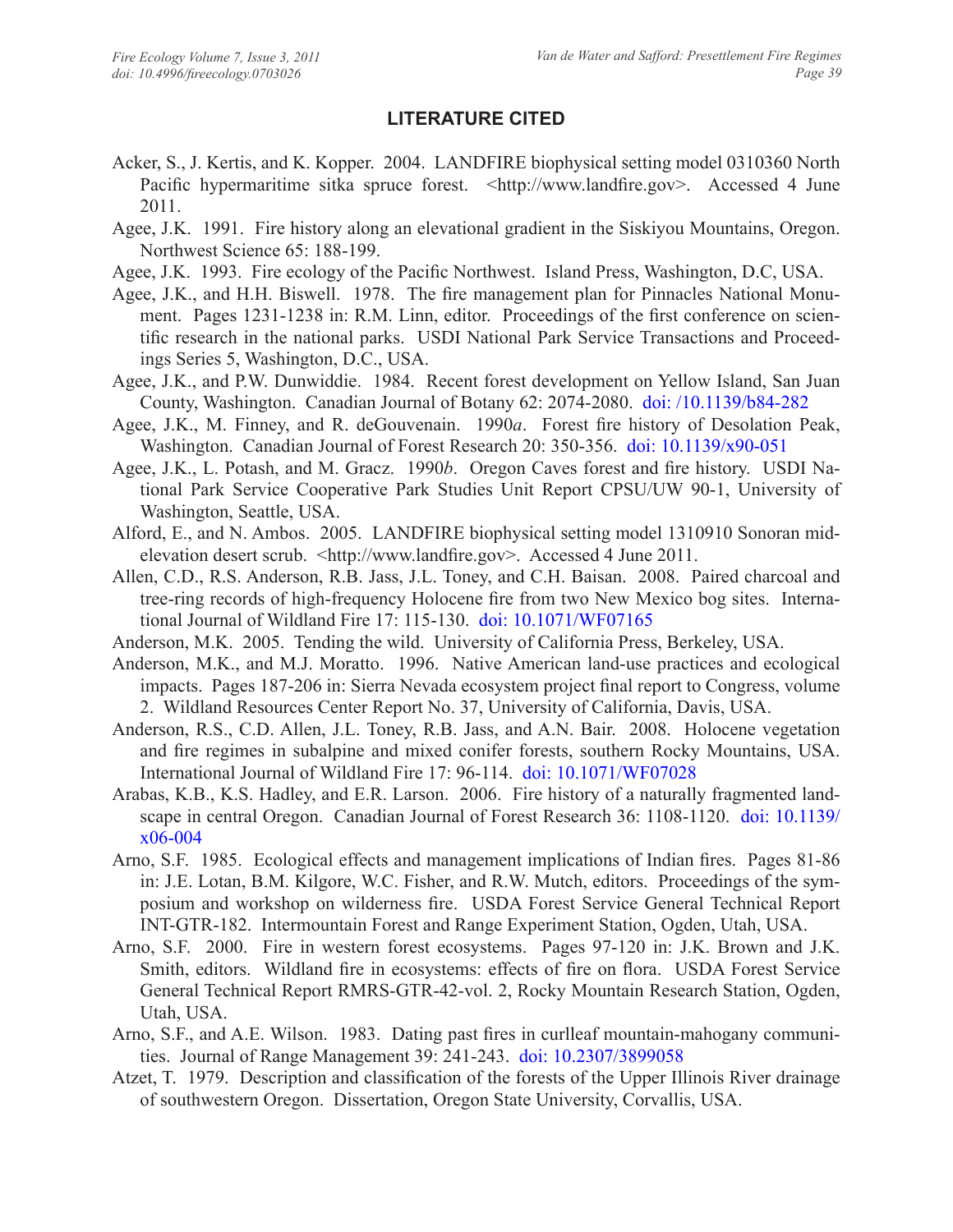- Atzet, T., and R.E. Martin. 1992. Natural disturbance regimes in the Klamath Province. Pages 40-48 in: R.R. Harris, D.E. Erman, and H.M. Kerner, editors. Proceedings of symposium on biodiversity of northwestern California. University of California, Berkeley, Wildland Resources Center Report 29.
- Atzet, T., and L.A. McCrimmon. 1990. Preliminary plant associations of the southern Oregon Cascade Mountain Province. USDA Forest Service, Siskiyou National Forest, Medford, Oregon, USA.
- Atzet, T., and D.L. Wheeler. 1982. Historical and ecological perspectives on fire activity in the Klamath Geological Province of the Rogue River and Siskiyou National Forests. USDA Forest Service, Pacific Northwest Region, Portland, Oregon, USA.
- Atzet, T., and D. White. 2005. LANDFIRE biophysical setting model 01310320 Mediterranean California red fir forest. <http://www.landfire.gov>. Accessed 4 June 2011.
- Baker, W.L., and D. Ehle. 2001. Uncertainty in surface-fire history: the case of ponderosa pine forests in the western United States. Canadian Journal of Forest Research 31: 1205-1226. [doi: 10.1139/cjfr-31-7-120](http://dx.doi.org/10.1139/x90-051)5
- Bancroft, L. 1979. Fire management plan: Sequoia and Kings Canyon national parks. USDI National Park Service, Sequoia and Kings Canyon national parks, Three Rivers, California, USA.
- Barbour, M.G., and W.D. Billings. 2000. North American terrestrial vegetation. Second edition. Cambridge University Press, United Kingdom.
- Barbour, M.G., T. Keeler-Wolf, and A.A. Schoenherr. 2007. Terrestrial vegetation of California. University of California Press, Berkeley, USA.
- Barbour, M.G., and R.A. Minnich. 2000. California upland forests and woodlands. Pages 161- 202 in: M.G. Barbour and W.D. Billings, editors. North American terrestrial vegetation, second edition. Cambridge University Press, England, United Kingdom.
- Bauer, J.M. 2006. Fire history and stand structure of a central Nevada pinyon-juniper woodland. Thesis, University of Nevada, Reno, USA.
- Bauer, J.M., and P.J. Weisberg. 2009. Fire history of a central Nevada pinyon-juniper woodland. Canadian Journal of Forest Research 39: 1589-1599. doi: [10.1139/X09-07](http://dx.doi.org/10.1139/X09-078)8
- Beaty, R.M., and A.H. Taylor. 2001. Spatial and temporal variation of fire regimes in a mixed conifer forest landscape, southern Cascades, California, USA. Journal of Biogeography 28: 955-966. doi: [10.1046/j.1365-2699.2001.00591.](http://dx.doi.org/10.1046/j.1365-2699.2001.00591.x)x
- Beaty, R.M., and A.H. Taylor. 2007. Fire disturbance and forest structure in old-growth mixed conifer forests in the northern Sierra Nevada, California. Journal of Vegetation Science 18: 879-890. doi: [10.1111/j.1654-1103.2007.tb02604.](http://dx.doi.org/10.1111/j.1654-1103.2007.tb02604.x)x
- Beaty, R.M., and A.H. Taylor. 2008. Fire history and the structure and dynamics of a mixed conifer forest landscape in the northern Sierra Nevada, Lake Tahoe Basin, California, USA. Forest Ecology and Management 255: 707-719. doi: [10.1016/j.foreco.2007.09.04](http://dx.doi.org/10.1016/j.foreco.2007.09.044)4
- Beaty, R.M., and A.H. Taylor. 2009. A 14000 year sedimentary charcoal record of fire from the northern Sierra Nevada, Lake Tahoe Basin, California, USA. The Holocene 19: 347-359. doi: [10.1177/095968360810138](http://dx.doi.org/10.1177/0959683608101386)6
- Bekker, M.F., and A.H. Taylor. 2001. Gradient analysis of fire regimes in montane forests of the southern Cascade Range. Plant Ecology 155: 15-28. doi: [10.1023/A:101326321209](http://dx.doi.org/10.1023/A:1013263212092)2
- Beyers, J., and T. Parker. 2006. LANDFIRE biophysical setting model 0410960 California maritime chaparral. <http://www.landfire.gov>. Accessed 4 June 2011.
- Borchert, M. 2008. LANDFIRE rapid assessment reference condition model R1CHAP chaparral. <http://www.landfire.gov>. Accessed 4 June 2011.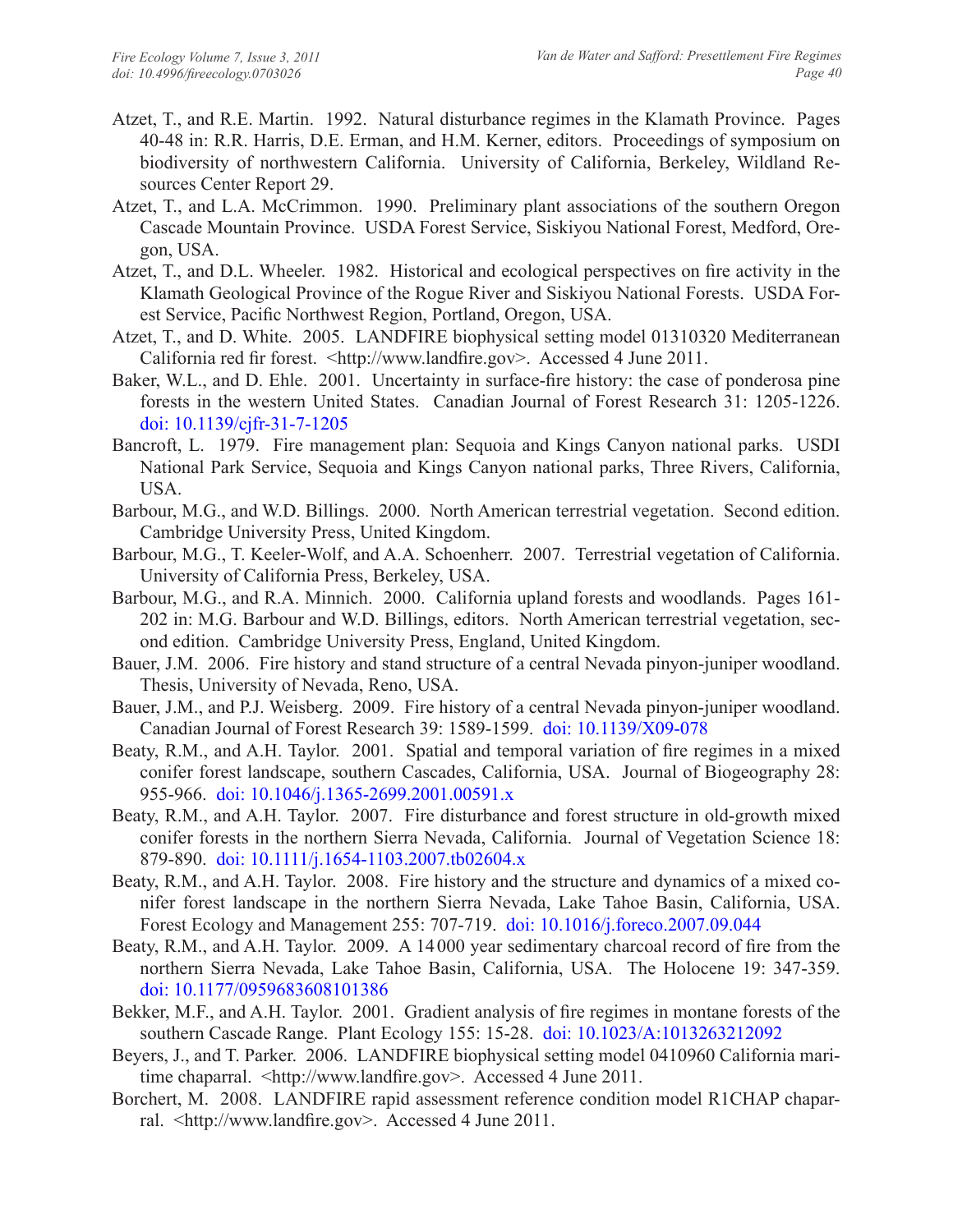- Borchert, M., and J. Foster. 2006. LANDFIRE biophysical setting model 0311770 California coastal closed-cone conifer forest and woodland. <http://www.landfire.gov>. Accessed 4 June 2011.
- Borgias, D., T. Bradley, and S. Norman. 2005. LANDFIRE biophysical setting model 310270 Mediterranean California dry-mesic mixed conifer forest and woodland. <http://www.landfire.gov>. Accessed 4 June 2011.
- Bork, J.L. 1984. Fire history in three vegetation types on the east side of the Oregon Cascades. Dissertation, Oregon State University, Corvallis, USA.
- Botti, S. 1979. Natural, conditional, and prescribed fire management plan. USDI National Park Service, Yosemite National Park, California, USA.
- Bradley, T., D. Sandifer, and R. Wills. 2005. LANDFIRE biophysical setting model 0610300 Mediterranean lower montane black-oak conifer forest and woodland. <http://www.landfire. gov>. Accessed 4 June 2011.
- Briles, C.E., C. Whitlock, P.J. Bartlein, and P. Higuera. 2008. Regional and local controls on postglacial vegetation and fire in the Siskiyou Mountains, northern California, USA. Palaeogeography, Palaeoclimatology, Palaeoecology 265: 159-169. doi: [10.1016/j.palaeo.2008.05.00](http://dx.doi.org/10.1016/j.palaeo.2008.05.007)7
- Briles, C.E., C. Whitlock, and P.J. Bartlein. 2005. Postglacial vegetation, fire, and climate history of the Siskiyou Mountains, Oregon, USA. Quaternary Research 64: 44-56. doi: [10.1016/](http://dx.doi.org/10.1016/j.yqres.2005.03.001) [j.yqres.2005.03.00](http://dx.doi.org/10.1016/j.yqres.2005.03.001)1
- Brooks, M. 2005. LANDFIRE biophysical setting model 1311080 Sonora-Mojave semi-desert chaparral. <http://www.landfire.gov>. Accessed 4 June 2011.
- Brooks, M.L., T.C. Esque, and T. Duck. 2007. Chapter 6. Creosotebush, blackbrush, and interior chaparral shrublands. Pages 97-110 in: S.M. Hood and M. Miller, editors. Fire ecology and management of the major ecosystems of southern Utah. USDA Forest Service General Technical Report RMRS-GTR-202, Fort Collins, Colorado, USA.
- Brooks, M.L., and J.R. Matchett. 2006. Spatial and temporal patterns of wildfires in the Mojave Desert, 1980-2004. Journal of Arid Environments 67: 148-164. doi: [10.1016/j.](http://dx.doi.org/10.1016/j.jaridenv.2006.09.027) [jaridenv.2006.09.02](http://dx.doi.org/10.1016/j.jaridenv.2006.09.027)7
- Brown, D.E., and R.A. Minnich. 1986. Fire and changes in creosote bush scrub of the western Sonoran Desert, California. American Midland Naturalist 116: 411-422. doi: [10.2307/2425750](http://dx.doi.org/10.2307/2425750)
- Brown, J.K., S.F. Arno, S.W. Barrett, and J.P. Menakis. 1994. Comparing the prescribed natural fire program with presettlement fires in the Selway-Bitterroot Wilderness. International Journal of Wildland Fire 4: 157-168. [doi: 10.1071/WF994015](http://dx.doi.org/10.1139/x90-051)7
- Brown, J.K., and J.K. Smith. 2000. Wildland fire in ecosystems, effects of fire on flora. USDA Forest Service General Technical Report RMRS-GTR-42 Volume 2, Fort Collins, Colorado, USA.
- Brown, K.J., and R.J. Hebda. 2002. Origin, development, and dynamics of coastal temperate conifer rainforests of southern Vancouver Island, Canada. Canadian Journal of Forest Research 32: 353-372. doi: [10.1139/x01-19](http://dx.doi.org/10.1139/x01-197)7
- Brown, P.M., and W.T. Baxter. 2003. Fire history in coast redwood forests of the Mendocino Coast, California. Northwest Science 77: 147-158.
- Brown, P.M., M.W. Kaye, and D. Buckley. 1999. Fire history in Douglas-fir and coast redwood forests at Point Reyes National Seashore, California. Northwest Science 73: 205-216.
- Brunelle, A., and R.S. Anderson. 2003. Sedimentary charcoal as an indicator of late-Holocene drought in the Sierra Nevada, California, and its relevance to the future. The Holocene 13: 21-28. doi: [10.1191/0959683603hl591r](http://dx.doi.org/10.1191/0959683603hl591rp)p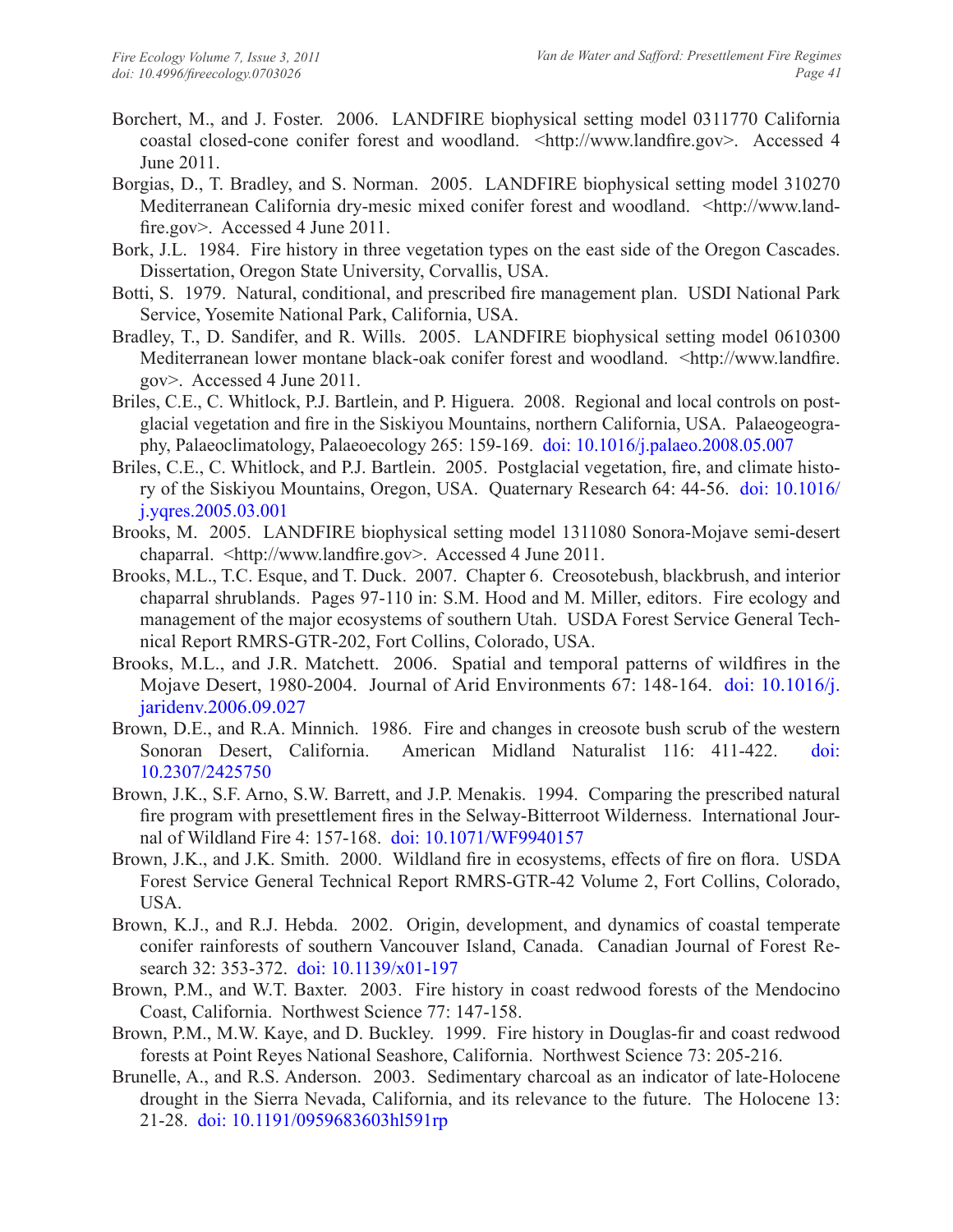- Brunelle, A., and C. Whitlock. 2003. Postglacial fire, vegetation, and climate history in the Clearwater Range, northern Idaho, USA. Quaternary Research 60: 307-318. [doi: 10.1016/](http://dx.doi.org/10.1139/x90-051) [j.yqres.2003.07.00](http://dx.doi.org/10.1139/x90-051)9
- Brunelle, A., C. Whitlock, P. Bartlein, and K. Kipfmueller. 2005. Holocene fire and vegetation along environmental gradients in the northern Rocky Mountains. Quaternary Science Reviews 24: 2281-2300. [doi: 10.1016/j.quascirev.2004.11.010](http://dx.doi.org/10.1139/x90-051)
- Buechling, A., and W.L. Baker. 2001. A fire history from tree rings in a high-elevation forest of Rocky Mountain National Park. Canadian Journal of Forest Research 34: 1259-1273.
- Burkhardt, J.W., and E.W. Tisdale. 1976. Causes of juniper invasion in southwestern Idaho. Ecology 57: 472-484. doi: [10.2307/193643](http://dx.doi.org/10.2307/1936432)2
- Burns, R.M., and B.H. Honkala. 1990. Silvics of North America. USDA Forest Service Agriculture Handbook 654. Washington, D.C., USA.
- Byrne, R. 1978. Fossil record discloses fire history. California Agriculture 10: 13-14.
- Byrne, R.I., J. Michaelsen, and A. Soutar. 1977. Fossil charcoal as a measure of wildfire frequency in southern California: a preliminary analysis. Pages 361-367 in: H.A. Mooney and C.E. Conrad, editors. Proceedings of the symposium on environmental consequences of fire and fuel management in Mediterranean ecosystems. USDA Forest Service General Technical Report WO-GTR-3, Washington, D.C., USA.
- Cable, D.R. 1975. Range management in the chaparral type and its ecological basis: the status of our knowledge. USDA Forest Service Research Paper RM-RP-155, Fort Collins, Colorado, USA.
- Caprio, A.C. 2002. Fire history of lodgepole pine on Chagoopa Plateau, Sequoia and Kings Canyon national parks. Page 38 in: N.G. Sugihara, M. Morales, and T. Morales, editors. Abstracts: managing fire and fuels in the remaining wildlands and open spaces of the southwestern United States. Association for Fire Ecology Miscellaneous Publication 1.
- Caprio, A. 2004*a*. LANDFIRE biophysical setting model 0610581 Sierra Nevada subalpine lodgepole pine forest and woodland-wet. <http://www.landfire.gov>. Accessed 4 June 2011.
- Caprio, A. 2004*b*. LANDFIRE biophysical setting model 0610582 Sierra Nevada subalpine lodgepole pine forest and woodland-dry. <http://www.landfire.gov>. Accessed 4 June 2011.
- Caprio, A.C. 2004*c*. Temporal and spatial dynamics of the pre-Euro-American fire at a watershed scale, Sequoia and Kings Canyon national parks. USDI Park Service, Sequoia and Kings Canyon national parks, Three Rivers, California, USA.
- Caprio, A.C. 2008. Reconstructing fire history of lodgepole pine on Chagoopa Plateau, Sequoia National Park, California. Pages 255-262 in: M.G. Narog, editor. Proceedings of the 2002 fire conference: managing fire and fuels in the remaining wildlands and open spaces of the southwestern United States. USDA Forest Service General Technical Report PSW-GTR-189, Albany, California, USA.
- Caprio, A.C., C. Conover, M.B. Keifer, and P. Lineback. 1997. Fire management and GIS: a framework for identifying and prioritizing fire planning needs. Pages 102-113 in: Proceedings of the conference on fire in California ecosystems: integrating ecology, prevention, and management. 17-20 November 1997, San Diego, California, USA.
- Caprio, A.C., and D.M. Graber. 2000. Returning fire to the mountains: can we successfully restore the ecological role of pre-Euro-American fire regimes to the Sierra Nevada? Pages 233- 241 in: D.N. Cole, S.F. McCool, W.T. Borrie, and J. O'Loughlin, editors. Wilderness science in a time of change conference-Volume 5: Wilderness ecosystems, threats, and management. Proceedings RMRS-P-15-VOL-5, USDA Forest Service, Rocky Mountain Research Station, Ogden, Utah, USA.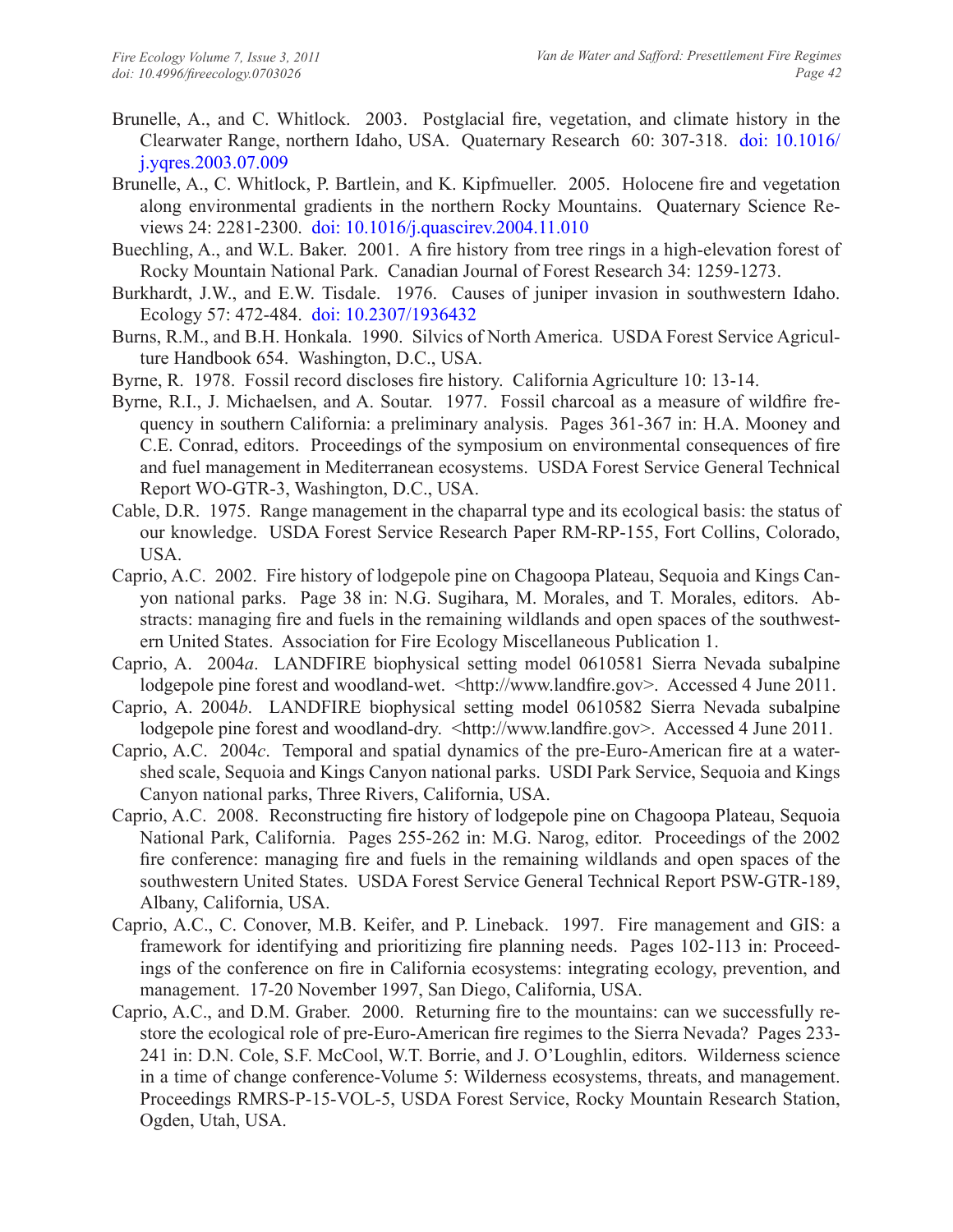- Caprio, A.C., and P. Lineback. 2002. Pre-twentieth century fire history of Sequoia and Kings Canyon national parks: a review and evaluation of our knowledge. Pages 180-199 in: N.G. Sugihara, M. Morales, and T. Morales, editors. Proceedings of the symposium—fire in California ecosystems: integrating ecology, prevention, and management. Association for Fire Ecology Miscellaneous Publication 1.
- Caprio, A.C., and T.W. Swetnam. 1995. Historic fire regimes along an elevational gradient on the west slope of the Sierra Nevada, California. Pages 173-199 in: J.K. Brown, R.W. Mutch, C.W. Spoon, and R.H. Wakimoto, editors. Proceedings of the symposium on fire in wilderness and park management: past lessons and future opportunities. USDA Forest Service General Technical Report INT-GTR-320, Ogden, Utah, USA.
- Chappell, C.B., and J.K. Agee. 1996. Fire severity and tree seedling establishment in *Abies magnifica* forests, southern Cascades, Oregon. Ecological Applications 6: 628-640. doi: [10.2307/226939](http://dx.doi.org/10.2307/2269397)7
- Collins, B.M., and S.L. Stephens. 2007. Fire scarring patterns in Sierra Nevada wilderness areas burned by multiple wildland fire use fires. Fire Ecology 3: 53-67. doi: [10.4996/](http://dx.doi.org/10.4996/fireecology.0302053) [fireecology.030205](http://dx.doi.org/10.4996/fireecology.0302053)3
- Conard, S.G., and D.R. Weise. 1998. Management of fire regime, fuels, and fire effects in southern California chaparral: lessons from the past and thoughts for the future. Pages 342-350 in: T.L. Pruden and L.A. Brennan, editors. Fire in ecosystem management: shifting the paradigm from suppression to prescription. Tall Timbers Fire Ecology Conference Proceedings 20.
- Cope, A.B. 1992*a. Abies amabilis.* In: Fire Effects Information System. USDA Forest Service, Rocky Mountain Research Station, Fire Sciences Laboratory. <http://www.fs.fed.us/database/ feis/>. Accessed 11 November 2011.
- Cope, A.B. 1992*b. Picea breweriana.* In: Fire Effects Information System. USDA Forest Service, Rocky Mountain Research Station, Fire Sciences Laboratory. <http://www.fs.fed.us/database/feis/>. Accessed 11 November 2011.
- Cope, A.B. 1993. *Pinus contorta* var. *contorta.* In: Fire Effects Information System. USDA Forest Service, Rocky Mountain Research Station, Fire Sciences Laboratory. <http://www.fs. fed.us/database/feis/>. Accessed 4 June 2011.
- Daniels, M.L., R.S. Anderson, and C. Whitlock. 2005. Vegetation and fire history since the late Pleistocene from the Trinity Mountains, northwestern California, USA. The Holocene 15: 1062-1071. doi: [10.1191/0959683605hl878r](http://dx.doi.org/10.1191/0959683605hl878ra)a
- Davis, F. 2006. LANDFIRE biophysical setting model 0511130 California coastal live oak woodland and savanna. <http://www.landfire.gov>. Accessed 4 June 2011.
- Davis, F.W., and M.I. Borchert. 2006. Central coast bioregion. Pages 321-349 in: N.G. Sugihara, J.W. van Wagtendonk, K.E. Shaffer, J. Fites-Kaufman, and A.E. Thode, editors. Fire in California's ecosystems. University of California Press, Berkeley, USA.
- De Gouvenain, R.C., and A.M. Ansary. 2006. Association between fire return interval and population dynamics in four California populations of Tecate cypress (*Cupressus forbesii*). The Southwest Naturalist 51: 447-454. doi: [10.1894/0038-4909\(2006\)51\[447:ABFRIA\]2.0.CO;](http://dx.doi.org/10.1894/0038-4909%282006%2951%5b447:ABFRIA%5d2.0.CO;2)2
- Dieterich, J. 1980. The composite fire interval—a tool for more accurate interpretation of fire history. Pages 8-14 in: M. Stokes and J. Dieterich, editors. Proceedings of the fire history workshop. USDA Forest Service General Technical Report RM-GTR-81, Fort Collins, Colorado, USA.
- Dingman, S., and T. Esque. 2005. LANDFIRE biophysical setting model inter-mountain basins mixed salt desert scrub. <http://www.landfire.gov>. Accessed 4 June 2011.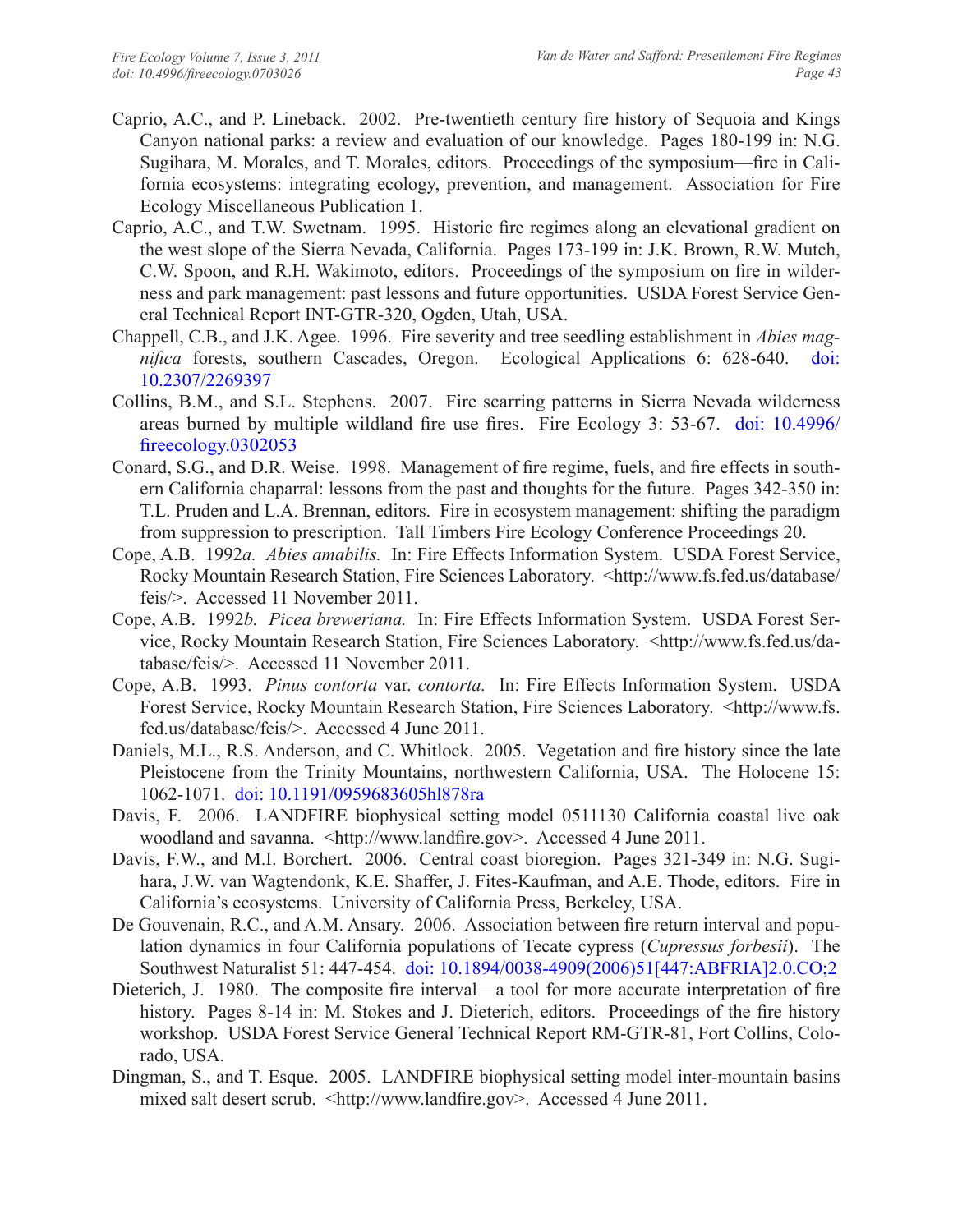- Donnegan, J.A., T.T. Veblen, and J.S. Sibold. 2001. Climatic and human influences on fire history in Pike National Forest, central Colorado. Canadian Journal of Forest Research 31: 1526-1539. [doi: 10.1139/cjfr-31-9-152](http://dx.doi.org/10.1139/x90-051)6
- Drumm, M.K. 1996. Fire history in a mixed conifer series of the Kings River Adaptive Management Area, Sierra National Forest. Thesis, Humboldt State University, Arcata, California, USA.
- Erhard, D. 2008. LANDFIRE rapid assessment reference condition model R3MSHB mountain mahogany shrubland. <http://www.landfire.gov>. Accessed 4 June 2011.
- Esque, T. ,and G. McPherson. 2005. LANDFIRE biophysical setting model 1311090 Sonoran paloverde-mixed cacti desert scrub. <http://www.landfire.gov>. Accessed 4 June 2011.
- Evans, J., R. Crawford, and J. Kagan. 2005. LANDFIRE biophysical setting model 0710600 east Cascades oak-ponderosa pine forest and woodland. <http://www.landfire.gov>. Accessed 4 June 2011.
- Evens, J., and A. Klein. 2006*a*. LANDFIRE biophysical setting model 0511140 California lower montane blue oak-foothill pine woodland and savanna. <http://www.landfire.gov>. Accessed 4 June 2011.
- Evens, J., and A. Klein. 2006*b*. LANDFIRE biophysical setting model 0511180 southern California oak woodland and savanna. <http://www.landfire.gov>. Accessed 4 June 2011.
- Everett, R.G. 2008. Dendrochronology-based fire history of mixed-conifer forests in the San Jacinto Mountains, California. Forest Ecology and Management 256: 1805-1814. doi: [10.1016/](http://dx.doi.org/10.1016/j.foreco.2008.04.036) [j.foreco.2008.04.03](http://dx.doi.org/10.1016/j.foreco.2008.04.036)6
- Evett, R.R., E.F. Franco-Vizcaino, and S.L. Stephens. 2007. Comparing modern and past fire regimes to assess changes in prehistoric lightning and anthropogenic ignitions in a Jeffrey pinemixed conifer forest in the Sierra San Pedro Martir, Mexico. Canadian Journal of Forest Research 37: 318-330. doi: [10.1139/X06-280](http://dx.doi.org/10.1139/X06-280)
- Falk, D.A. 2004. Scaling rules for fire regimes. Dissertation, University of Arizona, Tucson, USA.
- Falk, D.A., E.K. Heyerdahl, P.M. Brown, C.A. Farris, P.Z. Fulé, D. McKenzie, T.W. Swetnam, A.H. Taylor, and M.L. Van Horne. 2011. Multi-scale controls of historical forest-fire regimes: new insights from fire-scar networks. Frontiers in Ecology and the Environment 9: 446-454. [doi: 10.1890/10005](http://dx.doi.org/10.1139/x90-051)2
- Fiegener, R.P. 2002. The influence of sampling intensity on the fire history of the Teakettle Experimental Forest, Sierra Nevada, California. Thesis, University of California, Davis, USA.
- Finney, M.A., and R.E. Martin. 1989. Fire history in a *Sequoia sempervirens* forest at Salt Point State Park, California. Canadian Journal of Forest Research 19: 1451-1457. doi: [10.1139/](http://dx.doi.org/10.1139/x89-221) [x89-22](http://dx.doi.org/10.1139/x89-221)1
- Finney, M.A., and R.E. Martin. 1992. Short fire intervals recorded by redwoods at Annadel State Park, California. Madroño 39: 251-262.
- Florence, M. 1987. Plant succession on prescribed burn sites in chamise chaparral. Rangelands 9: 119-122.
- Foster, J. 2006*a*. LANDFIRE biophysical setting model 0310990 California xeric serpentine chaparral. <http://www.landfire.gov>. Accessed 4 June 2011.
- Foster, J. 2006*b*. LANDFIRE biophysical setting model 0711720 Sierran-intermontane desert western white pine-white fir woodland. <http://www.landfire.gov>. Accessed 4 June 2011.
- Foster, J.S. 1998. Fire regime parameters and their relationships with topography in the east side of the southern Oregon Cascade Range. Thesis, Oregon State University, Corvallis, USA.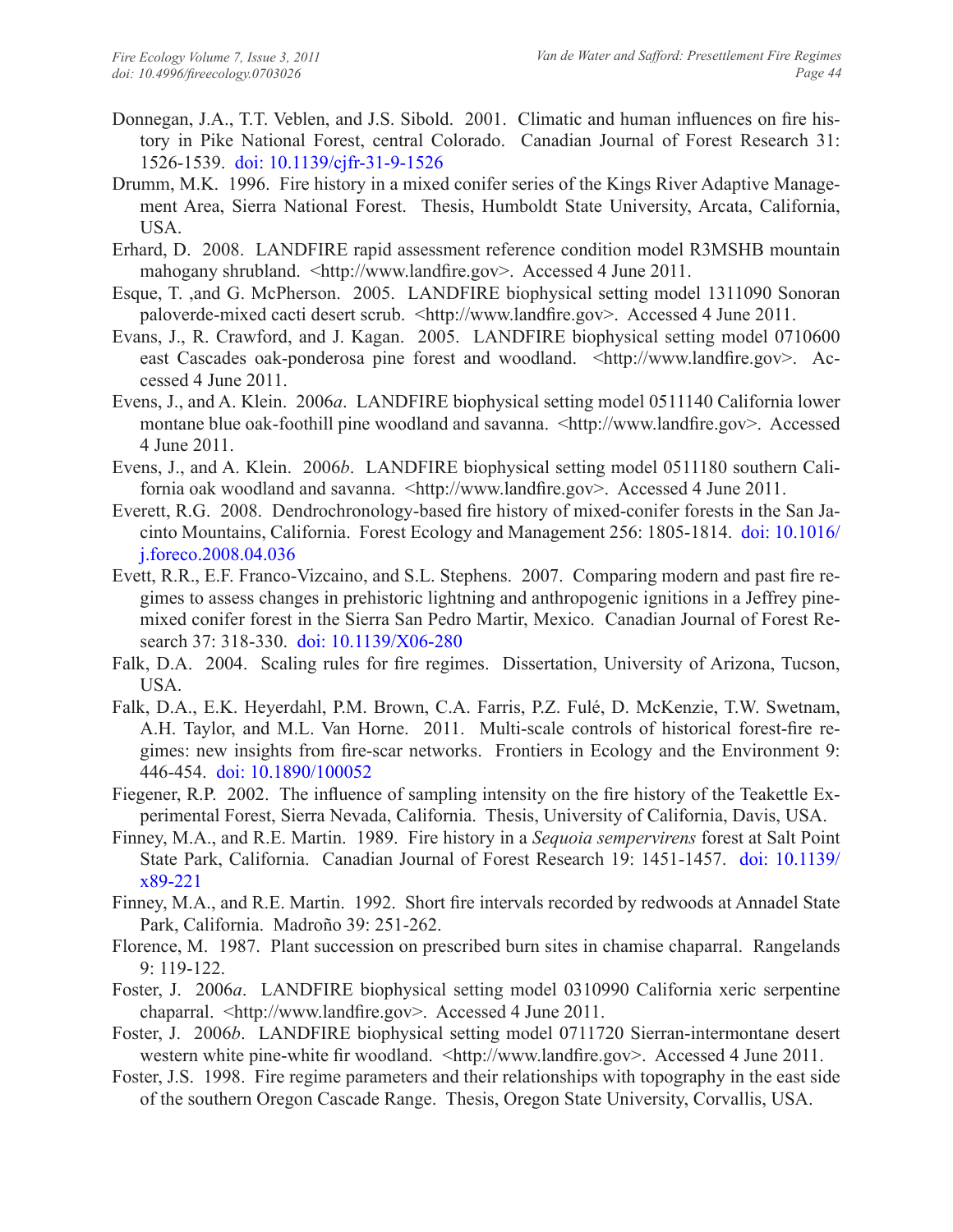Fritz, E. 1931. The role of fire in the redwood region. Journal of Forestry 29: 939-950.

- Fry, D.L., and S.L. Stephens. 2006. Influence of humans and climate on the fire history of a ponderosa pine-mixed conifer forest in the southeastern Klamath Mountains, California. Forest Ecology and Management 223: 428-438. doi: [10.1016/j.foreco.2005.12.02](http://dx.doi.org/10.1016/j.foreco.2005.12.021)1
- Fulé, P.Z., J.E. Crouse, T.A. Heinlein, M.M. Moore, W.W. Covington, and G. Verkamp. 2003. Mixed-severity fire regime in a high elevation forest of Grand Canyon, Arizona, USA. Landscape Ecology 18: 465-486. doi: [10.1023/A:102601211801](http://dx.doi.org/10.1023/A:1026012118011)1
- Gassaway, L. 2005. Spatial and temporal patterns of anthropogenic fire in Yosemite Valley. Thesis, San Francisco State University, California, USA.
- Gavin, D.G., F.S. Hu, K. Lertzman, and P. Corbett. 2006. Weak climatic controls of stand-scale fire history during the late Holocene. Ecology 87: 1722-1732. [doi: 10.1890/0012-9658\(2006\)87\[1722:](http://dx.doi.org/10.1139/x90-051) [WCCOSF\]2.0.CO;](http://dx.doi.org/10.1139/x90-051)2
- Gedalof, Z. 2011. Climate and spatial patterns of wildfire in North America. Pages 89-115 in: D. McKenzie, C. Miller, and D. A. Falk, editors. The landscape ecology of fire. Ecological studies volume 213. Springer-Verlag, New York, New York, USA. doi: [10.1007/978-94-007-0301-8\\_](http://dx.doi.org/10.1007/978-94-007-0301-8_4)4
- Gill, L., and A.H. Taylor. 2009. Top-down and bottom-up controls on fire regimes along an elevational gradient on the east slope of the Sierra Nevada, California, USA. Fire Ecology 5: 57-75. doi: [10.4996/fireecology.050305](http://dx.doi.org/10.4996/fireecology.0503057)7
- Greenlee, J.M. 1983. Vegetation, fire history, and fire potential of Big Basin Redwoods State Park, California. Dissertation, University of California, Santa Cruz, USA.
- Greenlee, J.M., and J.H. Langenheim. 1990. Historic fire regimes and their relation to vegetation patterns in the Monterey Bay area of California. American Midland Naturalist 124: 239-253. doi: [10.2307/242617](http://dx.doi.org/10.2307/2426173)3
- Grissino-Mayer, H.D., C.H. Baisan, and T.W. Swetnam. 1995. Fire history in the Piñaleno Mountains of southeastern Arizona: effects of human-related disturbances. Pages 399-407 in: L.H. DeBano, P.H. Ffolliott, A. Ortega-Rubio, G.J. Gottfried, R.H. Hamre, and C.B. Edminster, technical coordinators. USDA Forest Service General Technical Report RM-GTR-264, Flagstaff, Arizona, USA.
- Gruell, G.E. 1997. Historical role of fire in pinyon-juniper woodlands, Walker River watershed project, Bridgeport Ranger District. USDA Forest Service, Humboldt-Toiyabe National Forest, Sparks, Nevada, USA.
- Gruell, G.E. 1999. Historical and modern roles of fire in pinyon-juniper. Pages 24-28 in: S.B. Monsen and R. Stevens, editors. Proceedings of the conference—ecology and management of pinyon-juniper communities within the interior west. USDA Forest Service Conference Proceedings RMRS-P-9: 24-28, Fort Collins, Colorado, USA.
- Gruell, G.E., L.E. Eddleman, and R. Jandl. 1994. Fire history of the pinyon-juniper woodlands of Great Basin National Park. USDI National Park Service Technical Report NPS/PNROSU/ NRTR-94/01, Seattle, Washington, USA.
- Hallett, D.J., and R.S. Anderson. 2010. Paleofire reconstruction for high-elevation forests in the Sierra Nevada, California, with implications for wildfire synchrony and climate variability in the late Holocene. Quaternary Research 73: 180-190. doi: [10.1016/j.yqres.2009.11.00](http://dx.doi.org/10.1016/j.yqres.2009.11.008)8
- Hallett, D.J., and L.V. Hills. 2006. Holocene vegetation dynamics, fire history, lake level and climate change in the Kootenay Valley, southeastern British Columbia, Canada. Journal of Paleolimnology 35: 351-371. [doi: 10.1007/s10933-005-1335-](http://dx.doi.org/10.1139/x90-051)6
- Hanes, T.L. 1971. Succession after fire in the chaparral of southern California. Ecological Monographs 41: 27-52. doi: [10.2307/194243](http://dx.doi.org/10.2307/1942434)4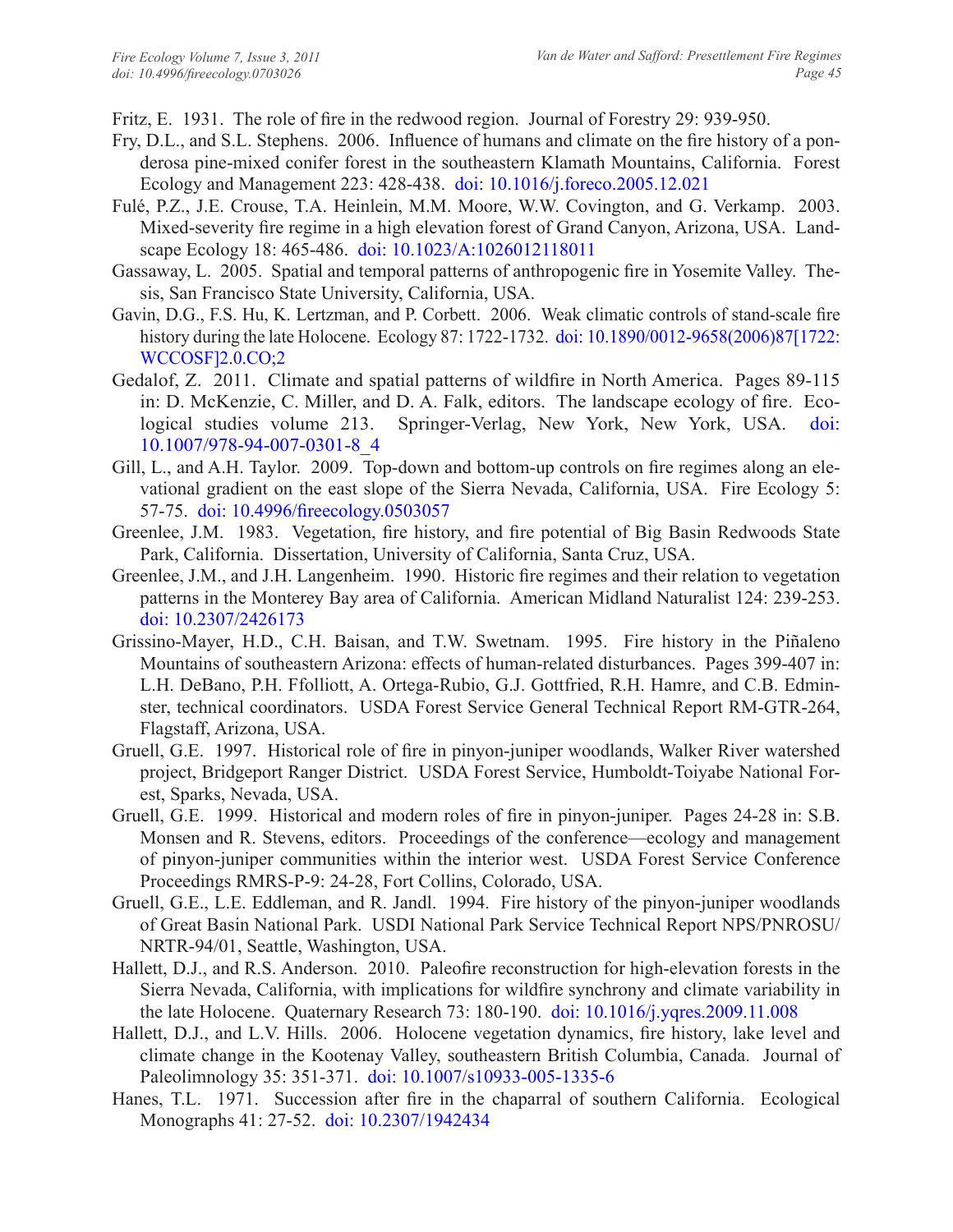- Hemstrom, M., E. Uebler, and B. McArthur. 2008*a*. LANDFIRE rapid assessment reference condition model R#MCONdy mixed conifer—eastside dry. <http://www.landfire.gov>. Accessed 4 June 2011.
- Hemstrom, M., E. Uebler, and B. McArthur. 2008*b*. LANDFIRE rapid assessment reference condition model R#SPFI spruce-fir. <http://www.landfire.gov>. Accessed 4 June 2011.
- Heyerdahl, E.K., D. Berry, and J.K. Agee. 1995. Fire history database of the western United States: final report. USDA Forest Service, Pacific Northwest Research Station, Seattle, Washington, USA.
- Howard, J.L. 1999. *Artemisia tridentata* subsp. *wyomingensis.* In: Fire Effects Information System. USDA Forest Service, Rocky Mountain Research Station, Fire Sciences Laboratory. <http://www.fs.fed.us/database/feis/>. Accessed 12 November 2011.
- Howard, J.L. 2002. *Artemisia cana.* In: Fire Effects Information System. USDA Forest Service, Rocky Mountain Research Station, Fire Sciences Laboratory. <http://www.fs.fed.us/database/ feis/>. Accessed 12 November 2011.
- Huff, M.H., N.E. Seavy, J.D. Alexander, and C.J. Ralph. 2005. Fire and birds in maritime Pacific Northwest. Pages 46-62 in: V.A. Saab and H.D.W. Powell, editors. Fire and avian ecology in North America. Studies in Avian Biology 30.
- Hunter, J.C. 1997. Fourteen years of change in two old-growth *Pseudotsuga-Lithocarpus* forests in northern California. Journal of the Torrey Botanical Society 124: 273-279. doi: [10.2307/299726](http://dx.doi.org/10.2307/2997261)1
- Hunter, J.C., and V.T. Parker. 1993. The disturbance regime of an old-growth forest in coastal California. Journal of Vegetation Science 4: 19-24. doi: [10.2307/323572](http://dx.doi.org/10.2307/3235729)9
- Impara, P.C. 1997. Spatial and temporal patterns of fire in the forests of the central Oregon Coast Range. Dissertation, Oregon State University, Corvallis, USA.
- Jackson, D.L. 1977. Dating and recurrence frequency of prehistoric mudflows near Big Sur, Monterey County, California. Journal of Research US Geological Survey 5: 17-32.
- Jacobs, D.F., D.W. Cole, and J.R. McBride. 1985. Fire history and perpetuation of natural coast redwood ecosystems. Journal of Forestry 83: 494-497.
- Jamieson, L.P. 2008. Fire history of a pinyon-juniper/ponderosa pine ecosystem in the intermountain west. Thesis, University of Nevada, Reno, USA.
- Johnson, K.A. 2000. *Artemisia tridentata* subsp. *vaseyana.* In: Fire Effects Information System. USDA Forest Service, Rocky Mountain Research Station, Fire Sciences Laboratory. <http://www.fs.fed.us/database/feis/>. Accessed 12 November 2011.
- Keeler-Wolf, T. 1991. Ecological survey of the proposed Big Pine Mountain Research Natural Area, Los Padres National Forest, Santa Barbara County, California. USDA Forest Service, Pacific Southwest Research Station, Albany, California, USA.
- Keeler-Wolf, T., J. Beyers, and R. Taylor. 2005. LANDFIRE biophysical setting model 0410970 California mesic chaparral. <http://www.landfire.gov>. Accessed 4 June 2011.
- Keeler-Wolf, T., and J. Foster. 2006. LANDFIRE biophysical setting model 0411280 northern California coastal scrub. <http://www.landfire.gov>. Accessed 4 June 2011.
- Keeley, J.E. 1981. Reproductive cycles and fire regimes. Pages 231-277 in: H.A. Mooney, T.M. Bonnicksen, and N.L. Christensen, editors. Fire regimes and ecosystem properties. USDA Forest Service General Technical Report WO-GTR-26, Washington, D.C., USA.
- Keeley, J.E. 1982. Distribution of lightning- and man-caused wildfires in California. Pages 431- 437 in: C.C. Conrad and W.C. Oechel, editors. Proceedings of the symposium on dynamics and management of Mediterranean-type ecosystems. USDA Forest Service General Technical Report PSW-GTR-58, Albany, California, USA.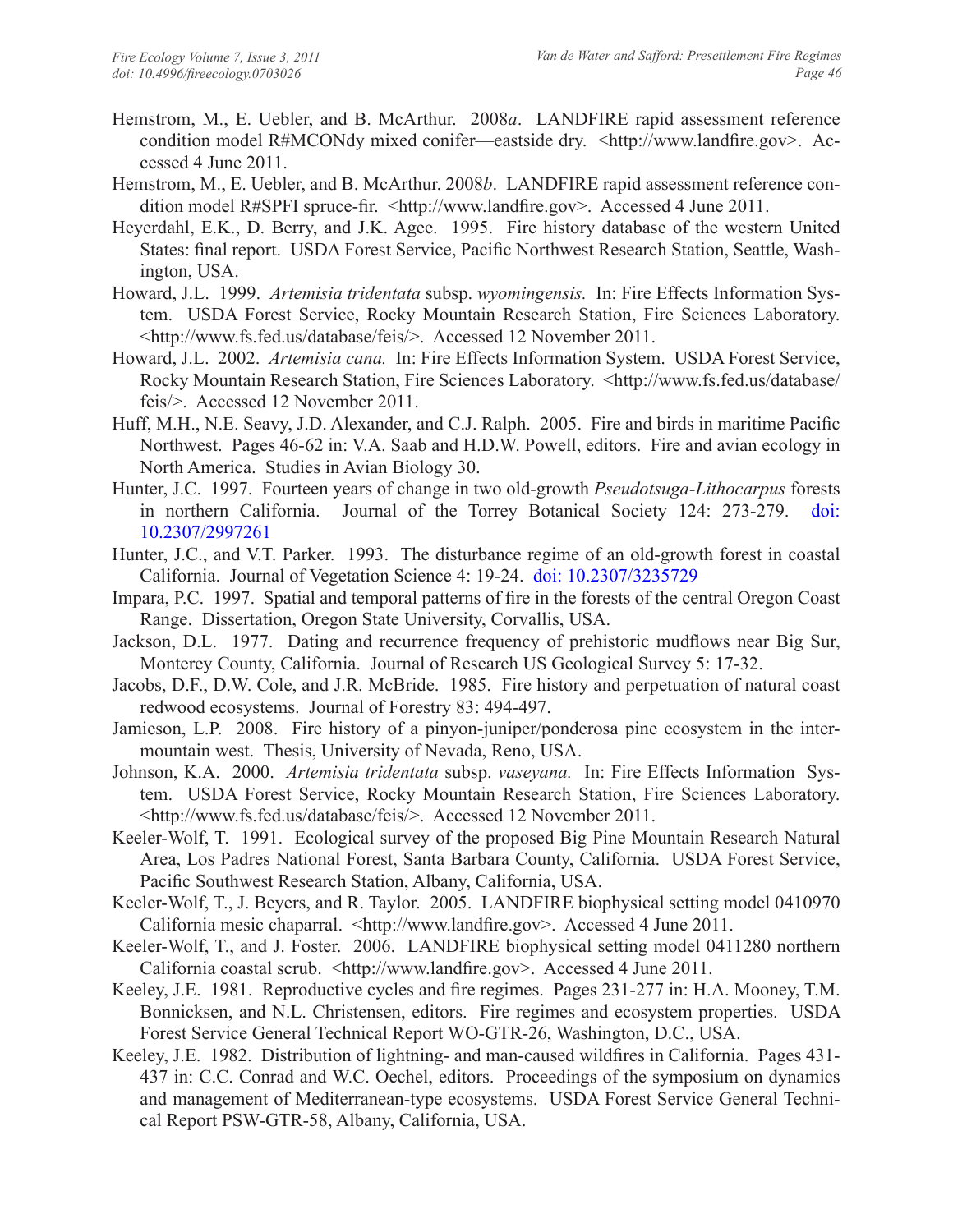- Keeley, J.E, and C.J. Fotheringham. 2001. Historic fire regime in southern California shrublands. Conservation Biology 15: 1536-1548. doi: [10.1046/j.1523-1739.2001.00097.](http://dx.doi.org/10.1046/j.1523-1739.2001.00097.x)x
- Keeley, J.E., M. Baer-Keeley, and C.J. Fotheringham. 2005. Alien plant dynamics following fire in Mediterranean-climate California shrublands. Ecological Applications 15: 2109-2125. doi: [10.1890/04-122](http://dx.doi.org/10.1890/04-1222)2
- Keifer, M. 1991. Forest age structure, species composition, and fire disturbance in the Sierra Nevada subalpine zone. Thesis, University of Arizona, Tucson, USA.
- Kertis, J., S. Acker, and K. Kopper. 2005. LANDFIRE biophysical setting model 0210370 north Pacific maritime dry-mesic Douglas-fir-western hemlock forest. http://www.landfire.gov>. Accessed 4 June 2011.
- Kilgore, B.M. 1973. The ecological role of fire in Sierran conifer forests. Quaternary Research 3: 496-513. doi: [10.1016/0033-5894\(73\)90010-0](http://dx.doi.org/10.1016/0033-5894%2873%2990010-0)
- Kilgore, B.M., and D. Taylor. 1979. Fire history of a sequoia-mixed conifer forest. Ecology 60: 129-142. doi: [10.2307/193647](http://dx.doi.org/10.2307/1936475)5
- Kipfmueller, K.F., and W.L. Baker. 2000. A fire history of a subalpine forest in south-eastern Wyoming, USA. Journal of Biogeography 27: 71-85. [doi: 10.1046/j.1365-2699.2000.00364.x](http://dx.doi.org/10.1139/x90-051)
- Kitchen, S.G. 2010. Historic fire regimes of eastern Great Basin (USA) mountains reconstructed from tree rings. Dissertation, Brigham Young University, Provo, Utah, USA.
- Kitchen, S.G., and E.D. McArthur. 2007. Chapter 5. Big and black sagebrush landscapes. Pages 73-95 in: S.M. Hood, M. Miller, editors. Fire ecology and management of the major ecosystems of southern Utah. USDA Forest Service General Technical Report RMRS-GTR-202, Fort Collins, Colorado, USA.
- Klein, A., and J. Evens. 2006. LANDFIRE biophysical setting model 0511120 California Central Valley mixed oak savanna. <http://www.landfire.gov>. Accessed 4 June 2011.
- Knick, S.T., A.L. Holmes, and R.F. Miller. 2005. The role of fire in structuring sagebrush habitats and bird communities. Studies in Avian Biology 30: 1-13.
- Kolden, C., and G. Medlyn. 2005. LANDFIRE biophysical setting model 0610790 Great Basin mixed sagebrush shrubland. <http://www.landfire.gov>. Accessed 4 June 2011.
- Kotok, E.I. 1930. Fire, a problem in American forestry. The Scientific Monthly 31: 450-452.
- LANDFIRE. 2010. LANDFIRE 1.1.0 Vegetation Dynamics Models. Homepage of the LAND-FIRE Project, US Department of Agriculture, Forest Service; US Department of Interior. <http://www.landfire.gov/index.php>. Accessed 10 June 2011
- Lenihan, J.M., R. Drapek, D. Bachelet, and R.P. Neilson. Climate change effects on vegetation distribution, carbon, and fire in California. Ecological Applications 13: 1667-1681. doi: [10.1890/02529](http://dx.doi.org/10.1890/025295)5
- Lombardo, K.J., T.W. Swetnam, C.H. Baisan, and M.I. Borchert. 2009. Using bigcone Douglasfir fire scars and tree rings to reconstruct interior chaparral fire history. Fire Ecology 5: 35-56. doi: [10.4996/fireecology.050303](http://dx.doi.org/10.4996/fireecology.0503035)5
- Long, C.J., M.J. Power, and P.J. Bartlein. 2010. The effects of fire and tephra deposition on forest vegetation in the central Cascades, Oregon. Quaternary Research 75: 151-158 doi: [10.1016/j.yqres.2010.08.010](http://dx.doi.org/10.1016/j.yqres.2010.08.010)
- Long, C.J., and C. Whitlock. 2002. Fire and vegetation history from the coastal rain forest of the western Oregon coast range. Quaternary Research 58: 215-225. doi: [10.1006/](http://dx.doi.org/10.1006/qres.2002.2378) [qres.2002.237](http://dx.doi.org/10.1006/qres.2002.2378)8
- Long, C.J., C. Whitlock, and P.J. Bartlein. 2007. Holocene vegetation and fire history of the coast range, western Oregon, USA. The Holocene 17: 917-926. doi: [10.1177/095968360708240](http://dx.doi.org/10.1177/0959683607082408)8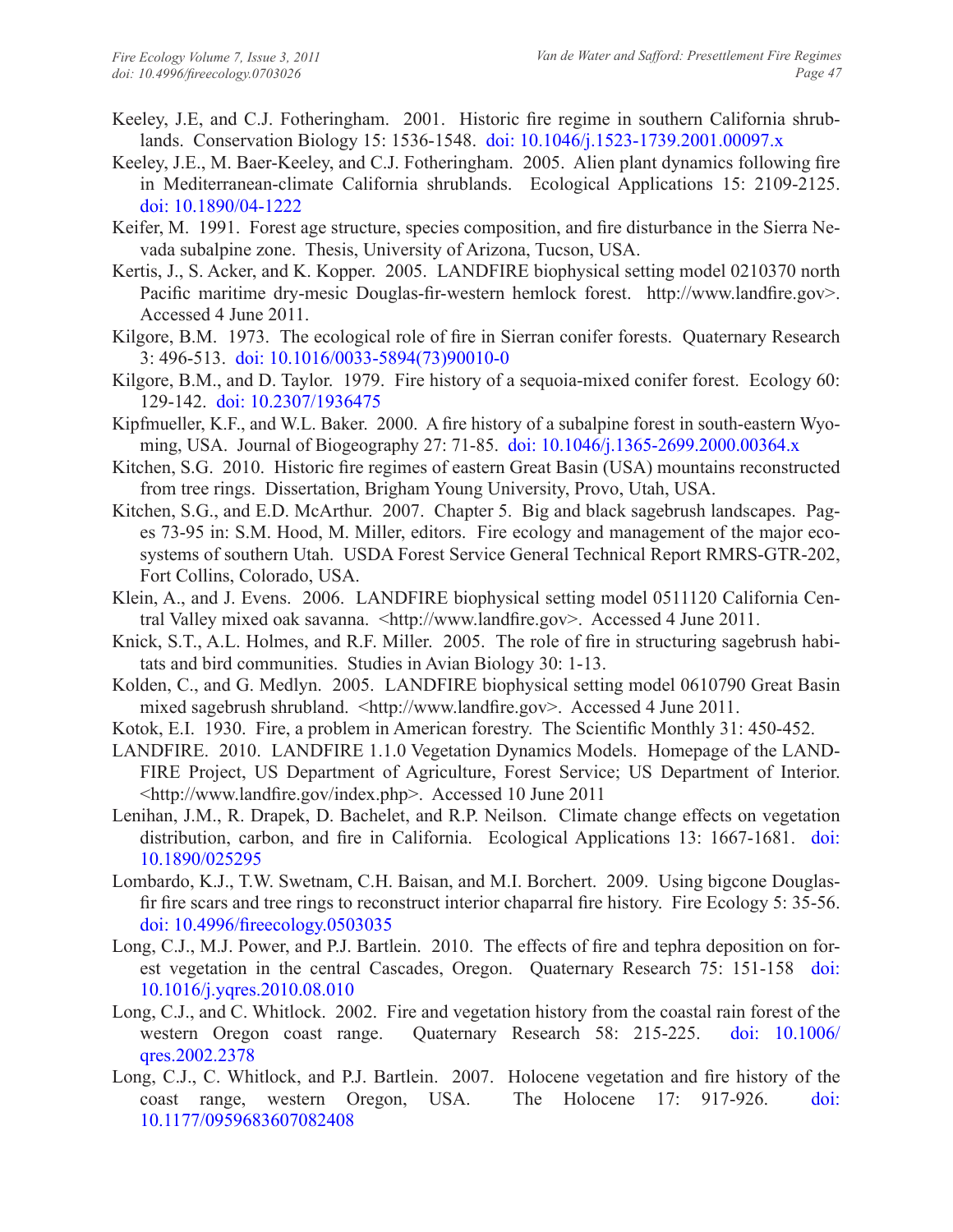- Long, C.J., C. Whitlock, P.J. Bartlein, and S.H. Millspaugh. 1998. A 9000-year fire history from the Oregon Coast Range, based on a high-resolution charcoal study. Canadian Journal of Forest Research 28: 774-787. doi: [10.1139/x98-05](http://dx.doi.org/10.1139/x98-051)1
- Loope, L.L., and G.E. Gruell. 1973. The ecological role of fire in the Jackson Hole area, northwestern Wyoming. Quaternary Research 3: 425-443. doi: [10.1016/0033-5894\(73\)90007-0](http://dx.doi.org/10.1016/0033-5894%2873%2990007-0)
- Major, D., G. Medlyn, and C. Kolden. 2005. LANDFIRE biophysical setting model 0610800 inter-mountain basins big sagebrush shrubland. <http://www.landfire.gov>. Accessed 4 June 2011.
- Mallek, C.R. 2009. Fire history, stand origins, and the persistence of McNab cypress, northern California, USA. Fire Ecology 5: 100-119. doi: [10.4996/fireecology.0503100](http://dx.doi.org/10.4996/fireecology.0503100)
- Martin, R.E., and A.H. Johnson. 1979. Fire management of Lava Beds National Monument. Pages 1209-1217 in: R.E. Linn, editor. Proceedings of the first conference on scientific research in the national parks. USDI National Park Service Transactions Proceedings Series Number 5. Washington, D.C., USA.
- McBride, J.R., and R.D. Laven. 1976. Scars as an indicator of fire frequency in the San Bernardino Mountains, California. Journal of Forestry 74: 439-442.
- McClaran, M.P. 1988. Comparison of fire history estimates between open-scarred and intact *Quercus douglasii.* American Midland Naturalist 120: 432-435. doi: [10.2307/242601](http://dx.doi.org/10.2307/2426015)5
- McCoy, M.M. 2006. High resolution fire and vegetation history of Garry oak ecosystems in British Columbia. Thesis, Simon Fraser University, Vancouver, Canada.
- Medlyn, G., and C. Kolden. 2005. LANDFIRE biophysical setting model 0611260 inter-mountain basins montane sagebrush steppe. <http://www.landfire.gov>. Accessed 4 June 2011.
- Mensing, S.A. 1992. The impact of European settlement on blue oak (*Quercus douglasii*) regeneration and recruitment in the Tehachapi Mountains, California. Madroño 39: 36-46.
- Mensing, S., S. Livingston, and P. Barker. 2006. Long-term fire history in Great Basin sagebrush reconstructed from macroscopic charcoal in spring sediments, Newark Valley, Nevada. Western North American Naturalist 66: 64-77. doi: [10.3398/1527-0904\(2006\)66\[64:](http://dx.doi.org/10.3398/1527-0904%282006%2966%5b64:LFHIGB%5d2.0.CO;2) [LFHIGB\]2.0.CO;](http://dx.doi.org/10.3398/1527-0904%282006%2966%5b64:LFHIGB%5d2.0.CO;2)2
- Mensing, S.A., J. Michaelsen, and R. Byrne. 1999. A 560-year record of Santa Ana fires reconstructed from charcoal deposited in the Santa Barbara Basin, California. Quaternary Research 51: 295-305. doi: [10.1006/qres.1999.203](http://dx.doi.org/10.1139/x90-051)5
- Millar, C.I., N.L. Stephenson, and S.L. Stephens. 2007. Climate change and forests of the future: managing in the face of uncertainty. Ecological Applications 17: 2145-2151. doi: [10.1890/06-1715.](http://dx.doi.org/10.1890/06-1715.1)1
- Miller, J.D., H.D. Safford, M. Crimmins, and A.E. Thode. 2009. Quantitative evidence for increasing forest fire severity in the Sierra Nevada and southern Cascade mountains, California and Nevada, USA. Ecosystems 12: 16-32. doi: [10.1007/s10021-008-9201-](http://dx.doi.org/10.1007/s10021-008-9201-9)9
- Miller, R., C. Baisan, J. Rose, and D. Pacioretty. 2001. Pre- and post-settlement fire regimes in mountain big sagebrush steppe and aspen: the northwestern Great Basin. Final report to the National Interagency Fire Center, Boise, Idaho, USA.
- Miller, R.F., and E.K. Heyerdahl. 2008. Fine-scale variation of historical fire regimes in sagebrush-steppe and juniper woodland: an example from California, USA. International Journal of Wildland Fire 17: 245-254. doi: [10.1071/WF0701](http://dx.doi.org/10.1071/WF07016)6
- Miller, R.F., and J.A. Rose. 1999. Fire history and western juniper encroachment in sagebrush steppe. Journal of Range Management 52: 550-559. doi: [10.2307/400362](http://dx.doi.org/10.2307/4003623)3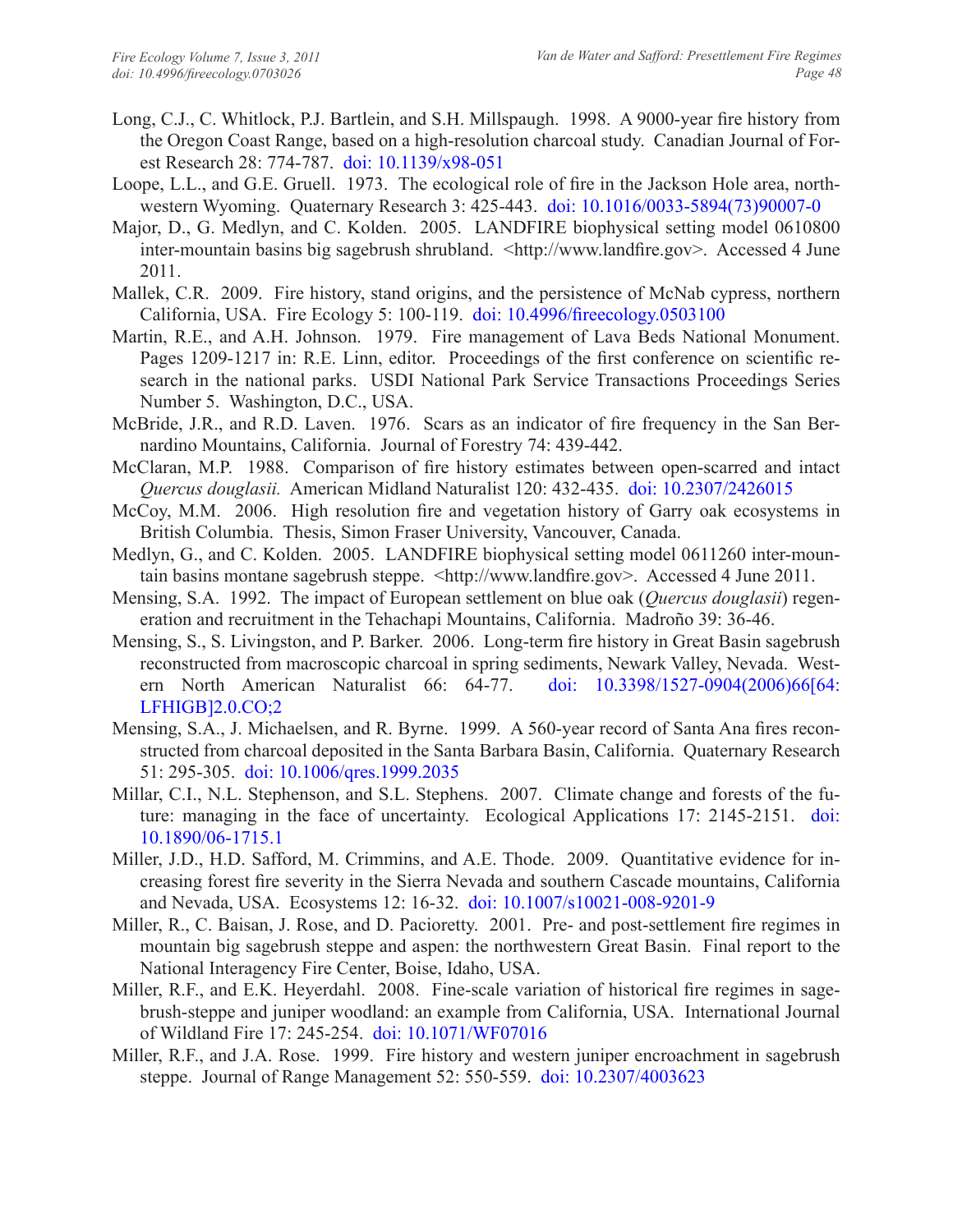- Millspaugh, S.H., and C. Whitlock. 1995. A 750-year fire history based on lake sediment records in the central Yellowstone National Park, USA. The Holocene 5: 283-292. [doi: 10.1177/095](http://dx.doi.org/10.1139/x90-051) [96836950050030](http://dx.doi.org/10.1139/x90-051)3
- Minckley, T.A., C. Whitlock, and P.J. Bartlein. 2007. Vegetation, fire, and climate history of the northwestern Great Basin during the last 14,000 years. Quaternary Science Reviews 26: 2167-2184. doi: [10.1016/j.quascirev.2007.04.00](http://dx.doi.org/10.1016/j.quascirev.2007.04.009)9
- Minnich, R.A. 1989. Chaparral fire history in San Diego County and adjacent northern Baja California: an evaluation of natural fire regimes and the effects of suppression management. Pages 37-47 in: S.C. Keeley, editor. The California chaparral: paradigms reexamined. Natural History Museum of Los Angeles County, California Science Series 34.
- Minnich, R.A. 2001. An integrated model of two fire regimes. Conservation Biology 15: 1549- 1553. doi: [10.1046/j.1523-1739.2001.01067.](http://dx.doi.org/10.1046/j.1523-1739.2001.01067.x)x
- Minnich, R. 2006. LANDFIRE biophysical setting model 0411770 California closed-cone conifer forest and woodland. <http://www.landfire.gov>. Accessed 4 June 2011.
- Minnich, R.A., M.G. Barbour, J.H. Burk, and J. Sosa-Ramirez. 2000. California mixed-conifer forests under unmanaged fire regimes in the Sierra San Pedro Martir, Baja California, Mexico. Journal of Biogeography 27: 105-129. doi: [10.1046/j.1365-2699.2000.00368.](http://dx.doi.org/10.1046/j.1365-2699.2000.00368.x)x
- Minnich, R.A., and Y.H. Chou. 1997. Wildland fire patch dynamics in the chaparral of southern California and northern Baja California. International Journal of Wildland Fire 7: 221-248. doi: [10.1071/WF997022](http://dx.doi.org/10.1071/WF9970221)1
- Mohr, J.A., C. Whitlock, and C.N. Skinner. 2000. Postglacial vegetation and fire history, eastern Klamath Mountains, California, USA. The Holocene 10: 587-601. doi: [10.1191/0959683006](http://dx.doi.org/10.1191/095968300675837671) [75837671](http://dx.doi.org/10.1191/095968300675837671)
- Moir, W.H. 1982. A fire history of the high chisos, Big Bend National Park, Texas. The Southwestern Naturalist 27: 87-98. doi: [10.2307/367141](http://dx.doi.org/10.2307/3671411)1
- Moody, T.J., J. Fites-Kaufman, and S.L. Stephens. 2006. Fire history and climate influences from forests in the northern Sierra Nevada, USA. Fire Ecology 2: 115-142. doi: [10.4996/](http://dx.doi.org/10.4996/fireecology.0201115) [fireecology.020111](http://dx.doi.org/10.4996/fireecology.0201115)5
- Moritz, M.A. 2003. Spatiotemporal analysis of controls on shrubland fire regimes: age dependency and fire hazard. Ecology 84: 351-361. doi: [10.1890/0012-9658\(2003\)084\[0351:](http://dx.doi.org/10.1890/0012-9658%282003%29084%5b0351:SAOCOS%5d2.0.CO;2) [SAOCOS\]2.0.CO;](http://dx.doi.org/10.1890/0012-9658%282003%29084%5b0351:SAOCOS%5d2.0.CO;2)2
- Moritz, M.A., J.E. Keeley, E.A. Johnson, and A.A. Schaffner. 2004. Testing a basic assumption of shrubland fire management: how important is fuel age? Frontiers in Ecology and the Environment 2: 67-72. doi: [10.1890/1540-9295\(2004\)002\[0067:TABAOS\]2.0.CO;](http://dx.doi.org/10.1890/1540-9295%282004%29002%5b0067:TABAOS%5d2.0.CO;2)2
- Nachlinger, J. 2005. LANDFIRE biophysical setting model 1311530 inter-mountain basins greasewood flat. <http://www.landfire.gov>. Accessed 4 June 2011.
- Nagel, T.A., and A.H. Taylor. 2005. Fire and persistence of montane chaparral in mixed conifer forest landscapes in the northern Sierra Nevada, Lake Tahoe Basin, California, USA. Journal of the Torrey Botanical Society 132: 442-457. doi: [10.3159/1095-5674\(2005\)132\[442:](http://dx.doi.org/10.3159/1095-5674%282005%29132%5b442:FAPOMC%5d2.0.CO;2) [FAPOMC\]2.0.CO;](http://dx.doi.org/10.3159/1095-5674%282005%29132%5b442:FAPOMC%5d2.0.CO;2)2
- National Research Council. 2011. Climate stabilization targets: emissions, concentrations, and impacts over decades to millennia. The National Academies Press, Washington, D.C., USA.
- Ne'eman, G., C.J. Fotheringham, and J.E. Keeley. 1999. Patch to landscape patterns in post fire recruitment of a serotinous conifer. Plant Ecology 145: 235-242. doi: [10.1023/](http://dx.doi.org/10.1023/A:1009869803192) [A:100986980319](http://dx.doi.org/10.1023/A:1009869803192)2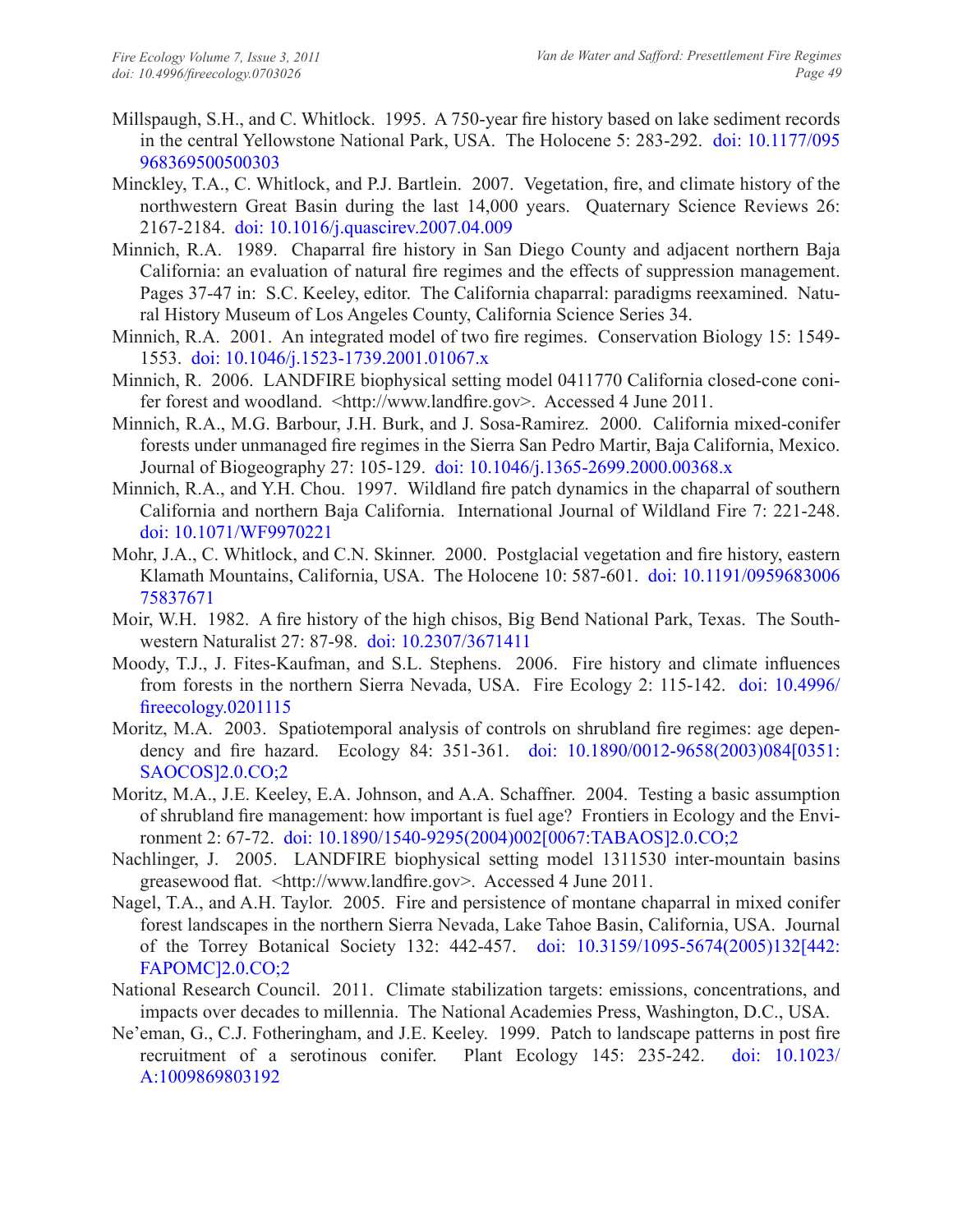- Norman, S.P. 2007. A 500-year record of fire from a humid coast redwood forest: a report to Save the Redwoods League. USDA Forest Service Redwood Sciences Laboratory, Arcata, California, USA.
- Norman, S.P., and A.H. Taylor. 2003. Tropical and north Pacific teleconnections influence fire regimes in pine-dominated forests of north-eastern California USA. Journal of Biogeography 30: 1081-1092. doi: [10.1046/j.1365-2699.2003.00889.](http://dx.doi.org/10.1046/j.1365-2699.2003.00889.x)x
- Norman, S.P., and A.H. Taylor. 2005. Pine forest expansion along a forest-meadow ecotone in northeastern California, USA. Forest Ecology and Management 215: 51-68. doi: [10.1016/j.](http://dx.doi.org/10.1016/j.foreco.2005.05.003) [foreco.2005.05.00](http://dx.doi.org/10.1016/j.foreco.2005.05.003)3
- North, M., M. Hurteau, R. Fiegener, and M. Barbour. 2005. Influence of fire and El Niño on tree recruitment varies by species in Sierra mixed conifer. Forest Science 51: 187-197.
- North, M., P. Stine, K. O'Hara, W. Zielinski, and S. Stephens. 2009*a*. An ecosystem management strategy for Sierran mixed-conifer forests. USDA Forest Service General Technical Report PSW-GTR-220, Albany, California, USA.
- North, M.P., K.M. Van de Water, S.L. Stephens, and B.M. Collins. 2009*b*. Climate, rain shadow, and human-use influences on fire regimes in the eastern Sierra Nevada, California, USA. Fire Ecology 5: 20-34. doi: [10.4996/fireecology.0503020](http://dx.doi.org/10.4996/fireecology.0503020)
- Novak-Echenique, P. 2005*a*. LANDFIRE biophysical setting model 1310820 Mojave mid-elevation mixed desert scrub. <http://www.landfire.gov>. Accessed 4 June 2011.
- Novak-Echenique, P. 2005*b*. LANDFIRE biophysical setting model 1310870 Sonora-Mojave creosotebush-white bursage desert scrub. <http://www.landfire.gov>. Accessed 4 June 2011.
- O'Leary, J.R. 1990. California coastal sage scrub: general characteristics and considerations for biological conservation. Pages 24-41 in: A.A. Schoenherr, editor. Endangered plant communities of southern California. Southern California Botanists Special Publication 3.
- Olson, D.L., and J.K. Agee. 2005. Historical fires in Douglas-fir dominated riparian forests of the southern Cascades, Oregon. Fire Ecology 1: 50-74. doi: [10.4996/fireecology.0101050](http://dx.doi.org/10.4996/fireecology.0101050)
- Parminter, J. 1991. Fire history and effects on vegetation in three biogeoclimatic zones of British Columbia. Pages 263-277 in: S.C. Nodvin and T.A. Waldrop, editors. Fire and the environment: ecological and cultural perspectives. USDA Forest Service General Technical Report SE-GTR-69, Asheville, North Carolina, USA.
- Paysen, T.E., R.J. Ansley, J.K. Brown, G.J. Gottfried, S.M. Haase, M.G. Harrington, M.G. Narog, S.S. Sacket, and R.C. Wilson. 2000. Fire in western shrubland, woodland, and grassland ecosystems. Pages 121-160 in: J.K. Brown and J.K. Smith, editors. Wildland fire in ecosystems: effects of fire on flora. USDA Forest Service General Technical Report RMRS-GTR-42 Volume 2, Fort Collins, Colorado, USA.
- Phillips, C. 2002. Fire-return intervals in mixed-conifer forests of the Kings River Sustainable Forest Ecosystems Project Area. USDA Forest Service General Technical Report PSW-GTR-183, Albany, California, USA.
- Pitcher, D.C. 1987. Fire history and age structure in the red fir forests of Sequoia National Park, California. Canadian Journal of Forest Research 17: 582-587. doi: [10.1139/x87-09](http://dx.doi.org/10.1139/x87-098)8
- Potter, D.A. 1998. Forested communities of the upper montane in the central and southern Sierra Nevada. USDA Forest Service General Technical Report PSW-GTR-169. Pacific Southwest Region Research Station, Albany, California, USA.
- Powell, D., and D. Swanson. 2005. LANDFIRE biophysical setting model 710550 Rocky Mountain subapline dry-mesic spruce-fir forest and woodland. <http://www.landfire.gov>. Accessed 4 June 2011.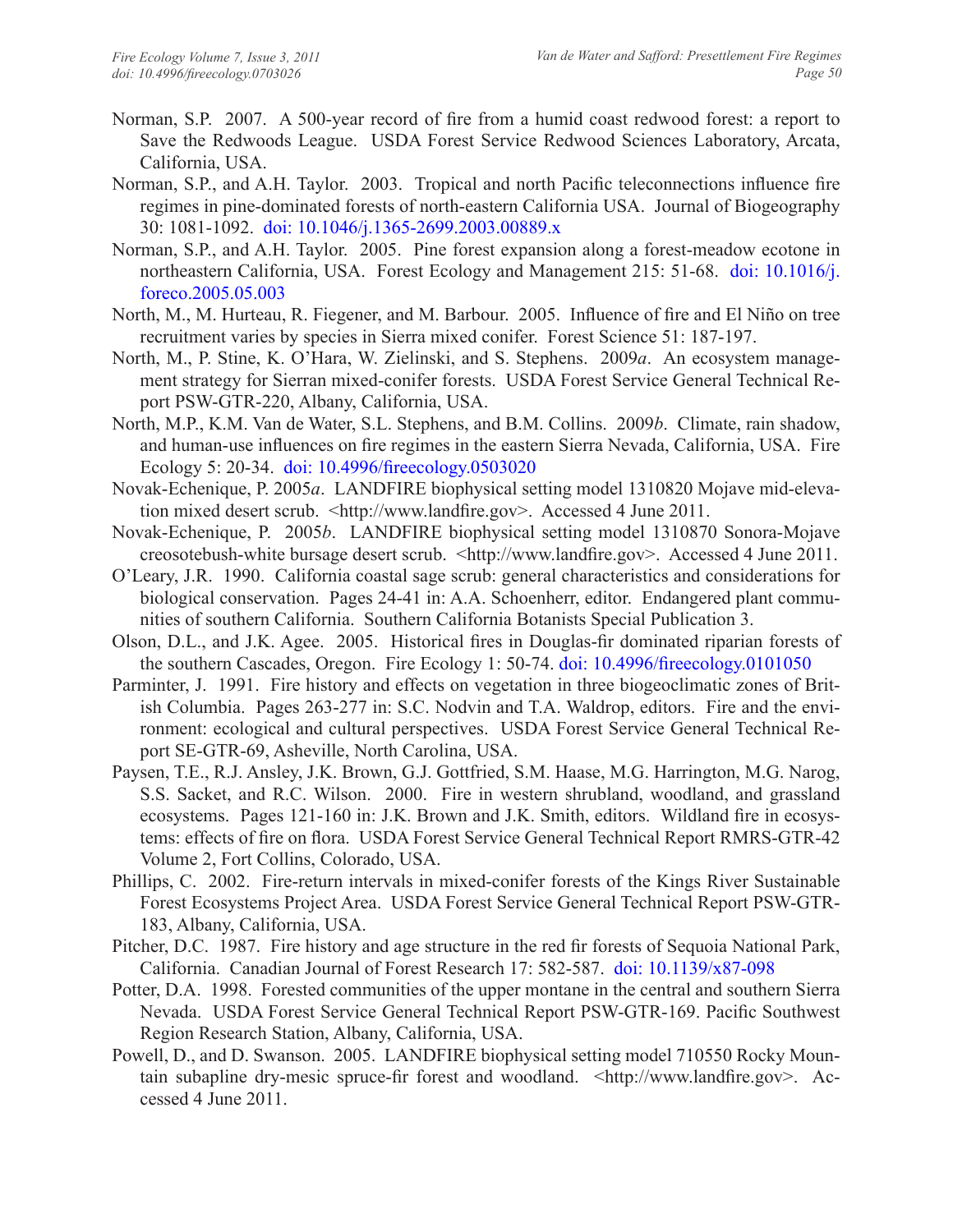- Provencher, L., B. Bracken, and J. Sheffey. 2005. LANDFIRE biophysical setting model 1311030 Great Basin Semi-Desert Chaparral. <http://www.landfire.gov>. Accessed 4 June 2011.
- Purcell, K.L., and S.L. Stephens. 1997. Changing fire regimes and the avifauna of California oak woodlands. Studies in Avian Biology 30: 33-45.
- Quinnild, C.L., and H.E. Cosby. 1958. Relicts of climax vegetation on two mesas in western North Dakota. Ecology 39: 29-32. doi: [10.2307/192996](http://dx.doi.org/10.2307/1929963)3
- Reeberg, P., and P. Weisberg. 2006. LANDFIRE biophysical setting model 0410190 Great Basin pinyon-juniper woodland. <http://www.landfire.gov>. Accessed 4 June 2011.
- Reilly, E., P. Martinez, and D. Borgias. 2005*a*. LANDFIRE biophysical setting model 0310210 Klamath-Siskiyou lower montane serpentine mixed conifer woodland. <http://www.landfire. gov>. Accessed 4 June 2011.
- Reilly, E., P. Martinez, and D. Borgias. 2005*b*. LANDFIRE biophysical setting model 0310220 Klamath-Siskiyou upper montane serpentine mixed conifer woodland. <http://www.landfire. gov>. Accessed 4 June 2011.
- Reilly, E., D. White, and D. Borgias. 2004. LANDFIRE biophysical setting model 0710290 Mediterranean California mixed oak woodland. <http://www.landfire.gov>. Accessed 4 June 2011.
- Richardson, J.H., and C. Howell. 2005. LANDFIRE biophysical setting model 1210200 intermountain basins subalpine limber-bristlecone woodland. <http://www.landfire.gov>. Accessed 4 June 2011.
- Richardson, J.H., and L. Provencher. 2005. LANDFIRE biophysical setting model 0610110 Rocky Mountain aspen forest and woodland. <http://www.landfire.gov>. Accessed 4 June 2011.
- Riegel, G.M., R.F. Miller, C.N. Skinner, and S.E. Smith. 2006. Northeastern plateaus bioregion. Pages 225-263 in: N.G. Sugihara, J.W. van Wagtendonk, K.E. Shaffer, J. Fites-Kaufman, and A.E. Thode, editors. Fire in California's ecosystems. University of California Press, Berkeley, USA.
- Rollins, M.G. 2009. LANDFIRE: a nationally consistent vegetation, wildland fire, and fuel assessment. International Journal of Wildland Fire 18: 235-249. [doi: 10.1071/WF0808](http://dx.doi.org/10.1139/x90-051)8
- Romme, W.H., and D.H. Knight. 1981. Fire frequency and subalpine forest succession along a topographic gradient in Wyoming. Ecology 62: 319-326. [doi: 10.2307/193670](http://dx.doi.org/10.1139/x90-051)6
- Romme, W.H., C.D. Allen, J.D. Bailey, W.L. Baker, B.T. Bestelmeyer, P.M. Brown, K.S. Eisenhart, J.L. Floyd, D.W. Huffman, B.F. Jacobs, R.F. Miller, E.H. Muldavin, T.W. Swetnam, R.J. Tausch, and P.J. Weisberg. 2009. Historical and modern disturbance regimes, stand structures, and landscape dynamics in pinon-juniper vegetation of the western United States. Rangeland Ecology and Management 62: 203-222. doi: [10.2111/08-188R1.](http://dx.doi.org/10.2111/08-188R1.1)1
- Ross, C., D. Major, and L. Provencher. 2005. LANDFIRE biophysical setting model 1210620 inter-mountain basins curl-leaf mountain mahogany woodland and shrubland. <http://www. landfire.gov>. Accessed 4 June 2011.
- Russell, E.W.B. 1983. Pollen analysis of past vegetation at Point Reyes National Seashore, California. Madroño 30: 1-12.
- Safford, H., and T. Keeler-Wolf. 2005. LANDFIRE biophysical setting model 0410270 Mediterranean California dry-mesic mixed conifer forest and woodland. <http://www.landfire.gov>. Accessed 4 June 2011.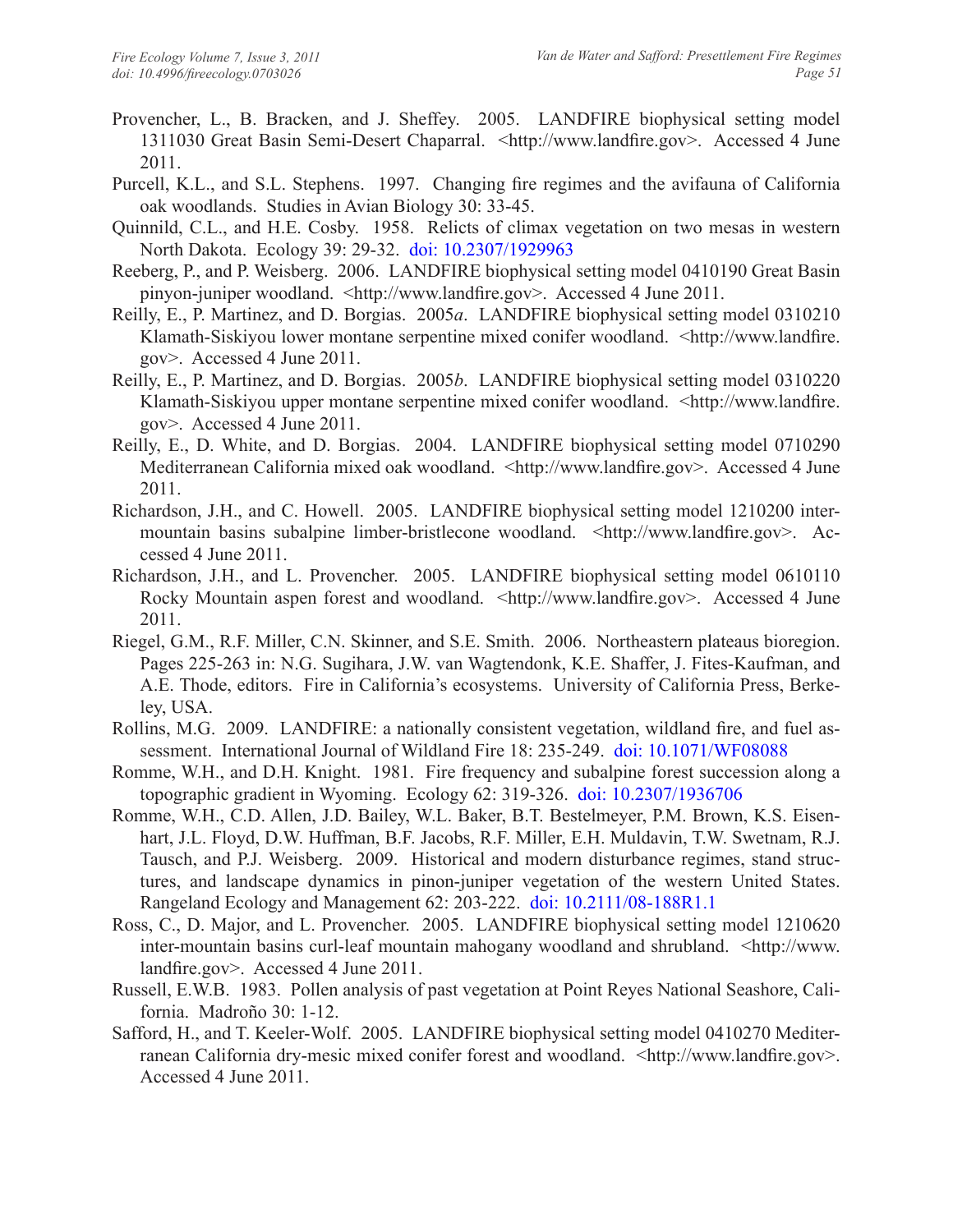- Safford, H., and J. Sherlock. 2005*a*. LANDFIRE biophysical setting model 0610321 Mediterranean California red fir forest—Cascades. <http://www.landfire.gov>. Accessed 4 June 2011.
- Safford, H., and J. Sherlock. 2005*b*. LANDFIRE biophysical setting model 0610322 Mediterranean California red fir forest—southern Sierra. <http://www.landfire.gov>. Accessed 4 June 2011.
- Safford, H., J. Sherlock, and N. Sugihara. 2005. LANDFIRE biophysical setting model 0610310 California montane Jeffrey pine(-ponderosa pine) woodland. <http://www.landfire.gov>. Accessed 4 June 2011.
- Safford, H.D., K. Van de Water, and D. Schmidt. 2011. California Fire Return Interval Departure (FRID) map, 2010 version. USDA Forest Service, Pacific Southwest Region and The Nature Conservancy-California. <http://www.fs.fed.us/r5/rsl/clearinghouse/r5gis/frid/>. Accessed 10 June 2011.
- Sapsis, D.B. 1990. Ecological effects of spring and fall prescribed burning on basin big sagebrush/Idaho fescue-bluebunch wheatgrass communities. Thesis, Oregon State University, Corvallis, USA.
- Sawyer, J.O., T. Keeler-Wolf, and J.M. Evens. 2009. A manual of California vegetation, second edition. California Native Plant Society, Sacramento, California, USA.
- Schellhaas, R.D., D. Spurbeck, P. Ohlson, D. Keenum, and H. Riesterer. 2001. Fire disturbance effects in subalpine forests of north central Washington. USDA Forest Service, Pacific Northwest Region, Portland, Oregon, USA.
- Scher, S., and T.M. Jimerson. 1989. Does fire regime determine the distribution of Pacific yew in forested watersheds? Pages 160-161 in: N.H. Berg, editor. Proceedings of the symposium on fire and watershed management. USDA Forest Service General Technical Report PSW-GTR-109, Albany, California, USA.
- Scholl, A.E., and A.H. Taylor. 2006. Regeneration patterns in old-growth red fir-western white pine forests in the northern Sierra Nevada, Lake Tahoe, USA. Forest Ecology and Management 235: 143-154. doi: [10.1016/j.foreco.2006.08.00](http://dx.doi.org/10.1016/j.foreco.2006.08.006)6
- Scholl, A.E., and A.H. Taylor. 2010. Fire regimes, forest change, and self-organization in an oldgrowth mixed-conifer forest, Yosemite National Park, USA. Ecological Applications 20: 362- 380. doi: [10.1890/08-2324.](http://dx.doi.org/10.1890/08-2324.1)1
- Schwilk, D.W., and J.E. Keeley. 2006. The role of fire refugia in the distribution of *Pinus sabiniana* (Pinaceae) in the southern Sierra Nevada. Madroño 53: 364-372. doi: [10.3120/0024-9637\(2006\)53\[364:TROFRI\]2.0.CO;](http://dx.doi.org/10.3120/0024-9637%282006%2953%5b364:TROFRI%5d2.0.CO;2)2
- Sensenig, T.S. 2002. Development, fire history and current and past growth, of old-growth and young-growth forest stands in the Cascade, Siskiyou and mid-coast mountains of southwestern Oregon. Dissertation, Oregon State University, Corvallis, USA.
- Sheppard, P.R., and J.P. Lassoie. 1998. Fire regime of the lodgepole pine forest of Mt. San Jacinto, California. Madroño 45: 47-56.
- Sherlock, J., and N. Sugihara. 2008. LANDFIRE rapid assessment reference condition model R1MCONss mixed conifer—south slopes. <http://www.landfire.gov>. Accessed 4 June 2011.
- Sherlock, J., N. Sugihara, and H. Safford. 2005*a*. LANDFIRE biophysical setting model 0610270 Mediterranean California dry-mesic mixed conifer forest and woodland. <http:// www.landfire.gov>. Accessed 4 June 2011.
- Sherlock, J., N. Sugihara, and H. Safford. 2005*b*. LANDFIRE biophysical setting model 0610290 Mediterranean California mesic mixed conifer forest and woodland. <http://www. landfire.gov>. Accessed 4 June 2011.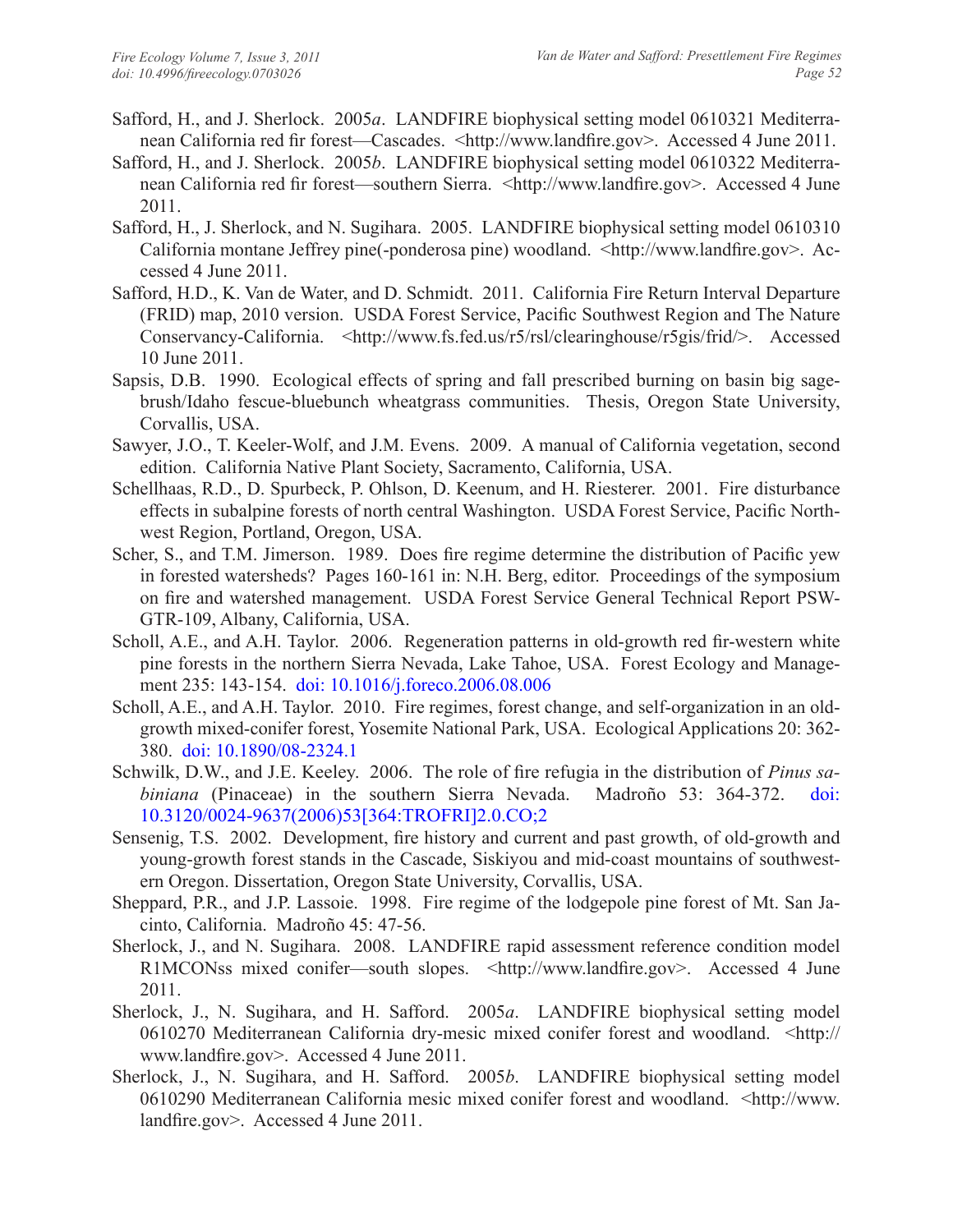- Sherlock, J., N. Sugihara, and A. Shlisky. 2008. LANDFIRE rapid assessment reference condition model R1MCONns mixed conifer—north slopes. <http://www.landfire.gov>. Accessed 4 June 2011.
- Short, B., S. Kitchen, and L. Chappell. 2005. LANDFIRE biophysical setting model 1210570 Rocky Mountain subalpine-montane limber-bristlecone pine woodland. <http://www.landfire.gov>. Accessed 4 June 2011.
- Show, S.B., and E.I. Kotok. 1924. The role of fire in the California pine forests. USDA Bulletin 1294, Washington, D.C., USA.
- Sibold, J.S., T.T. Veblen, and M.E. Gonzalez. 2006. Spatial and temporal variation in historic fire regimes in subalpine forests across the Colorado Front Range in Rocky Mountain National Park, Colorado, USA. Journal of Biogeography 32: 631-647.
- Simpson, M., D. Swanson, and D. Powell. 2005. LANDFIRE biophysical setting model 710560 Rocky Mountain subalpine mesic-wet spruce-fir forest and woodland. <http://www.landfire. gov>. Accessed 4 June 2011.
- Skinner, C.N. 2002. Fire history in the riparian reserves of the Klamath Mountains. Association for Fire Ecology Miscellaneous Publication 1: 164-169.
- Skinner, C.N. 2003. Fire history of upper montane and subalpine glacial basins in the Klamath Mountains of northern California. Pages 145-151 in: K.E.M. Galley, R.C. Klinger, and N.G. Sugihara, editors. Proceedings of Fire Conference 2000—the first national congress on fire ecology, prevention, and management. Tall Timbers Research Station Miscellaneous Publication 13.
- Skinner, C.N., C.S. Abbott, D.L. Fry, S.L. Stephens, A.H. Taylor, and V. Trouet. 2009. Human and climatic influences on fire occurrence in California's North Coast Range, USA. Fire Ecology 5: 76-99. doi: [10.4996/fireecology.050307](http://dx.doi.org/10.4996/fireecology.0503076)6
- Skinner, C.N., J.H. Burk, M.G. Barbour, E. Franco-Vizcaino, and S.L. Stephens. 2008. Influences of climate on fire regimes in montane forests of north-western Mexico. Journal of Bio-geography 35: 1436-1451. doi: [10.1111/j.1365-2699.2008.01893.](http://dx.doi.org/10.1111/j.1365-2699.2008.01893.x)x
- Skinner, C.N., and C. Chang. 1996. Fire regimes, past and present. Pages 1041-1069 in: Sierra Nevada ecosystem project final report to Congress. Wildland Resources Center Report 37, University of California, Davis, USA.
- Skinner, C., S. Stephens, and R. Everett. 2006. Final report: fire regimes of forests in the Peninsular and Transverse Ranges of southern California. Joint Fire Science Project 01B-3-3-18, Boise, Idaho, USA.
- Steinberg, P.D. 2002. *Artemisia arbuscula.* In: Fire Effects Information System. USDA Forest Service, Rocky Mountain Research Station, Fire Sciences Laboratory. <http://www.fs.fed.us/ database/feis/>. Accessed 12 November 2011.
- Stephens, S.L. 1997. Fire history of a mixed oak-pine forest in the foothills of the Sierra Nevada, El Dorado County, California. Pages 191-197 in: N.H. Pillsbury, J. Verner, and W.D. Tietje, editors. Proceedings of a symposium on oak woodlands: ecology, management, and urban interface issues. USDA Forest Service General Technical Report PSW-GTR-160, Albany, California, USA.
- Stephens, S.L. 2001. Fire history differences in adjacent Jeffrey pine and upper montane forests in the eastern Sierra Nevada. International Journal of Wildland Fire 10: 161-167. doi: [10.1071/WF0100](http://dx.doi.org/10.1071/WF01008)8
- Stephens, S.L., and B.M. Collins. 2004. Fire regimes of mixed conifer forests in the north-central Sierra Nevada at multiple spatial scales. Northwest Science 78: 12-23.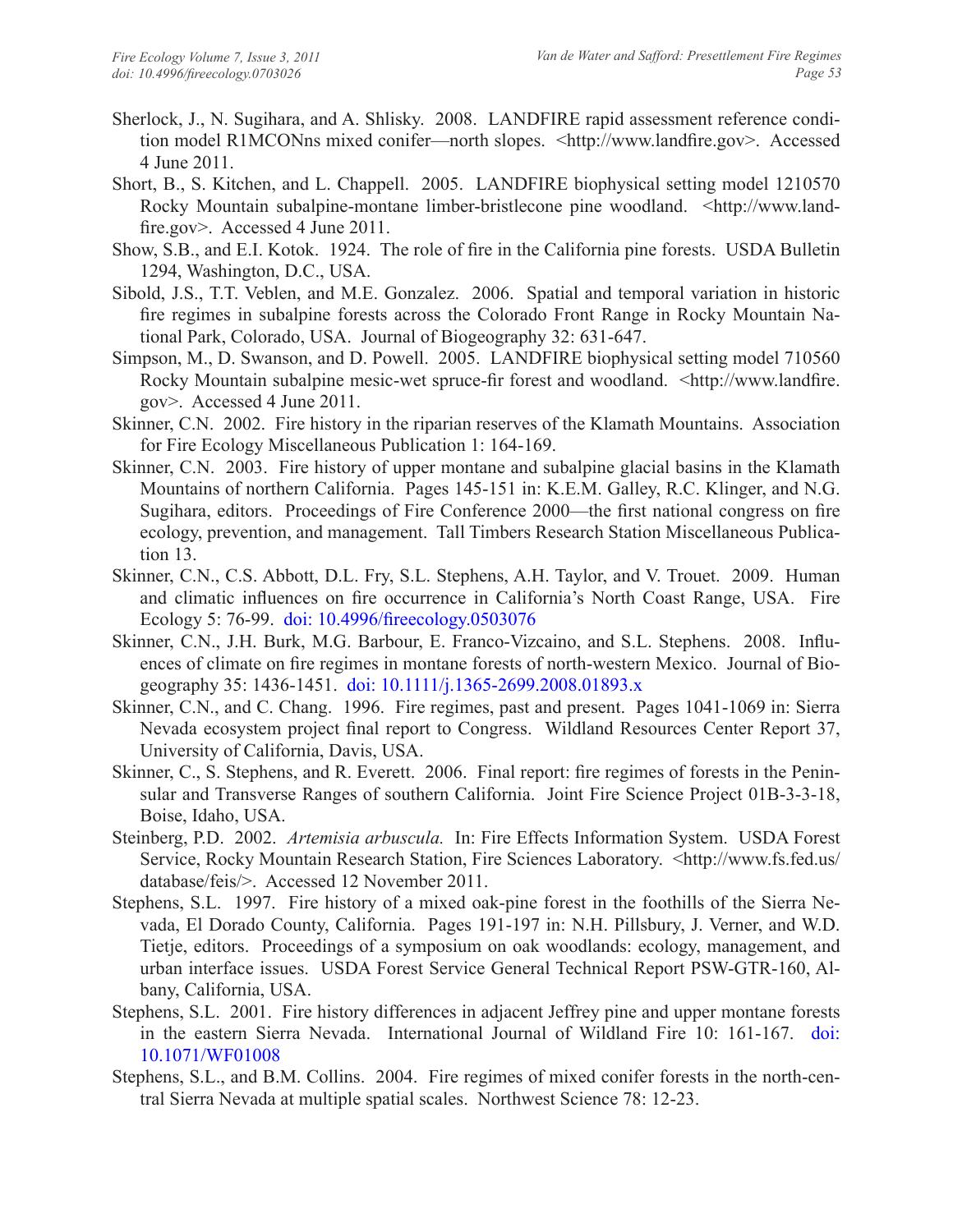- Stephens, S.L., and D.L. Fry. 2005. Fire history in coast redwood stands in the northeastern Santa Cruz Mountains, California. Fire Ecology 1: 2-19. doi: [10.4996/fireecology.010100](http://dx.doi.org/10.4996/fireecology.0101002)2
- Stephens, S.L., R.E. Martin, and N.E. Clinton. 2007. Prehistoric fire area and emissions from California's forests, woodlands, shrublands, and grasslands. Forest Ecology and Management 251: 205-216. doi: [10.1016/j.foreco.2007.06.00](http://dx.doi.org/10.1016/j.foreco.2007.06.005)5
- Stephens, S.L., D.D. Piirto, and D.F. Caramagno. 2004. Fire regimes and resultant forest structure in the native año nuevo Monterey pine (*Pinus radiata*) forest, California. American Midland Naturalist 152: 25-36. doi: [10.1674/0003-0031\(2004\)152\[0025:FRARFS\]2.0.CO;](http://dx.doi.org/10.1674/0003-0031(2004)152%5b0025:FRARFS%5d2.0.CO;2)2
- Stephens, S.L., C.N. Skinner, and S.J. Gill. 2003. Dendrochronology-based fire history of Jeffrey pine-mixed conifer forests in the Sierra San Pedro Martir, Mexico. Canadian Journal of Forest Research 33: 1090-1101. doi: [10.1139/x03-03](http://dx.doi.org/10.1139/x03-031)1
- Stephenson, J.R., and G.M. Calcarone. 1999. Southern California mountains and foothills assessment: habitat and species conservation issues. USDA Forest Service General Technical Report PSW-GTR-172, Albany, California, USA.
- Stuart, J.D. 1987. Fire history of an old-growth forest of *Sequoia sempervirens* (Taxodiaceae) forest in Humboldt Redwoods State Park, California. Madroño 34: 128-141.
- Stuart, J.D., and L.A. Salazar. 2000. Fire history of white fir forests in the coastal mountains of northwestern California. Northwest Science 74: 280-285.
- Suffling, R. 1993. Induction of vertical zones in sub-alpine valley forests by avalanche-formed fuel breaks. Landscape Ecology 8: 127-138. [doi: 10.1007/BF0014159](http://dx.doi.org/10.1139/x90-051)2
- Sugihara, N., and D. Borgias. 2005. LANDFIRE biophysical setting model 0410140 central and southern California mixed evergreen woodland. <http://www.landfire.gov>. Accessed 4 June 2011.
- Sugihara, N., D. Borgias, and T. Bradley. 2005*a*. LANDFIRE biophysical setting model 0310430. Mediterranean California mixed evergreen forest. <http://www.landfire.gov>. Accessed 4 June 2011.
- Sugihara, N., S. Norman, and J. Sherlock. 2005*b*. LANDFIRE biophysical setting model 0410150 California coastal redwood forest. <http://www.landfire.gov>. Accessed 4 June 2011.
- Sugihara, N.G., and L.J. Reed. 1987. Prescribed fire for restoration and maintenance of Bald Hills oak woodlands. Pages 446-451 in: T.R. Plumb and N.H. Pillsbury, editors. Proceedings of the symposium on multiple-use management of California's hardwood resources. USDA Forest Service General Technical Report PSW-GTR-100, Albany, California, USA.
- Sugihara, N., J. Sherlock, and A. Shlisky. 2004. LANDFIRE biophysical setting model 0310340 Mediterranean California mesic serpentine woodland and chaparral. <http://www.landfire. gov>. Accessed 4 June 2011.
- Sugihara, N., J.W. van Wagtendonk, K. Shaffer, J. Fites-Kaufman, and A.E. Thode. 2006. Fire in California's ecosystems. University of California Press, Berkeley, USA.
- Swanson, D. 2005. LANDFIRE biophysical setting model 1210330 Mediterranean California subalpine woodland. <http://www.landfire.gov>. Accessed 4 June 2011.
- Swetnam, T.W. 1993. Fire history and climate change in giant sequoia groves. Science 262: 885-889. doi: [10.1126/science.262.5135.88](http://dx.doi.org/10.1126/science.262.5135.885)5
- Swetnam, T.W., and C.H. Baisan. 2003. Tree-ring reconstructions of fire and climate history in the Sierra Nevada of California and southwestern United States. Pages 154-191 in: T.T. Veblen, W. Baker, G. Montenegro, and T.W. Swetnam, editors. Fire and climatic change in temperate ecosystems of the western Americas. Springer-Verlag, New York, New York, USA. [doi: 10.1007/0-387-21710-X\\_](http://dx.doi.org/10.1139/x90-051)6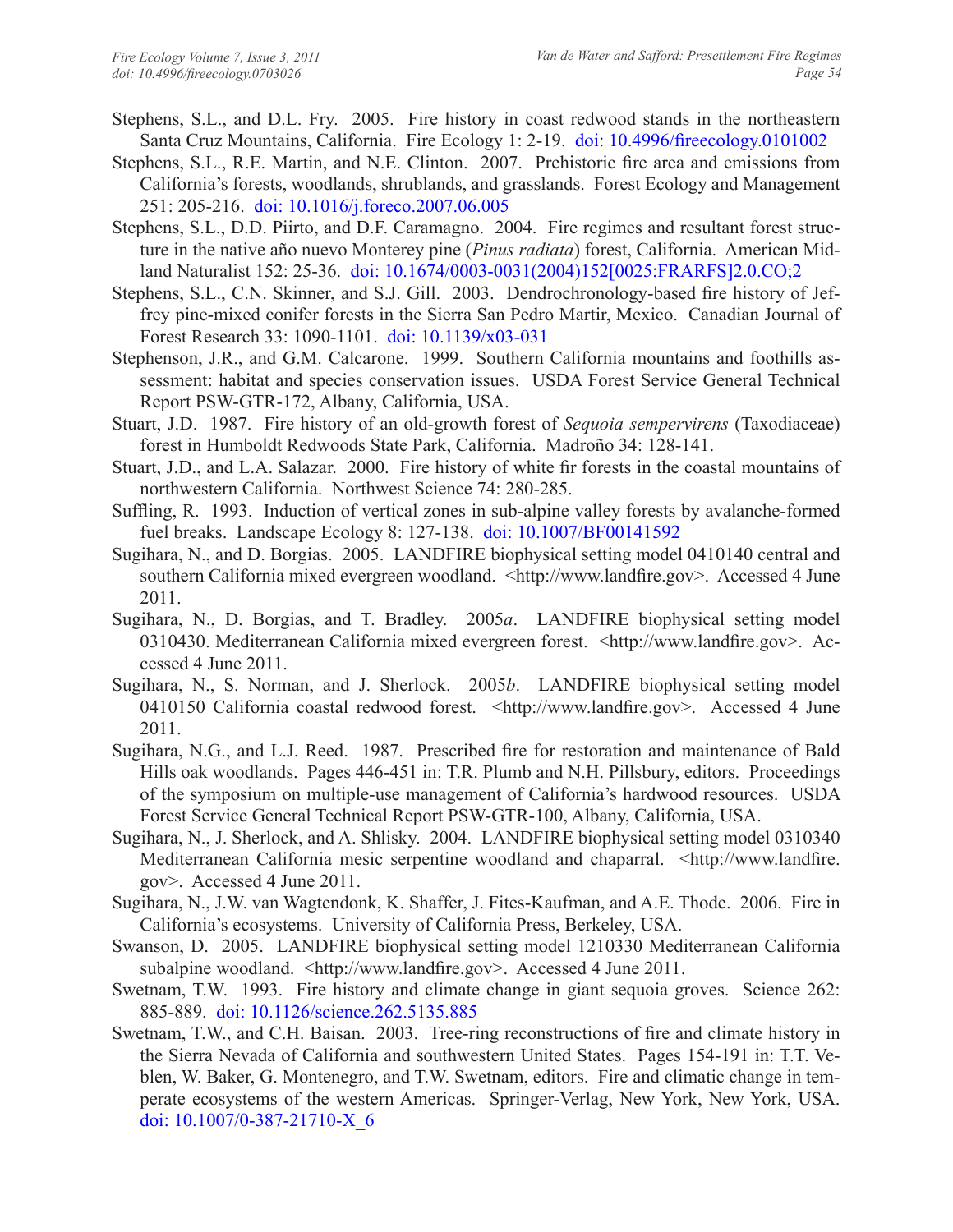- Swetnam, T.W. 1994. A cross-dated fire history from coast redwood near Redwood National Park, California. Canadian Journal of Forest Research 24: 21-31. doi: [10.1139/x94-00](http://dx.doi.org/10.1139/x94-004)4
- Swetnam, T.W., C.H. Baisan, A.C. Caprio, P.M. Brown, R. Touchan, R.S. Anderson, and D.J. Hallett. 2009. Multi-millennial fire history of the Giant Forest, Sequoia National Park, California, USA. Fire Ecology 5: 120-150. doi: [10.4996/fireecology.0503120](http://dx.doi.org/10.4996/fireecology.0503120)
- Swetnam, T.W., C.H. Baisan, and K. Morino. 2001. Fire history along elevational transects in the Sierra Nevada, California. Final Report to USDI Geological Survey Biological Resources Division; Sequoia, Kings Canyon, and Yosemite National Parks; Three Rivers and El Portal, California, USA.
- Swetnam, T.W., R. Touchan, C.H. Baisan, A.C. Caprio, and P.M. Brown. 1990. Giant sequoia fire history in Mariposa Grove, Yosemite National Park. Yosemite Centennial Symposium Proceedings—natural areas and Yosemite: prospects for the future. USDI National Park Service, Yosemite National Park, California, USA.
- Syphard, A., and J. Beyers. 2006. LANDFIRE biophysical setting model 0411100 southern California dry-mesic chaparral. <http://www.landfire.gov>. Accessed 4 June 2011.
- Syphard, A., and J. Foster. 2006. LANDFIRE biophysical setting model 0311050 northern and central California dry-mesic chaparral. <http://www.landfire.gov>. Accessed 4 June 2011.
- Talley, S.N., and J.R. Griffin. 1980. Fire ecology of a montane pine forest, Junipero Serra Peak, California. Madroño 27: 49-60.
- Talluto, M.V., and K.N. Suding. 2008. Historical change in coastal sage scrub in southern California, USA in relation to fire frequency and air pollution. Landscape Ecology 23: 803-815. doi: [10.1007/s10980-008-9238-](http://dx.doi.org/10.1007/s10980-008-9238-3)3
- Taylor, A.H. 1993. Fire history and structure of red fir (*Abies magnifica*) forests, Swain Mountain Experimental Forest, Cascade Range, northeastern California. Canadian Journal of Forest Research 23: 1672-1678. doi: [10.1139/x93-20](http://dx.doi.org/10.1139/x93-208)8
- Taylor, A.H. 2000. Fire regimes and forest changes in mid and upper montane forests of the southern Cascades, Lassen Volcanic National Park, California, USA. Journal of Biogeograpy 27: 87-104. doi: [10.1046/j.1365-2699.2000.00353.](http://dx.doi.org/10.1046/j.1365-2699.2000.00353.x)x
- Taylor, A.H. 2004. Identifying forest reference conditions on early cut-over lands, Lake Tahoe Basin, USA. Ecological Applications 14: 1903-1920. doi: [10.1890/02-525](http://dx.doi.org/10.1890/02-5257)7
- Taylor, A.H., and R.M. Beaty. 2005. Climatic influences on fire regimes in the northern Sierra Nevada mountains, Lake Tahoe Basin, Nevada, USA. Journal of Biogeography 32: 425-438. doi: [10.1111/j.1365-2699.2004.01208.](http://dx.doi.org/10.1111/j.1365-2699.2004.01208.x)x
- Taylor, A.H., and C.B. Halpern. 1991. The structure and dynamics of *Abies magnifica* forests in the southern Cascade Range, USA. Journal of Vegetation Science 2: 189-200. doi: [10.2307/323595](http://dx.doi.org/10.2307/3235951)1
- Taylor, A.H., and C.N. Skinner. 1995. Fire regimes and management of old-growth Douglas-fir forests in the Klamath Mountains of northwestern California. Pages 203-208 in: J. Greenlee, editor. Proceedings of the fire effects on rare and endangered species and habitats conference. International Association of Wildland Fire, Missoula, Montana, USA.
- Taylor, A.H., and C.N. Skinner. 1998. Fire history and landscape dynamics in a late-successional reserve, Klamath Mountains, California, USA. Forest Ecology and Management 111: 285- 301. doi: [10.1016/S0378-1127\(98\)00342-](http://dx.doi.org/10.1016/S0378-1127(98)00342-9)9
- Taylor, A.H., and C.N. Skinner. 2003. Spatial patterns and controls on historical fire regimes and forest structure in the Klamath Mountains. Ecological Applications 13: 704-719. doi: [10.1890/1051-0761\(2003\)013\[0704:SPACOH\]2.0.CO;](http://dx.doi.org/10.1890/1051-0761(2003)013%5b0704:SPACOH%5d2.0.CO;2)2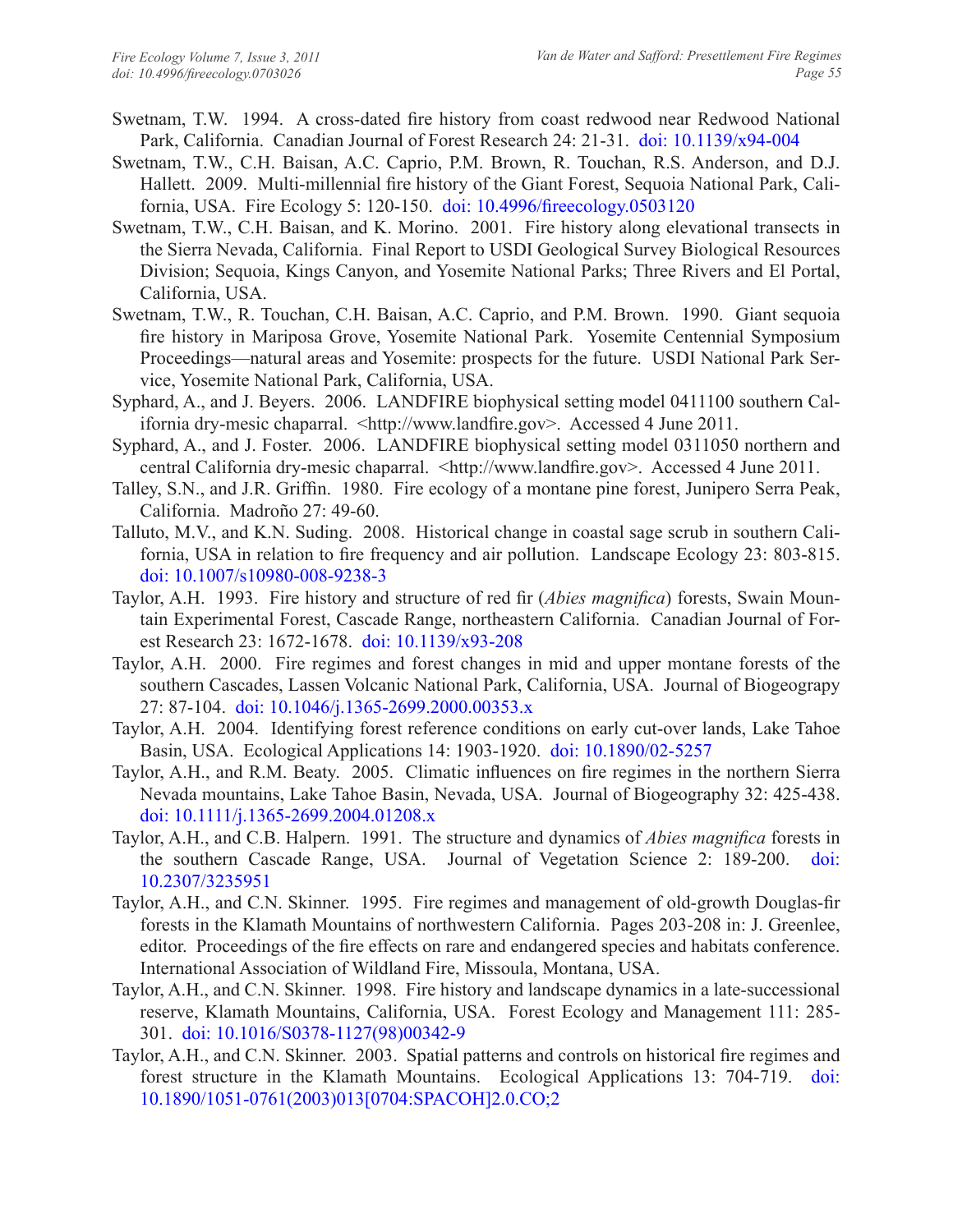- Taylor, A.H., and M.N. Solem. 2001. Fire regimes and stand dynamics in an upper montane forest landscape in the southern Cascades, Caribou Wilderness, California. Journal of the Torrey Botanical Society 128: 350-361. doi: [10.2307/308866](http://dx.doi.org/10.2307/3088667)7
- Taylor, R. 2006. LANDFIRE biophysical setting model 0410920 southern California coastal scrub. <http://www.landfire.gov>. Accessed 4 June 2011.
- Teensma, P.D.A., J.T. Rienstra, and M.A. Yelter. 1991. Preliminary reconstruction and analysis of change in forest stand age classes of the Oregon Coast Range from 1850 to 1940. Bureau of Land Management Technical Note OR-9, Portland, Oregon, USA.
- Thomas, P.A. 1991. Response of succulents to fire: a review. International Journal of Wildland Fire 1: 11-22.
- Thornburgh, D.A. 1995. The natural role of fire in the Marble Mountain Wilderness. Pages 273- 274 in: J.K. Brown, R.W. Mutch, C.W. Spoon, and R.H. Wakimoto, editors. Proceedings of the symposium on fire in wilderness and park management. USDA Forest Service General Technical Report GTR-INT-320, Ogden, Utah, USA.
- Thorne, J. H., B.J. Morgan, and J.A. Kennedy. 2008. Vegetation change over sixty years in the central Sierra Nevada, California, USA. Madroño 55: 223-237. doi: [10.3120/0024-9637-55.3.22](http://dx.doi.org/10.3120/0024-9637-55.3.223)3
- Tirmenstein, D. 1999. *Artemisia tridentata* spp. *tridentata.* In: Fire Effects Information System. USDA Forest Service, Rocky Mountain Research Station, Fire Sciences Laboratory. <http:// www.fs.fed.us/database/feis/>. Accessed 12 November 2011.
- Toney, J.L., and R.S. Anderson. 2006. A postglacial palaeoecological record from the San Juan Mountains of Colorado USA: fire, climate and vegetation history. The Holocene 16: 505-518. doi: [10.1191/0959683606hl946r](http://dx.doi.org/10.1191/0959683606hl946rp)p
- Touchan, R., C.D. Allen, and T.W. Swetnam. 1996. Fire history and climatic patterns in ponderosa pine and mixed-conifer forests of the Jemez Mountains, northern New Mexico. Pages 33-46 in: Craig D. Allen, technical editor. Fire effects in southwestern forests: proceedings of the second La Mesa Fire symposium. USDA Forest Service General Technical Report RM-GTR-286, Fort Collins, Colorado, USA.
- Trouet, V., A.H. Taylor, E.R. Wahl, C.N. Skinner, and S.L. Stephens. 2010. Fire-climate interactions in the American West since 1400 CE. Geophysical Research Letters 37: 1-5. doi: [10.1029/2009GL04169](http://dx.doi.org/10.1029/2009GL041695)5
- Uchytil, R.J. 1991. *Picea engelmannii.* In: Fire Effects Information System. USDA Forest Service, Rocky Mountain Research Station, Fire Sciences Laboratory. <http://www.fs.fed.us/database/feis/>. Accessed 12 November 2011.
- Valiant, N.M., and S.L. Stephens. 2009. Fire history of a lower elevation Jeffrey pine-mixed conifer forest in the eastern Sierra Nevada, California, USA. Fire Ecology 5: 4-19. doi: [10.4996/fireecology.050300](http://dx.doi.org/10.4996/fireecology.0503004)4
- Van de Water, K.M., and M.P. North. 2010. Fire history of coniferous riparian forests in the Sierra Nevada. Forest Ecology and Management 260: 384-395. doi: [10.1016/j.](http://dx.doi.org/10.1016/j.foreco.2010.04.032) [foreco.2010.04.03](http://dx.doi.org/10.1016/j.foreco.2010.04.032)2
- van Wagtendonk, J.W. 1995. Large fires in wilderness areas. Pages 113-116 in: J.K. Brown, R. W. Mutch, C.W. Spoon, and R.H. Wakimoto, editors. Proceedings of the symposium on fire in wilderness and park management. USDA Forest Service General Technical Report INT-GTR-320, Ogden, Utah, USA.
- van Wagtendonk, K., J. Hooke, and N. Sugihara. 2005. LANDFIRE biophysical setting model 0310440 northern California mesic subalpine woodland. <http://www.landfire.gov>. Accessed 4 June 2011.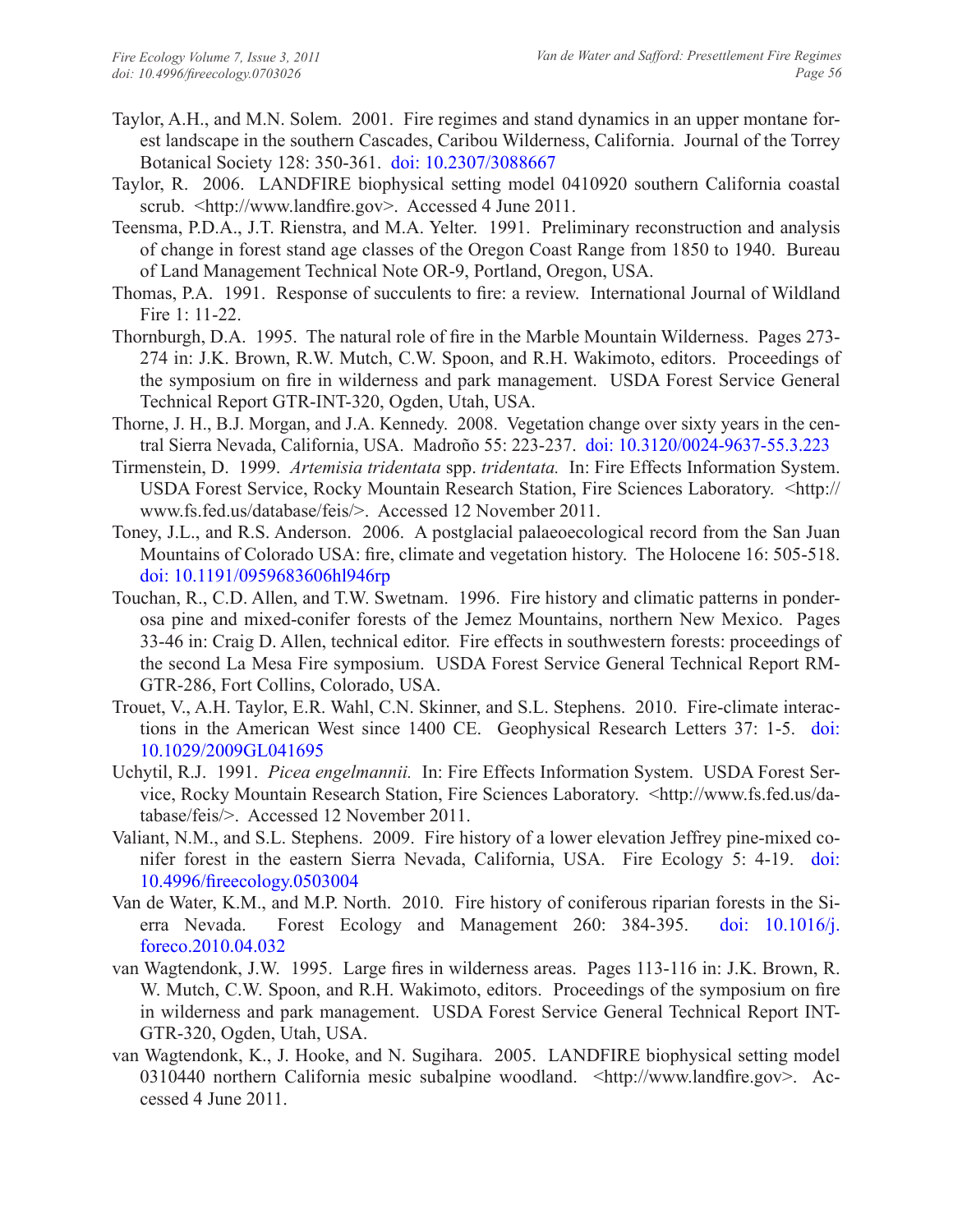- van Wagtendonk, J.W., K.A. van Wagtendonk, J.B. Meyer, and K.J. Painter. 2002. The use of geographic information for fire management planning in Yosemite National Park. George Wright Forum 19: 19-39.
- Veblen, T.T., K.S. Hadley, E.M. Nel, T. Kitzberger, M. Reid, and R. Villalba. 1994. Disturbance regime and disturbance interactions in a Rocky Mountain subalpine forest. Journal of Ecology 82: 125-135. [doi: 10.2307/226139](http://dx.doi.org/10.1139/x90-051)2
- Veirs, S.D., Jr. 1980. The role of fire in northern coast redwood forest dynamics. Pages 190-209 in: Proceedings of the second conference on scientific research in the national parks. USDI National Park Service, Washington, D.C., USA.
- Veirs, S.D. 1982. Coast redwood forest: stand dynamics, successional status, and the role of fire. Pages 119-141 in: J.E. Means, editor. Forest succession and stand development research in the northwest. Oregon State University, Corvallis, USA.
- Vogl, R.J. 1973. Ecology of knobcone pine in the Santa Ana Mountains, California. Ecological Monographs 43: 125-143. doi: [10.2307/194219](http://dx.doi.org/10.2307/1942191)1
- Vogl, R.J. 1976. An introduction to the plant communities of the Santa Ana and San Jacinto Mountains. Pages 77-98 in: J. Latting, editor. Proceedings of the symposium—plant communities of southern California. California Native Plant Society Special Publication 2, Sacramento, California, USA.
- Vogl, R.J., W.P. Armstrong, K.L. White, and K.L. Cole. 1977. The closed-cone pines and cypresses. Pages 295-358 in: M.G. Barbour and J. Major, editors. Terrestrial vegetation of California. John Wiley and Sons, New York, New York, USA.
- Wadleigh, L., and M.J. Jenkins. 1996. Fire frequency and the vegetative mosaic of a spruce-fir forest in northern Utah. Great Basin Naturalist 56: 28-37.
- Wagener, W.W. 1961. Past fire incidence in Sierra Nevada forests. Journal of Forestry 59: 739- 748.
- Wall, T.G., R.F. Miller, and T.G. Svejcar. 2001. Juniper encroachment into aspen in the northwest Great Basin. Journal of Range Management 54: 691-698. doi: [10.2307/400367](http://dx.doi.org/10.2307/4003673)3
- Walsh, M.K., C. Whitlock, and P.J. Bartlein. 2008. A 14,300-year-long record of fire-vegetationclimate linkages at Battle Ground Lake, southwestern Washington. Quaternary Research 70: 251-264. doi: [10.1016/j.yqres.2008.05.00](http://dx.doi.org/10.1016/j.yqres.2008.05.002)2
- Walter, H.S., and L.A. Taha. 1999. Regeneration of bishop pine (*Pinus muricata*) in the absence and presence of fire: a case study from Santa Cruz Island, California. Pages 172-181 in: Proceedings of the fifth California islands symposium. USDI National Park Service, Mediterranean Coast Network, Thousand Oaks, California, USA.
- Wangler, M.J., and R.A. Minnich. 1996. Fire and succession in pinyon-juniper woodlands of the San Bernardino Mountains, California. Madroño 43: 493-514.
- Warner, T.E. 1980. Fire history in the yellow pine forest of Kings Canyon National Park. Pages 89-92 in: M.A. Stokes and J.H. Dieterich, editors. Proceedings of a technical conference fire history workshop. USDA Forest Service General Technical Report RM-GTR-81, Fort Collins, Colorado, USA.
- Weisberg, P. 2005. LANDFIRE biophysical setting model 0610190 Great Basin pinyon-juniper woodland. <http://www.landfire.gov>. Accessed 4 June 2011.
- Wells, M.L., and A. Getis. 1999. The spatial characteristics of stand structure in *Pinus torreyana.*  Plant Ecology 143: 153-170. doi: [10.1023/A:1009866702320](http://dx.doi.org/10.1023/A:1009866702320)
- Wells, M.L., J.F. O'Leary, J. Franklin, J. Michaelsen, and D.E. McKinsey. 2003. Variations in a regional fire regime related to vegetation type in San Diego County, California (USA). Landscape Ecology 19: 139-152. doi: [10.1023/B:LAND.0000021713.81489.a](http://dx.doi.org/10.1023/B:LAND.0000021713.81489.a7)7